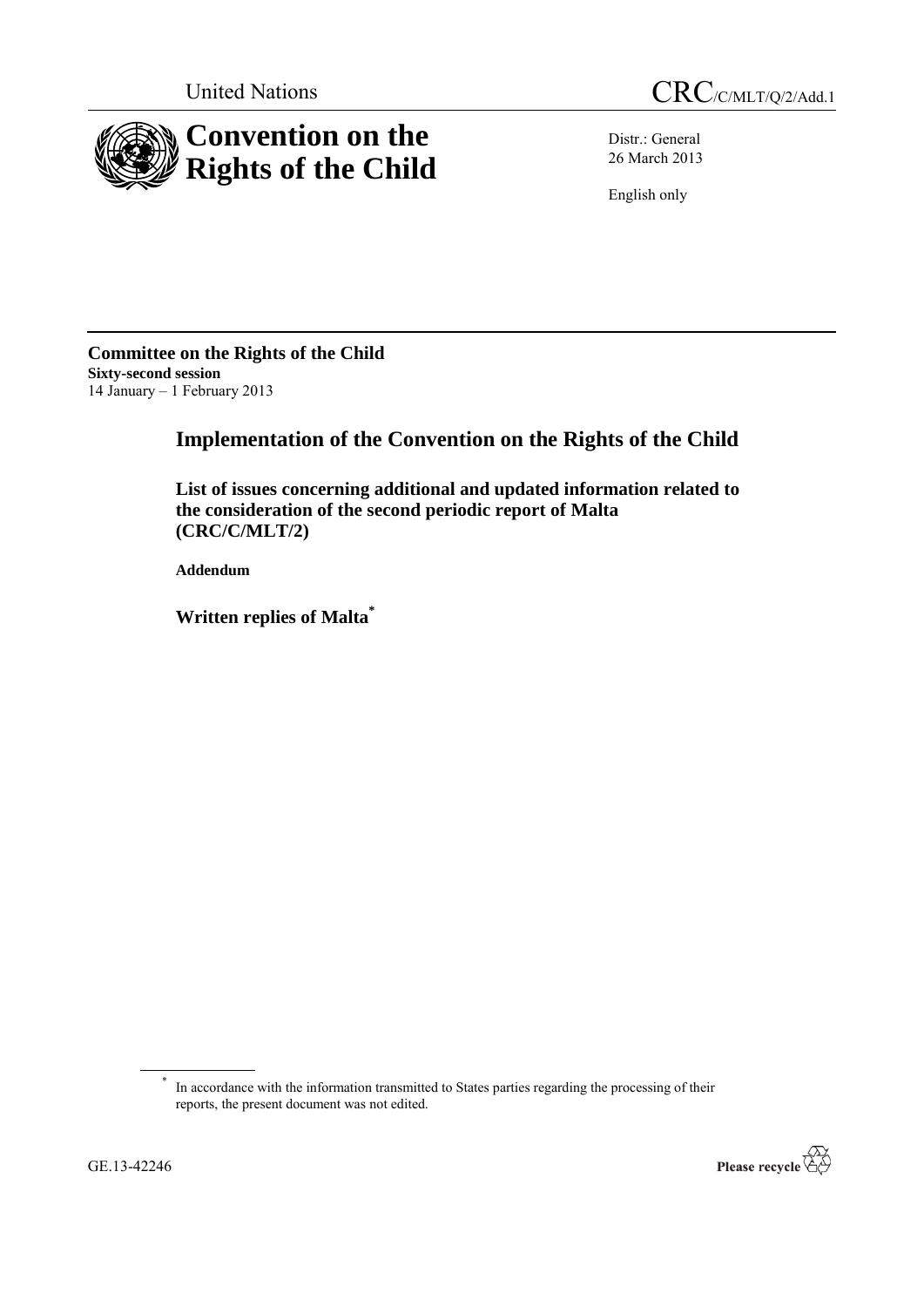# $\text{CRC/C/MLT}/\text{Q}/\text{2}/\text{Add}.1$

# Contents

|                                                                     | Paragraphs Page |                         |
|---------------------------------------------------------------------|-----------------|-------------------------|
| Replies to the issues raised by the Committee in the list of issues | $1 - 232$       | $\overline{\mathbf{3}}$ |
|                                                                     | 1-149           | $\overline{\mathbf{3}}$ |
|                                                                     | 150-200         | 31                      |
|                                                                     | 201-232         | 39                      |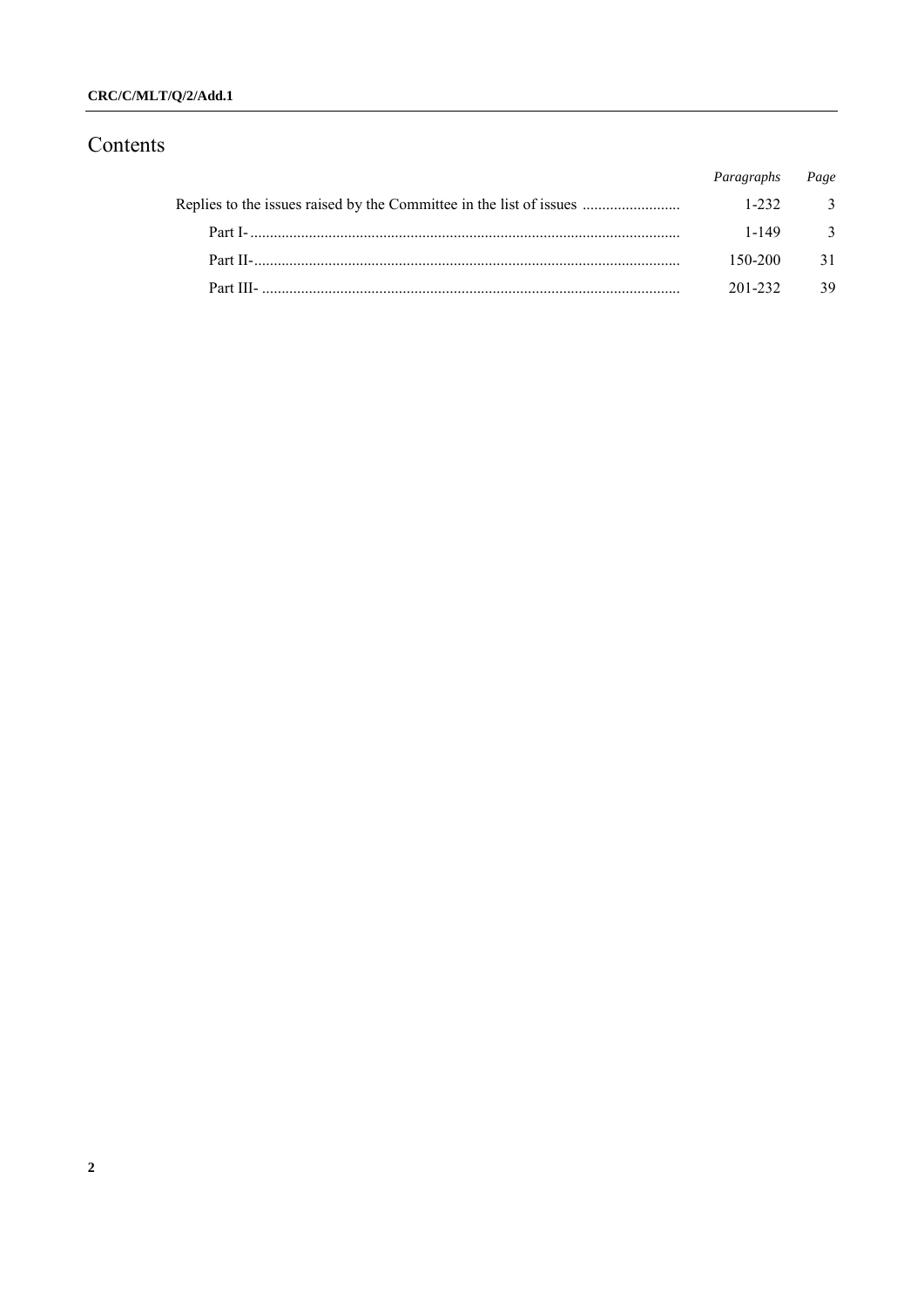# **Replies to the issues raised by the Committee in the list of issues**

# **Part I**

# **Reply to the issues raised in part I, paragraph 1 of the list of issues (CRC/C/MLT/Q/2)**

1. It must be stated in the first place that the approach regarding the manner in which the Convention is to be implemented into Maltese law has been widely debated. There are two options how to do this - either the implementation of a comprehensive "Children"s Act" incorporating all the sectoral laws of whatever nature; or the implementation of the Convention through various laws as is the situation at present. The risks of lack of coherence in established laws that may result from the extraction of part of those laws for their transfer to another "sectoral" law have to date deterred us from implementing a "comprehensive law" in the area. However this is basically an issue of legal codification and it does not affect the incorporation of the substance of the Convention into Maltese law.

2. Moreover the Minister for Justice, Dialogue and the Family has publicly declared that the Government of Malta intends to incorporate the Convention into domestic law in the same manner as has been done with regard to the European Convention on Human Rights and other international Conventions. In this manner although a comprehensive sectoral Children's Act will not be enacted at least for the time being, the rights guaranteed by the Convention will become autonomously enforceable as Convention rights in the domestic courts.

3. Malta ratified the Convention on the Rights of the Child in 1990. The principles of the Convention are binding on Malta as part of an international obligation. Notwithstanding the fact that the Convention is not as yet incorporated within domestic law, the Maltese Courts have nonetheless on various occasions referred to the Convention in their judgements. In the case *Caruana* v. *Attorney General and Director of the Department for Social Welfare* (18/08/2012), the First Hall Civil Court in its constitutional jurisdiction stated that the obligations under article 8 of the European Convention on Human Rights, must be interpreted within the wider framework of international obligations relating to child abduction; that includes rights and obligations established in the Hague Convention, as well as, the Convention on the Rights of the Child. In a separate case, *Simon Gallard* v. *the Honourable Prime Minister.* Delivered on 21 October 2003, the same Court ruled that Maltese and foreign fathers were treated differently, and this was to the detriment of the interests of minors as outlined in the Convention on the Rights of the Child.

4. In a declaration on "current global issues", made in 2009 by the Ministry of Foreign Affairs, in a section devoted solely to children, the government declared: "Malta will continue to actively support the protection of the basic human rights of children in the world, particularly as laid out in the International Convention on the Rights of the Child" and that "Malta will continue to support international actions and policies that respect the rights of the unborn child and foster the best interests of children".

5. Malta"s approach has thus been that of ensuring that domestic legislation, policies and practices are in compliance with the Convention. To this effect, the rights protected by the Convention have to a considerable extent been included into domestic legislation and are therefore enforceable as such in the domestic courts. Indeed, several articles of the Convention have in substance their counterparts in the Constitution of Malta, whilst others are reflected in principal and subsidiary legislation or else emanate from other international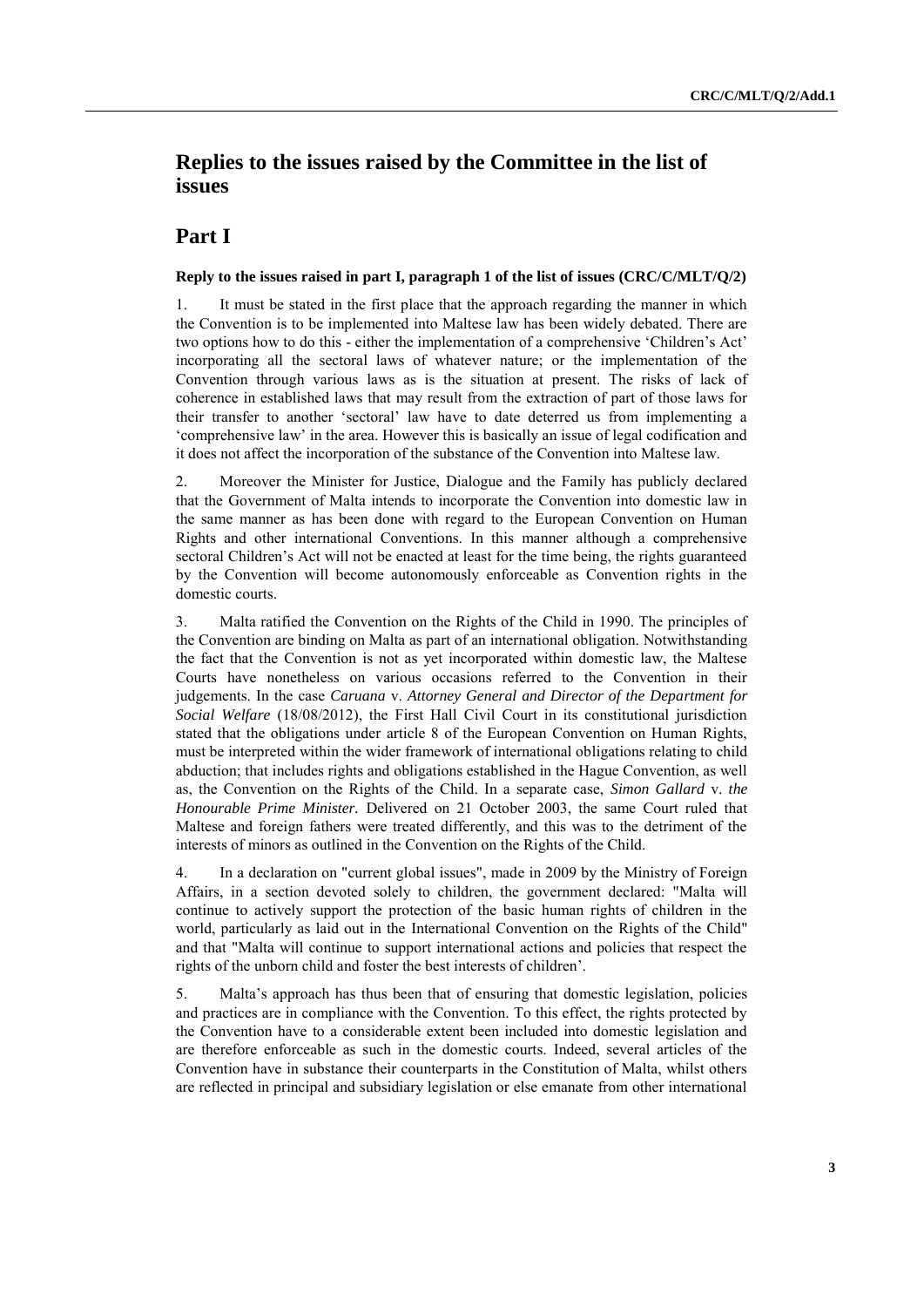treaties which have been incorporated into Maltese law such as the European Convention on Human Rights.

6. This "sectoral" law reform approach focusing on the examination of legislation concerning different areas in order to identify and propose amendments to bring national legislation in conformity with the Convention has ensured that national legislation mirrors the principles of in the Convention. This will above all guarantee that children"s rights identified in the Convention are inalienable, realisable and directly enforceable in Malta as provided for in the draft National Children"s Policy published in November 2011.

7. In view of the above, it can safely be stated that the Convention influences domestic law and policy in the area of children"s rights and the protection of the same. The establishment of a national Commissioner for Children in 2003 has been an essential step in determining a national approach to the obligations that Malta has contracted on an international level by ratifying the Convention.

8. In effect, Malta established the Commissioner for Children with statutory rights to protect children and their rights. The Commissioner for Children in Malta has since 2003 worked continuously to improve children"s welfare and raise awareness on child-related issues. Articles 3 and 4 of the Commissioner for Children Act provide the basis for the Commissioner to be an independent, non-partisan and politically neutral institution. Although the Commissioner administratively falls under the jurisdiction of the Ministry responsible for Children, at present the Ministry for Justice, Dialogue and the Family, the Commissioner acts on the basis of her own individual judgement and is not under the direction or control of any other authority.

9. Additionally, in Malta, there also exists the Council for Children which has the role of advising and assisting the Commissioner in the performance of her functions and in the promotion of the welfare of children. The Council is also entrusted with monitoring compliance with the Convention on the Rights of the Child and with other international treaties, conventions or agreements relating to children, which Malta has ratified or acceded to. Three of the members of the Council are young persons.

10. One last important point that has to be emphasized is that the Minister responsible for Justice, Dialogue and the Family has publicly stated the Government's intention to incorporate this Convention into Maltese domestic law through an act of Parliament as has been the case for other international Conventions.

### **Reply to the issues raised in part I, paragraph 2, of the list of issues**

11. The Department for Social Welfare Standards has been assigned the responsibility of regulating social welfare services in Malta. For many years the Department (formerly known as the Department of Family Welfare) has provided personalized Social Work services to persons in need. During the transitional process, the Department developed a framework within which to carry out its regulatory function and responsibilities.

12. The draft Legislation granting more powers and authority to the Department is presently being discussed at Ministerial level One such power which will be granted to the Department under this proposed law is the power to grant, suspend or revoke licenses such as those for the provision of child care services, and adoption and fostering agencies" services. Service regulation will require that assessments and audits are conducted in both state and private organizations. The Department will also manage a complaints mechanism to investigate any complaints or reports about service provision.

13. The Department for Social Welfare Standards is also responsible for implementing the Adoption Administration Act, 2008 (Chapter 495 of the Laws of Malta), the Foster Care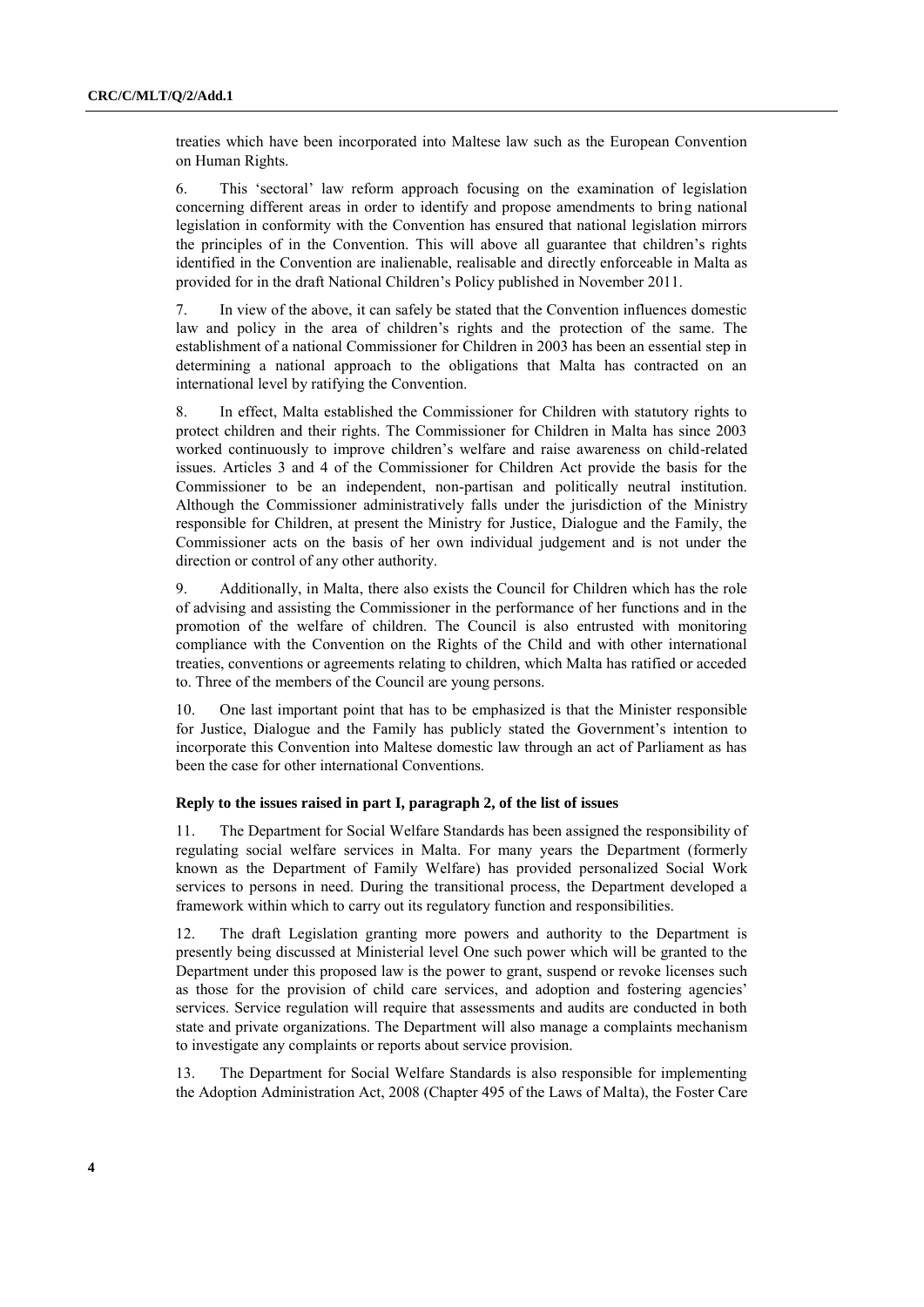Act, 2008 (Chapter 491 of the Laws of Malta), and the Agency Accreditation Regulations (Adoption Administration Act) (Chapter 495 of the Laws of Malta).

14. The operations of the Department for Social Welfare Standards focus particularly on Child Day Care services. Standards developed for this sector in 2006 include the promotion of the Convention on the Rights of the Child such as the promotion and respect of children's dignity irrespective of race, religion, background, nationality etc (art. 2) or disability (art. 23), the respect for care and custody regulations (art. 9), respect to privacy (art.16), the promotion of healthy practices and activities that diminish the risk of spread of diseases/illnesses (art. 24), and the reduction of harm to children caused by abuse or neglect. A marked improvement in services provided within child day-care facilities is notably visible. The standards have assured that high quality childcare is provided. The Department also participated in an EU grant scheme to promote child care facilities and the use thereof.

15. Moreover, the Department for Social Welfare and Standards liaises with the National Commission for Persons with Disability for the implementation of the newly ratified Convention on the rights of persons with disabilities in its role as a regulatory entity.

16. The Department also drafted Occupational Standards for persons working in the social welfare sector, which promote (inter alia) familiarization with the Convention and other relevant legislation so that all those working in this sector are equipped to adequately promote children's rights.

17. Apart from this, the Department for Social Welfare Standards has published National Standards for Out of Home Care (which includes fostering) based on the Quality for Children Standards (which are also based on the Convention on the Rights of the Child). The scope of these standards and their implementation is to promote children's rights by providing adequate residential services (with a therapeutic function) to children who cannot be cared for by their families.

18. The Department for Social Welfare Standards does not legally regulate children's homes, however the publication of the standards has created a benchmark to which children's homes can aspire to reach. Those working within children's homes are now more aware of children's rights and of what is acceptable and unacceptable within the homes. The Department for Social Welfare Standards has also become a point of reference for social welfare service providers, whom they can consult and also receive guidance from.

| Year | Number of centres |
|------|-------------------|
| 2007 | 30                |
| 2008 | 38                |
| 2009 | 44                |
| 2010 | 46                |
| 2011 | 53                |
| 2012 | 53                |

**Table 1: Number of child care centres registered with the DSWS**

*Source: Department for Social Welfare Standards*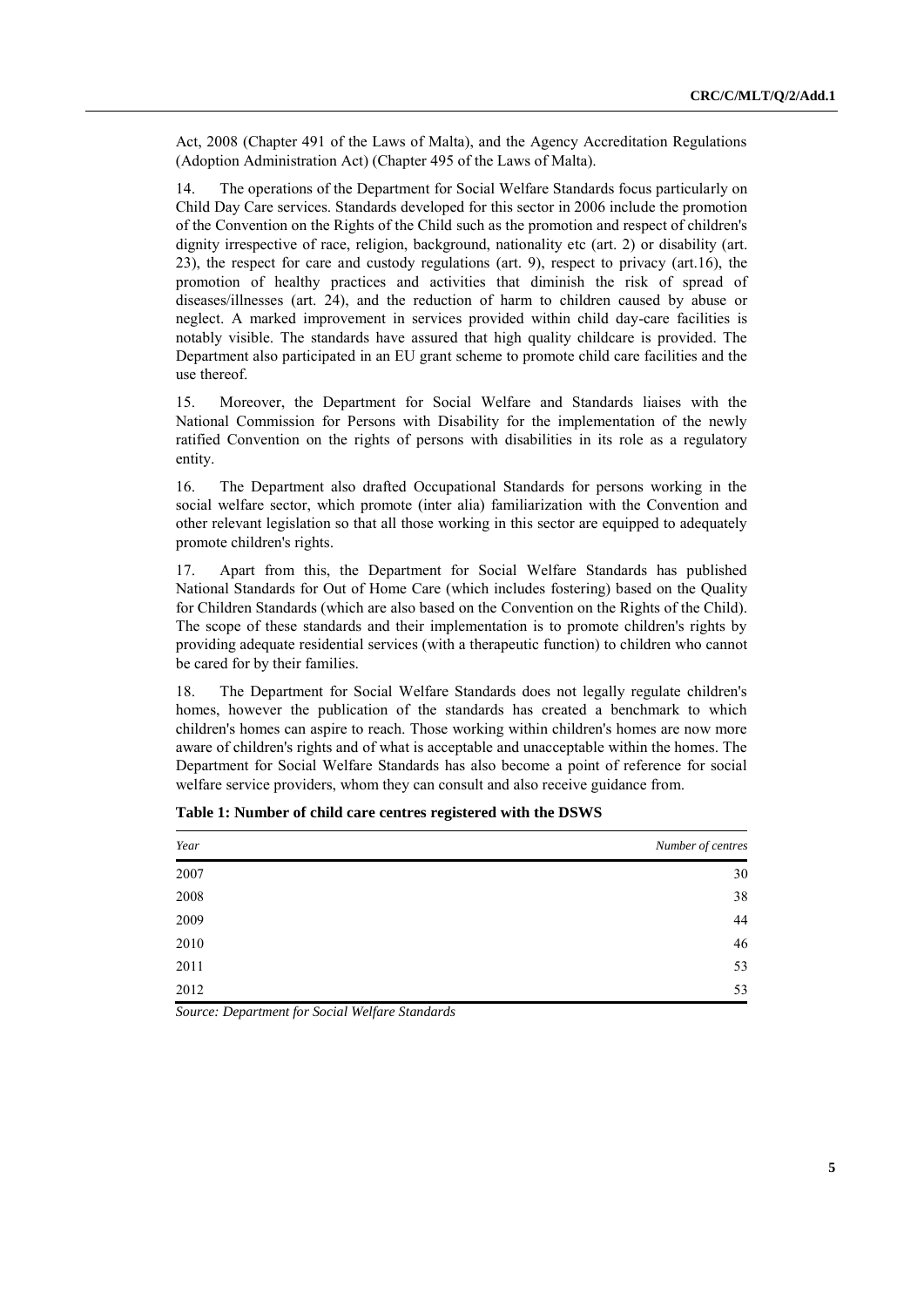| Year | Number of Children |
|------|--------------------|
| 2006 | 491                |
| 2007 | 599                |
| 2008 | 333                |
| 2009 | 1048               |
| 2010 | 1147               |
| 2011 | 1502               |

**Table 2: The increase in child care facilities 0-3, 2007 (30) to 2011 (53) = 76% increase in number of children from 491 in 2006 to 1502 in 2011 (305.9%)** 

# **Reply to the issues raised in part I, paragraph 3, of the list of issues**

19. Through the setting up of the Office of the Commissioner for Children, the rights and interests of children in Malta are being further protected. In fact, as provided for in the Commissioner for Children Act of 2003, the Commissioner for Children ensures that legislation relating to the protection of children and investigation of alleged breaches of children"s rights is in place. To this end, the Commissioner makes recommendations for changes to existing laws or for new laws to be enacted which will enhance the respect of the rights of children in Malta. Such recommendations are also published and disseminated just prior to an electoral campaign in the form of a Manifesto for Children. This is done in order to sensitize political parties about the importance of including measures conducive to the rights of children in their electoral programmes.

20. The Office of the Commissioner for Children promotes the rights of children also through activities aimed at educating people, mostly children themselves, and raising awareness about children"s rights. Such activities take the form of specific publications targeting different age-groups of children. Among such publications commissioned by the Office one finds Kiko and the Hand, which was translated into Maltese. This educational tool created by Council of Europe aims at instilling in young children a practical awareness of their rights vis-à-vis sexual abuse; Mark"s Dream, a publication in Maltese and English that deals with the realities faced by children whose parents have separate; comics, cartoons and videos about internet safety amongst other publications. Awareness-raising and education about children"s rights is also carried out by means of the media through regular participation on radio and television programmes, as well as intensive socio-educational activities, like the Rights4U course, among small groups of teenagers.

21. Promotion of children"s rights is also done through the commissioning of research studies that help to shed light on specific realities that impinge on the rights of children in Malta. Among the research studies carried out by the Office is a study on children with very challenging behaviour (published in 2006); a study on the outcomes in terms of child wellbeing of out-of-home care in Malta (completed in 2012); a research study on ethical issues surrounding children"s exposure to and participation in commercial advertising and political electioneering (completed in 2012); and a study on leisure trends and perceptions of leisure among teenagers in Malta (still underway). All such studies contain recommendations on how the issues brought to light by the research can be addressed for the benefit of children.

22. The Office of the Commissioner for Children is thus committed to promote and protect children"s rights, ensuring wider participation of children in society. It also monitors the provision of services for children in Malta.

23. While one acknowledges that there was an increase in the human resource capacity over the years, the need for further expansion is still felt in order to enable the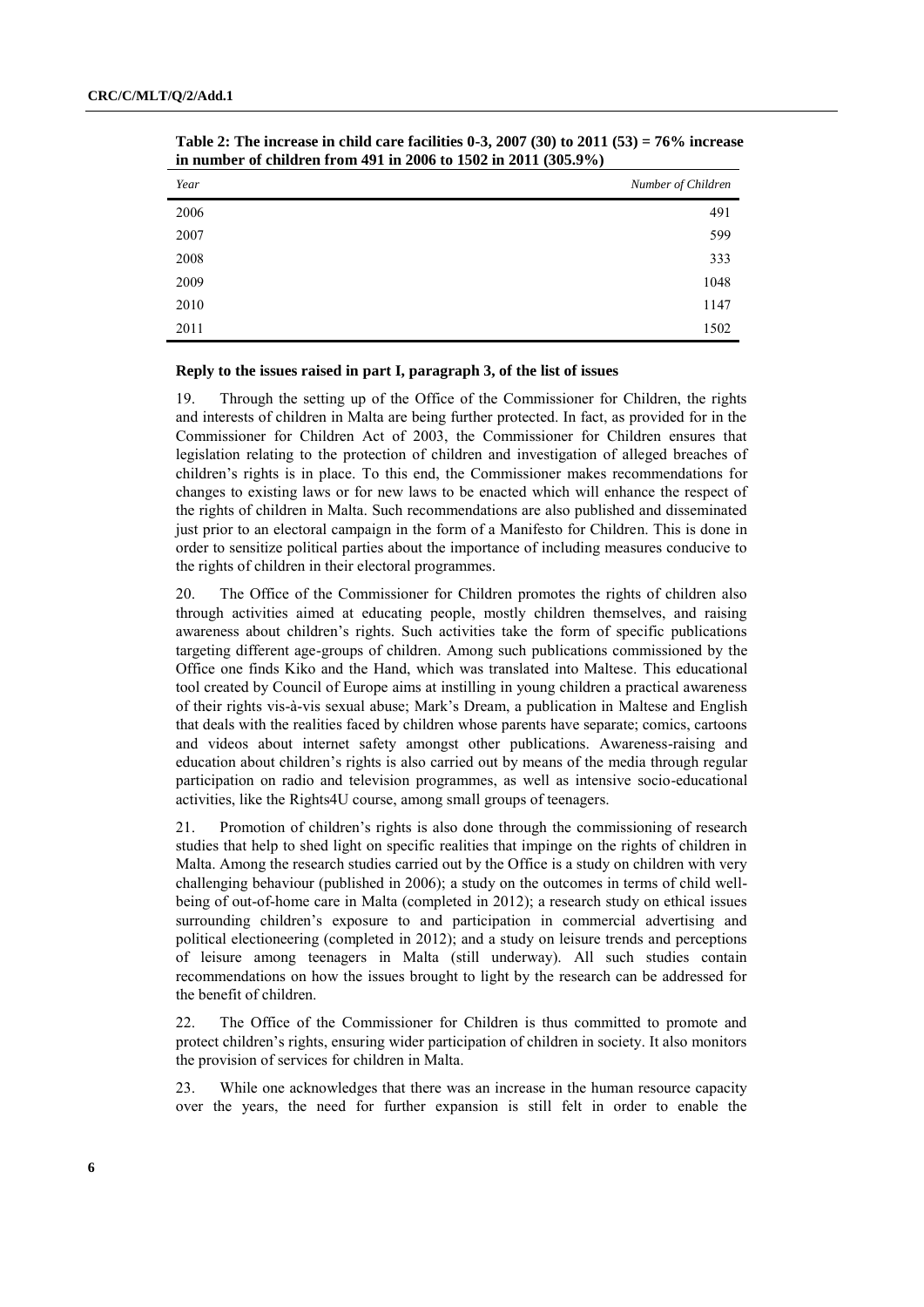Commissioner to better fulfil her functions. This need is also reflected in the draft National Children"s Policy which proposes that "to strengthen the role of the Office of the Commissioner for Children, additional resources are required to ensure its better functioning.' (Chapter 4, p. 38) To this end, the Office has recently increased its staff complement through the recruitment of a Head of Office and a Case Officer.

24. Moreover, the budget allocation for the Office of the Commissioner for Children increased between the years 2007 to 2013 as follows:

**Table 3: Budget allocation for the Office of the Commissioner for Children**

| Year | Amount (in Euros) |
|------|-------------------|
| 2007 | 58,234            |
| 2008 | 98,000            |
| 2009 | 100,000           |
| 2010 | 130,000           |
| 2011 | 150,000           |
| 2012 | 171,000           |

*Source: Office of the Commissioner for Children*

25. Another important step toward increasing the Office"s resources has been the decision to move to larger premises. Such a move is a necessary precondition for the expansion of the Office"s structure and for the better fulfilment of its functions. It will also enhance the accessibility of the Office to children and the general public, and should strengthen the perception and identity of the Commissioner"s role as an autonomous entity.

### **Reply to the issues raised in part I, paragraph 4, of the list of issues**

26. The Equal Opportunities (Persons with Disability) Act (Chapter. 413 of the Laws of Malta) covers all disabled people, regardless of age. This Act defines how a person is considered as discriminating against another person on the grounds of disability in any circumstances relevant for the purposes of any provision of this Act (Part II, articles 3-6), while the prohibition of disability discrimination is referred to in part III, articles 7-19 of the Act.

27. In Malta, the National Commission Persons with Disability (NCPD) deal with cases of discrimination that are referred to it by disabled individuals or their family members. Cases relating to children with disabilities generally have to do with inclusive education.

28. Furthermore, the National Commission for the Promotion of Equality (NCPE) works to raise awareness with children and to empower them on issues related to equality, discrimination and stereotypes. In fact, the Commission carries out training with different groups of stakeholders, including groups of children and students to disseminate information on this subject matter. These training sessions are adapted to the needs of the respective group receiving the training, thus training to children is delivered in ways that are attractive and of interest to children of different age groups.

29. The Foundation for Social Welfare Services through Agenzija SAPPORT strives to prevent discrimination towards children with disability and its Services work towards assisting these children, particularly those with challenging behaviour and/or who are at risk of institutionalization, in enjoying equal rights like others. To this effect, the Social Work Services address any situation referred to them where children with disability are faced with barriers that impede full accessibility in society and they work together with the child and his/her family to access services and programmes that would help them achieve their goals. Through its Community Services, an individualized programme is designed for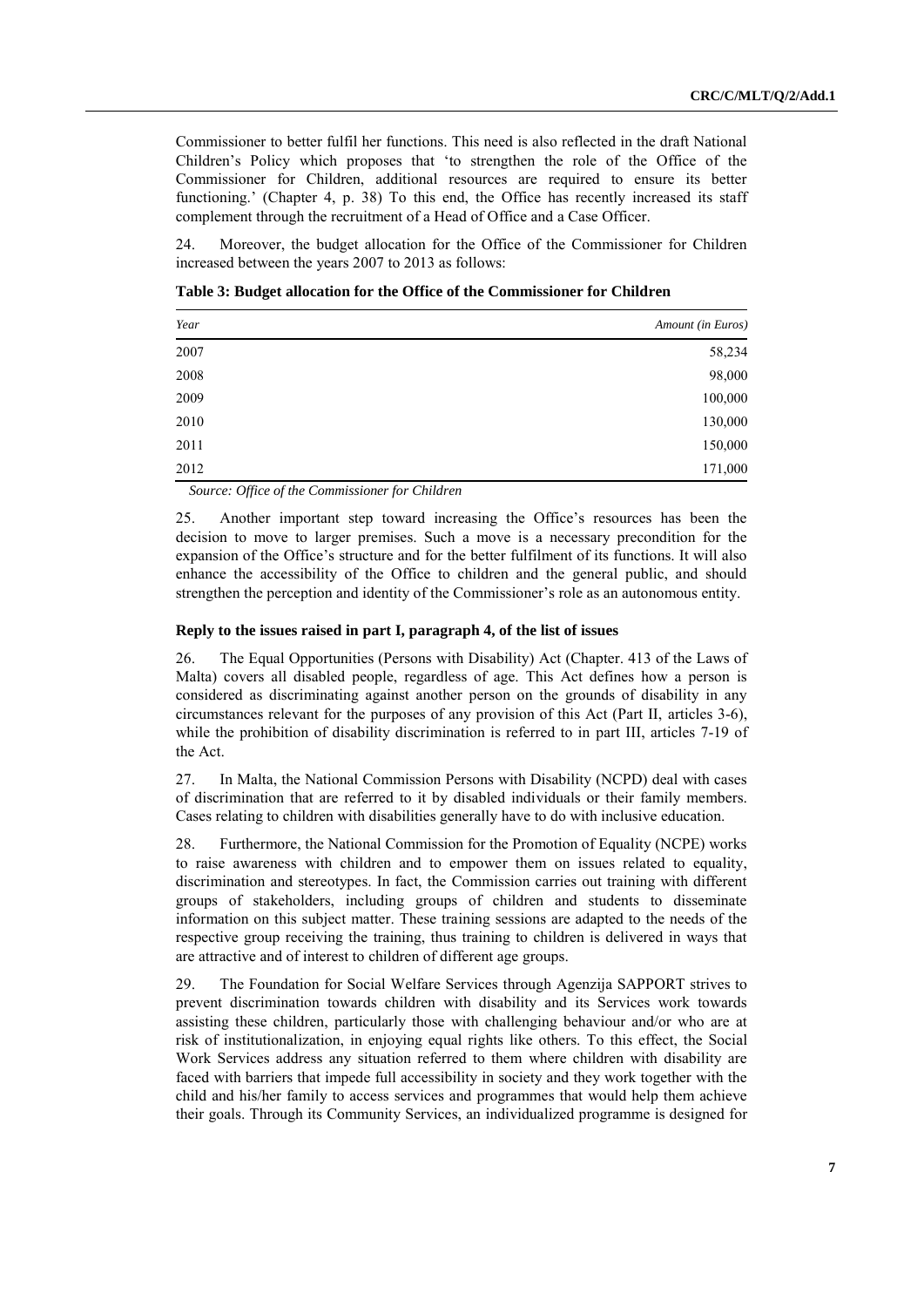the child with disability that meets his/her particular needs and reach his/her targets in life. The programmes would involve skill development that would aid the particular child enhance his/her quality of life and advance in life. Through its first residence for disabled minors at risk of institutionalization, the Residential Services will be providing an opportunity to children with challenging behaviour to move out of an institution where they are presently living and live in a community home, which would cater for their holistic wellbeing, be it developmental, social, educational, health, safety, recreational, spiritual needs.

30. Ever since the launch of the Inclusion Policy in 2000 the Ministry of Education has always implemented an inclusive culture in all mainstream schools in Malta. This policy had, as its main features, the setting up and function of the Statementing Moderating Panel in conjunction with an Appeals Board and the Individual Educational Plan (IEP) process. Through this policy after the Statementing Moderating Panel assesses the learners" needs it issues its recommendations of support. This support, which includes support given by Learning Support Assistant (LSA) aims to make education accessible to learners with Individual Educational Needs (IEN).

31. The IEP process ensures that the needs of learners with a statement are targeted in all areas of development and participation in all areas of school life is implemented. In 2004 the then Minister of Education, Youth and Employment appointed a working group to review inclusive and special education in Malta. In 2005 this same working group submitted its final report with the inclusion of a number of recommendations to ensure that learners with IEN benefit from mainstream education. All the recommendations submitted by this working have to date been implemented.

# **Inclusive and Special Education Review (2005): Recommendations and Implementation**

#### *Recommendation: Structure*

32. The Directorate for Student Services and International Relations should be restructured into a Directorate for Support Services, solely encompassing inclusive and special education, as well as other services, namely: school psychological services, school social work services, guidance and counselling and a Safe Schools Programme.

#### *Implementation*

33. At the end of 2005 an Inclusive and Special Education Network Coordinator was appointed to implement the recommendations of the Inclusive and Special Education Review document. In 2008 the Student Services Department was set up and to date this Department has under its responsibility four sections which include:

- Inclusive Education,
- Special Education and Resource Centres,
- Educational Psych- Social Services and
- Projects and Initiatives.

34. Each Section falls under the responsibility of a Service Manager and is housed under one roof at a specially created Centre that offers a one-stop shop experience for its clients.

35. The Special Education and Resource Centre Section is made up of services that are provided to learners with IEN in mainstream schools. These services also provide support to Teachers and Learning Support Assistants (LSAs) as well as senior management teams (SMTs). The services offered include: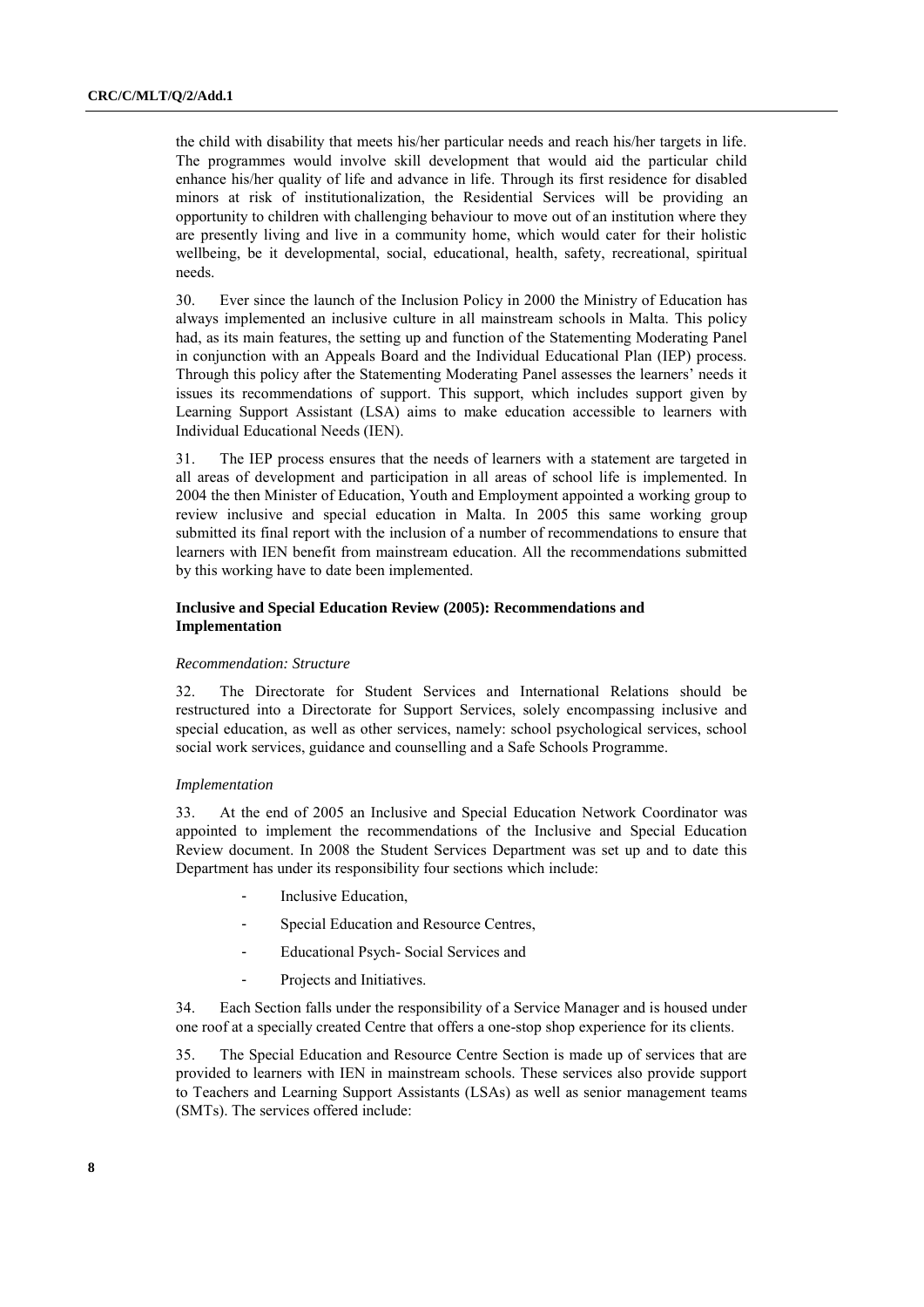- Early Intervention Service
- Teachers for the Hearing / Visual Impaired
- Autism Support Team
- Hospital Classes
- Home Tuition
- Social, Emotional and Behaviour Difficulties (SEBD) specialists
- **Transition Organiser**
- Access to Communication and technology Unit (ACTU)

#### *Inclusive Education Section*

36. The Inclusive Education Section is also responsible for sections that have been modelled to support Inclusive practices. Responsibilities under this section include:

- Learning Zones and Nurture Groups
- Learning Support Assistants and their training
- Inclusion Coordinators (INCOs) in primary/secondary schools
- Teachers for Unaccompanied Minors Asylum Seekers (UMAS)
- Youth Workers

#### *Educational Psycho-social Section*

37. The Educational Psycho-Social Section comprises the following Services / Unit that are assigned to each of the ten state Colleges in Malta and Gozo. These services are provided by a multi-disciplinary team that aims to support the learner receiving mainstream education:

- School Psychological Service
- Social Work Service
- Safe Schools Programme which incorporates the Child Safety Services, Anti-Bullying Unit and Substance-Abuse
- Career Guidance Service
- Education Medical Service
- Unit Għożża
- Counselling Service
- College Prefect of Discipline

# **Recommendation: - Statementing Moderating Panel (SMP)**

*The provision of Learning Support Assistants (LSAs) for students with Individual Educational Needs*

#### **Implementation**

38. It is to be noted that in 2005, 2.75 per cent of learners out of the total student population had a statement of support and by year 2012 this percentage rose to 5.4 per cent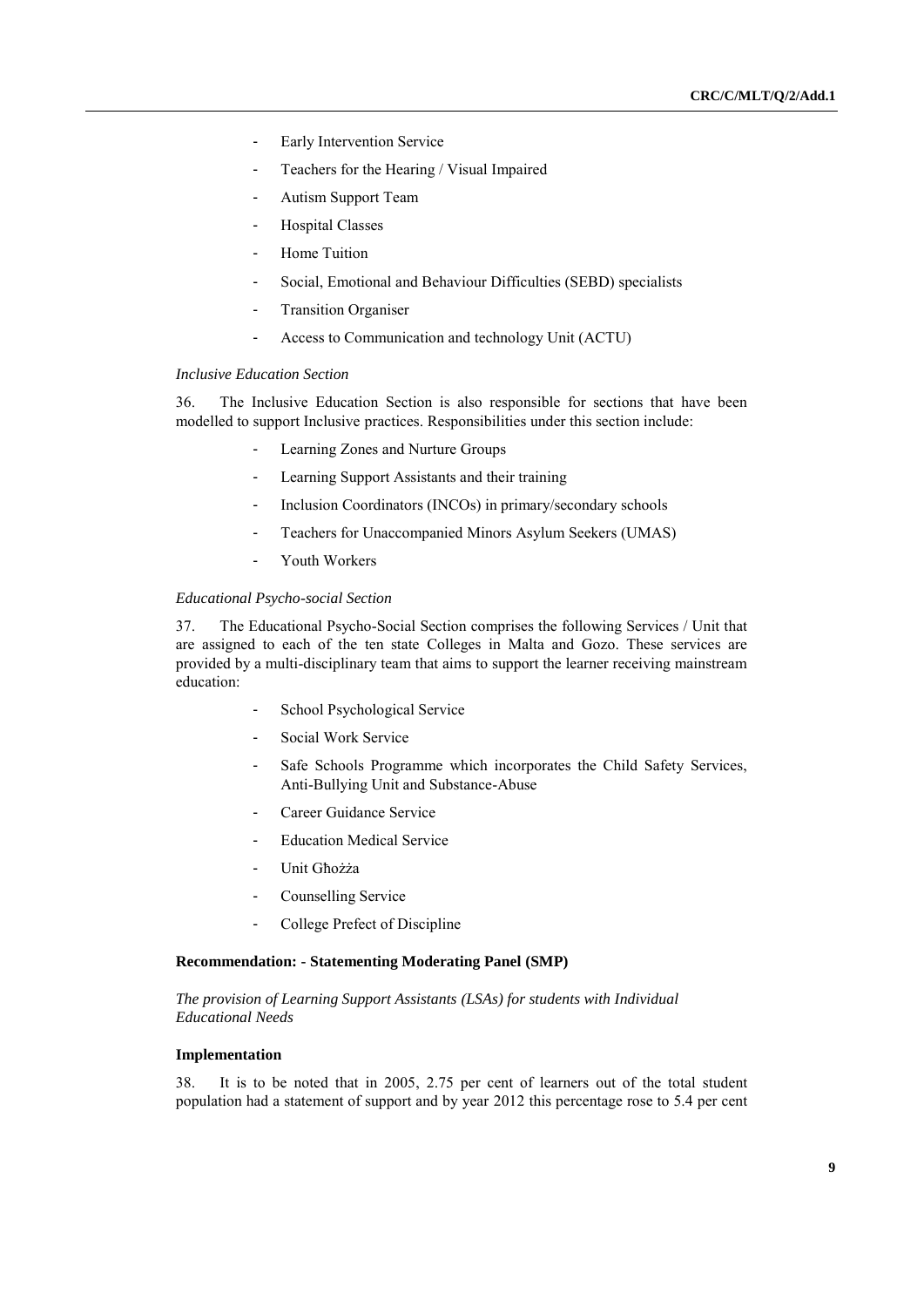of learners. This indicates that more learners are being Statemented and more support is being provided.

| Year | <b>State</b> | Church | Gozo | Independent | Totals | <b>Statemented</b> |
|------|--------------|--------|------|-------------|--------|--------------------|
| 2006 | 264          | 81     | 36   | 4           | 385    | 385                |
| 2007 | 292          | 111    | 42   | 8           | 453    | 453                |
| 2008 | 323          | 125    | 53   | 3           | 504    | 437                |
| 2009 | 334          | 151    | 41   | 73          | 599    | 550                |
| 2010 | 321          | 128    | 46   | 56          | 551    | 548                |
| 2011 | 449          | 154    | 37   | 39          | 679    | 679                |
| 2012 | 501          | 172    | 48   | 59          | 780    | 485                |

**Table 4: Number of applications received between 2006 and 2012**

*As at end of December 2012/Data kept by SMP*

39. Table 4 above shows the total number of referrals received between 2006 and 2012 and the number of statements issued by the Statementing Moderating Panel from applications received for each respective year. Table 5 below shows the number of children assessed each year between 2006 and 2012, the number of children given LSA support and the number of children that were given other types of support.

| Year | No. Statemented | <b>State</b><br>schools | Church<br>schools | Independent | Given lsa<br>$support +$<br>Schools other services | Given other<br>support |
|------|-----------------|-------------------------|-------------------|-------------|----------------------------------------------------|------------------------|
| 2006 | 299             | 223                     | 72                | 5           | 222                                                | 77                     |
| 2007 | 397             | 296                     | 96                | 5           | 298                                                | 99                     |
| 2008 | 434             | 336                     | 97                |             | 305                                                | 129                    |
| 2009 | 430             | 311                     | 94                | 25          | 341                                                | 89                     |
| 2010 | 590             | 381                     | 158               | 51          | 468                                                | 122                    |
| 2011 | 589             | 426                     | 124               | 30          | 491                                                | 98                     |
| 2012 | 1179            | 813                     | 294               | 72          | 689                                                | 490                    |

**Table 5: Children statemented between 2006 and 2012**

40. To date the number of learners being supported by an LSA is 3513 and the total number of Learning Support Assistants supporting these learners is 2308.

# **Recommendation: - National Curriculum**

41. The working group also recommended that all learners with IEN have to be given the opportunity to access the National Curriculum.

## **Implementation**

42. For this to happen, the Student Services Department (then known as the Inclusive and Special Education Network) was assigned the task of producing a set of syllabus supplements that would give guidance to teachers on how to apply subject syllabi to the curricular needs of ALL learners including those in Resource Centres (formally known as Special Schools). This was duly carried out and the set of syllabus supplements was published in 2007 under the umbrella of The Inclusive Education Project (2007).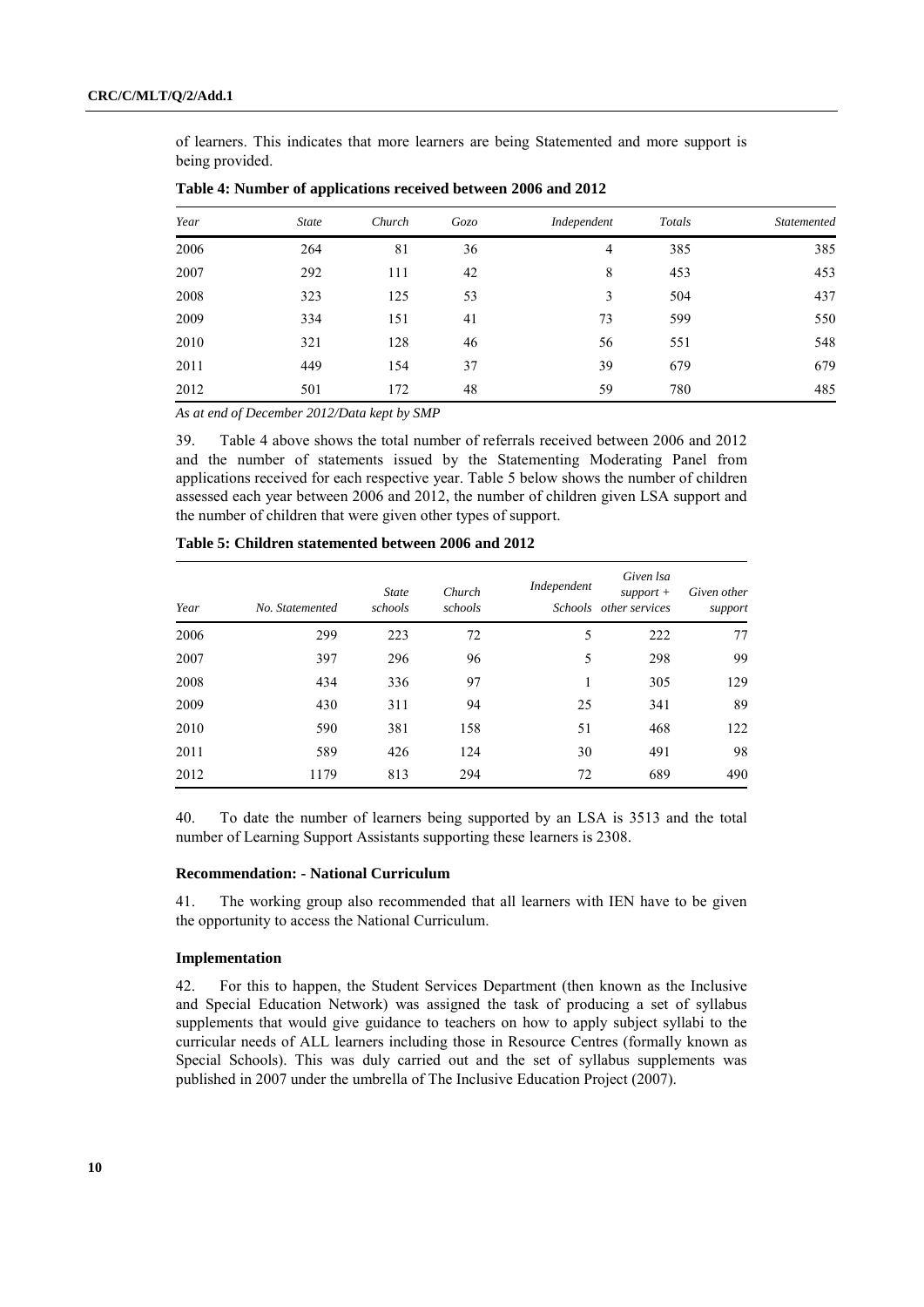43. This project, which included consultation and the involvement of various professionals and Education Officers of the various curricular subjects, produced a total of fifteen syllabus supplements in the different areas of the National Curriculum. The guidelines given in these supplements together with each school"s learning resources and subject syllabi helped schools implement a curriculum that is inclusive because it:

- Sets suitable learning challenges
- Responds to learners' diverse learning needs
- Includes all learners by overcoming potential barriers to learning and assessment
- Provides a stimulus to revisit and revise existing schemes of work or a basis to develop new ones.

# **Recommendation: - Training**

44. The working group also issued a number of recommendations stressing the importance and the need for training in the field of Inclusive and Special Education.

#### **Implementation**

45. Since its onset The Student Services Department (SSD) has implemented a number of training initiatives that include:

> - Training of LSAs: - The Department organizes two sets of courses to ensure that LSAs have the appropriate knowledge and skills to be able to support students with IEN. A compulsory 10 week course is given to all Supply Learning Support Assistants (SLSAs) at the start of their employment. Up to now 1374 SLSAs have been awarded a certificate of attendance in Supporting Students with Individual Educational Needs. This course is funded by the Department itself and given free of charge to SLSAs.

46. A 20 week advanced course is also organized for LSAs who have completed the 10 week course. Up to now 506 LSAs have been awarded The Certificate in Education for LSAs, with 88 more currently in training. The University of Malta also offers a course for persons wishing to work as LSAs at a Diploma Level.

> Training of Inclusion Coordinators (INCOs): - 15 teachers were trained at the University of Malta to read for the Post-graduate Diploma in Inclusive Education. This training programme was co-funded by the Maltese Government and the European Social Funding (ESF). Successsful candidates took up the role of INCOs in primary mainstream schools. These INCOs are now employed in the ten colleges in Malta and Gozo. Their role is to support inclusive practice in mainstream schools and ensure that all students with IEN are included.

47. Between 2009 and 2012 another group of teachers were trained, by the University of Malta through another ESF funded initiative, to take up the role of INCOs in Secondary Schools.

> Training of teachers and Senior Management Teams (SMTs) in Inclusive and Special Education: - the SSD has also, over the past few years, taken the initiative to train teachers and SMTs in the area of Special and Inclusive Education. This training consists of a number of in-services courses, professional development sessions and other specialized courses. These sessions include: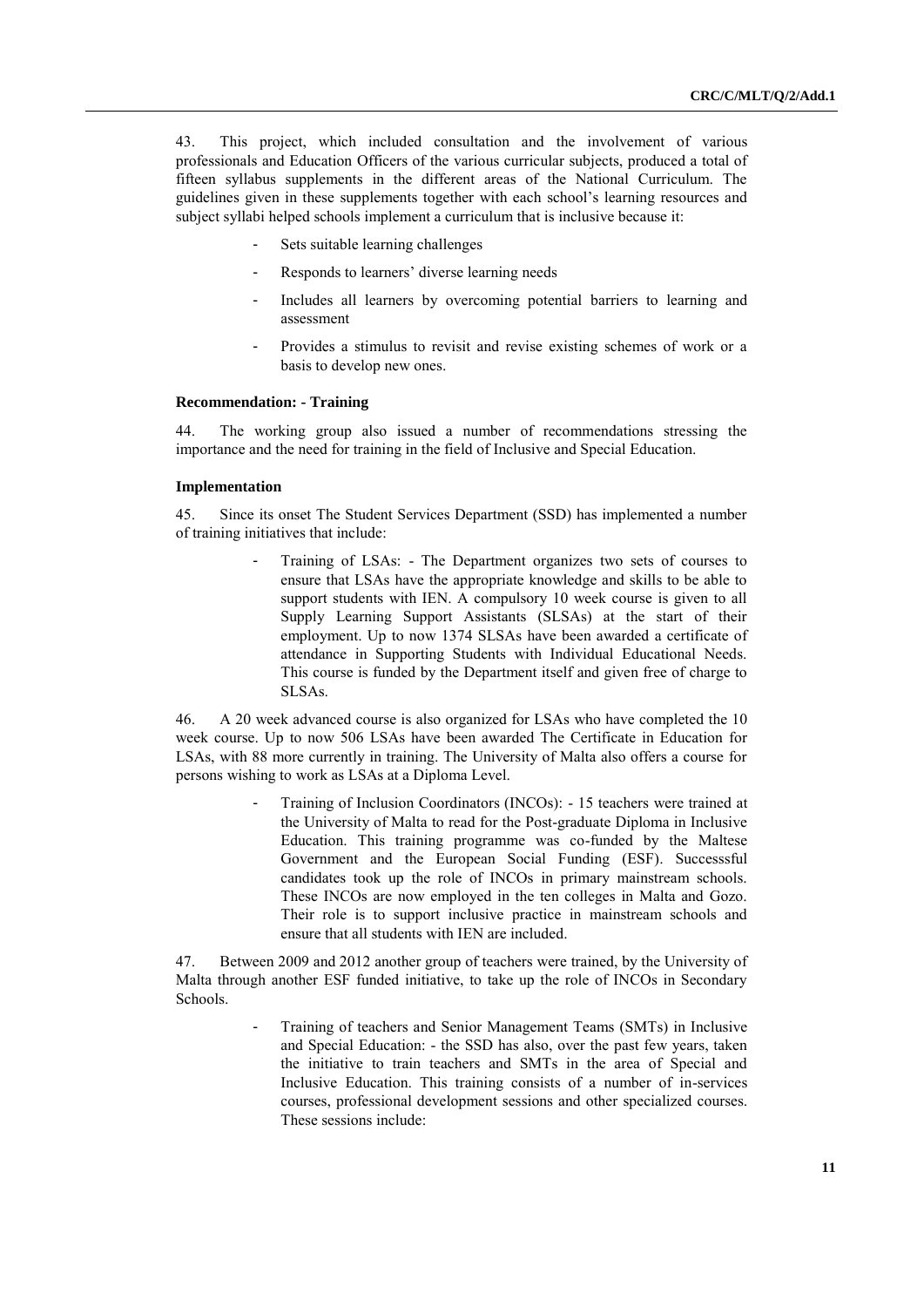- Creating visual classrooms
- Working with learners with ASD
- Training in the use of AAC and AT
- Key word signing
- Working with Learners with SEBD

48. SMT members who are responsible for Inclusion in mainstream schools also attend a 10 day course organized and funded by the SSD. Apart from introducing these SMT members to the different services at the SSD, the course also tackles the IEP process, working with parents, the role of the teacher and LSA in inclusive settings and the role of the INCO. These courses are held every year at the beginning of each scholastic year to ensure that all new SMT members are well prepared to fulfil their role regarding the inclusion of ALL learners at their respective schools.

> Training of Professionals: The SSD has also ensured that more personnel are trained in areas that include psychology, counselling, career guidance and SEBD. This it has done through University Courses that are held either in Malta or in other European countries; some of these courses were funded through ESF projects.

49. The SSD continuously organizes and/or funds courses both in Malta and abroad for its professional staff in its support services. Such courses include:

- Hanen
- Team Teach
- Sign Language
- Training in Augmentative Alternative Communication and Assistive Technology
- Picture Exchange Systems
- ADOS
- First Aid
- Training for Teachers of the Hearing Impaired

# **Recommendation: - Provision of other support services in the field of Special Education**

50. The working group in its report recommended the enhancement of the already existing special education support services and the development of new initiatives.

# **Implementation**

51. The Directorate of Educational Services, through the Student Services Department, has over the past four years employed a number of professionals and teachers to enhance existing services and develop new ones. These include:

> The Early Intervention Services which has been enhanced through the addition of Resource Workers who are professionally trained in the area of Early Years. This service has now been further developed to include group sessions such as baby and toddler groups and multi-sensory training, training for parents to help them communicate better with their children and whole school approaches in kindergarten classes.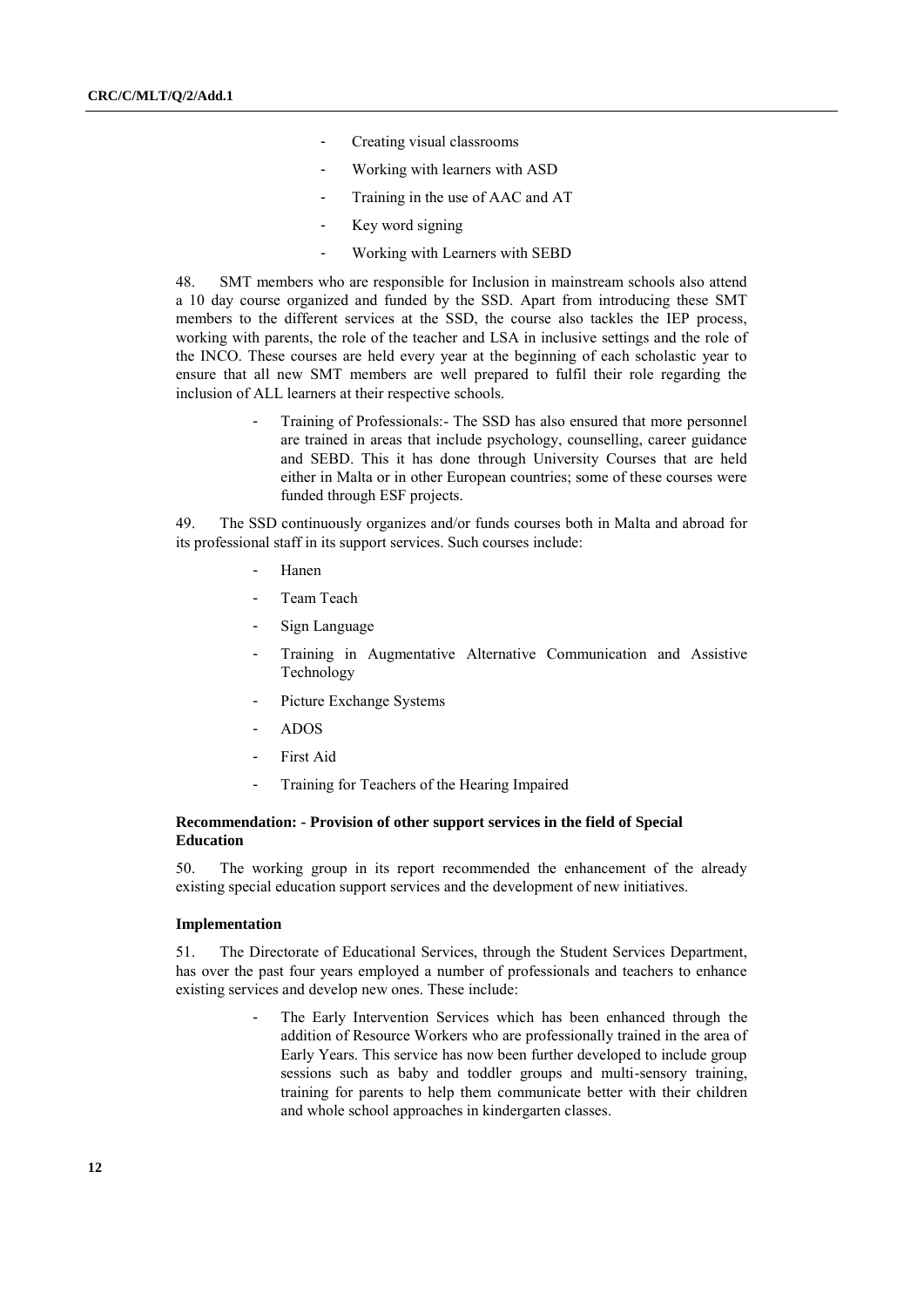- The setting up of an Autism Support Team. This team of teachers specializing in Autisitc Spectrum Disorder (ASD) works with school staff and parents to ensure that students referred with ASD benefit from the mainstream school experience.
- The setting up of a Social, Emotional and Behavioural Difficulties (SEBD) specialists team. These professionals work with students experiencing SEBD, school staff and parents to support the student.
- The setting up of the Access to Communication and Technology Unit (ACTU). This Unit is made up of a team of speech and language pathologists and occupational therapists. These therapists, together, offer an assessment service and issue recommendations for the use of assistive technology and or communication devices for students who are experiencing difficulties in accessing communication and/or technology. They also support the implementation of recommended hardware and software both in the home and at school.
- The employment of youth workers to work in colleges with learners in secondary schools. Being experts in the area these professionals create initiatives for these students to enjoy and participate in.
- Education Officers (EOs) for Inclusion and Special Education  $-$  These EOs monitor inclusive practice and special education support in mainstream and resource centres.
- Learning Support Zones in Secondary schools and Nurture Groups in Primary schools that offer nurturing programmes within the school environment.
- Learning Support Centres One for secondary school-aged girls, one mixed primary, one for secondary school-aged boys. These centres offer specialized programmes for students over a number of weeks/months (depending on each student"s need) away from their school.

# **Recommendation: - Special Schools**

52. The working group recommended that Special Schools were to be restructured and developed into Resource Centres.

# **Implementation**

53. In 2010 the Reform for Special Schools was implemented and the 4 special schools in Malta were restructured and transformed into Resource Centres. These 4 Centres are:

- A Primary Education Resource Centre
- A Secondary Education Resource Centre
- A Secondary/Young Adult Education Resource Centre for Learners with PMLD
	- A Young Adult Education Resource Centre

54. The reform"s main aim has been to provide quality education for all learners with IEN whether they attend Resource Centres or Mainstream schools. The way forward is for these centres, through the provision of resources and the expertise of the personnel working in the centres to become a resource to other learners with IEN in mainstream schools, their parents, school administrators, teachers and LSAs. The centres themselves have also been strengthened with new programmes. Structural changes at the Secondary Education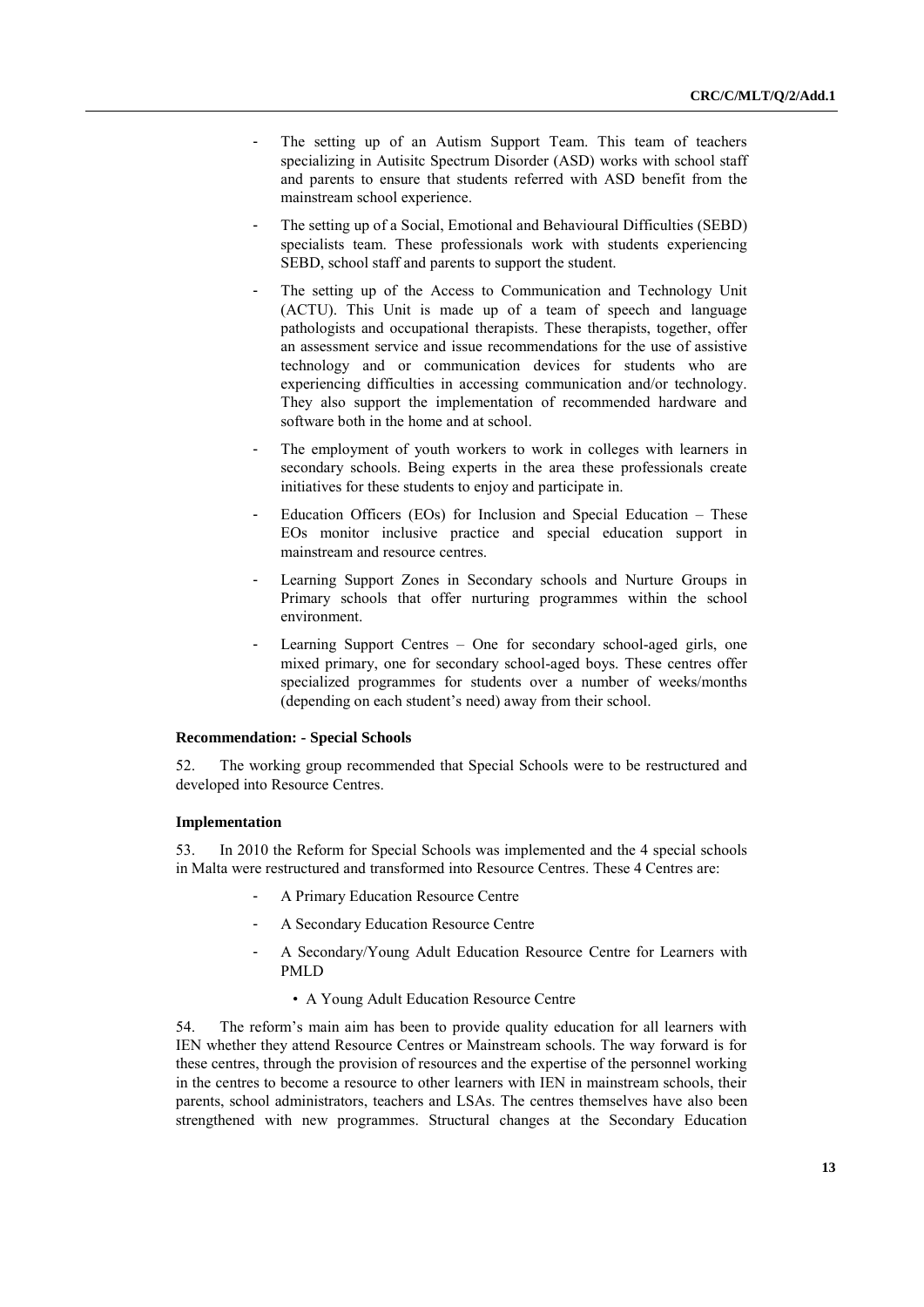Resource Centre and The Young Adult Education Resource Centre have also been carried out to complement the change of programmes.

## **The Young Adult Education Resource Centre**

55. The programme at this Centre has been designed to provide an opportunity for learners with Individual Educational Needs (IEN) to further their studies at post-secondary level and prepares them for adult life. This programme helps learners to acquire the requisite competencies to satisfy these needs.

56. Learners attending the Centre are divided in groups within three age brackets, 16 – 18 years,  $19 - 20$  years and  $21 - 22$  years.

57. The content of the programme is based on 3 sections which include:

- Personal Development
- Vocational Preparation
- Functional Activities

58. During Personal Development all learners participate in the following sessions, always according to their own Individual Programme.

- PSD
- **Numeracy**
- Literacy
- **Science**
- Computer literacy (this is catered for both in the IT Lab and in the classroom)

59. During Vocational Preparation teachers will be targeting Employability skills, Vocational exploration, Awareness of support services with all learners according to their Individual Vocational Preparation Plan. Employability skills are targeted during sessions such as Handcrafts, Office-based activities and gardening sessions.

60. During Functional Activities the learners participate in centre-based activities which include:

- Daily living skills (Domestic)
- Music & Drama
- Physical Education

61. Community-Based Activities are designed to help learners practise skills learned through activities in the community.

62. Due to the diverse nature of needs that learners attending this programme also experience, specialized facilities including a Multi-sensory room and a Sensory perception room are also available and Sessions are included within the Learners" programme.

### **The Secondary Education Resource Centre**

63. With the Special Schools Reform the Centre now functions as a secondary provision. Learners between the ages of 11 and 16 follow a secondary curriculum and experience a secondary type provision and environment.

64. Some major changes have taken place to provide such an environment. Namely: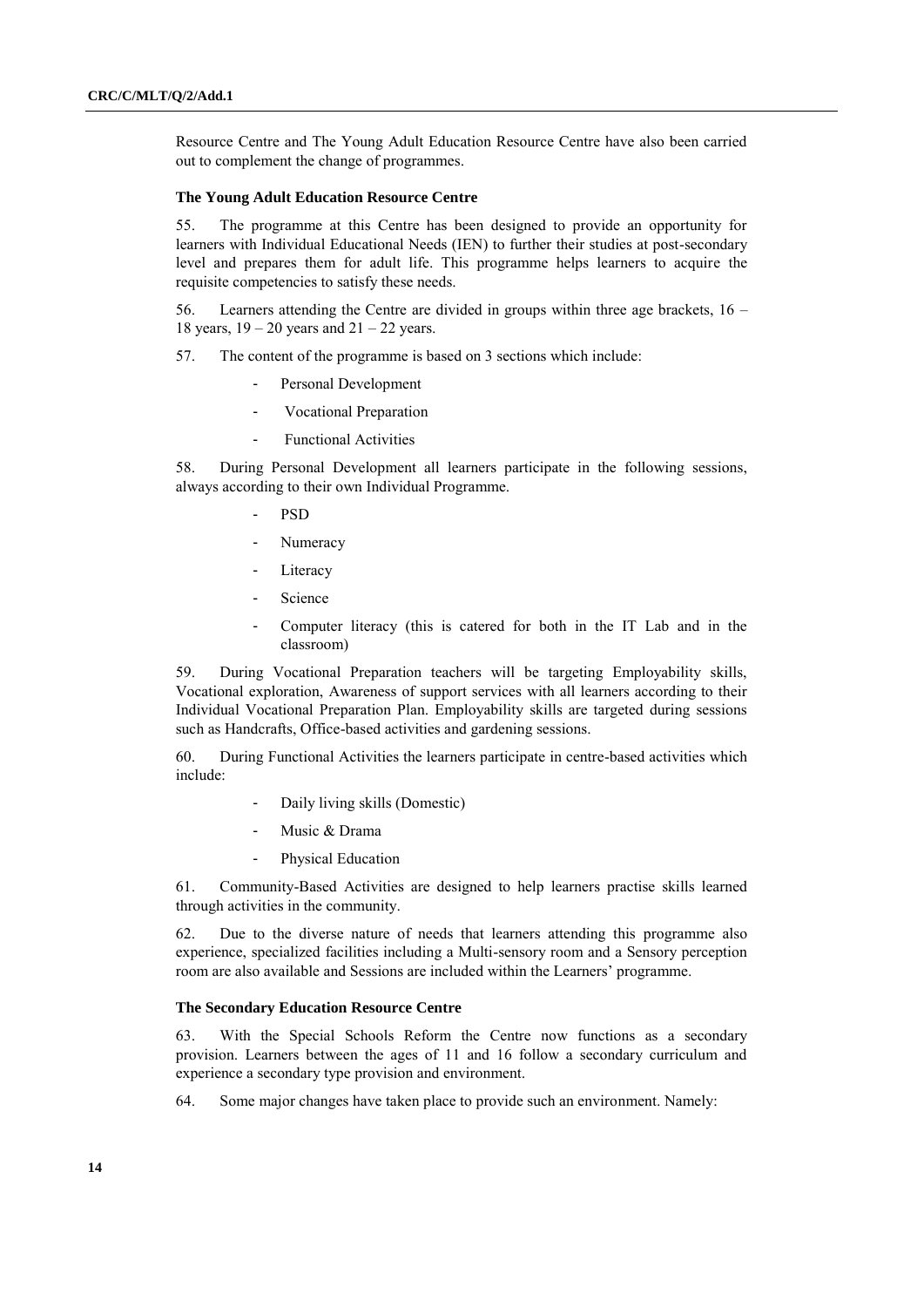- Teachers are now subject teachers as opposed to class teachers,
- Lessons reflect such subjects as those given in secondary mainstream schools. These include:
- (1) Literacy
- (2) Numeracy
- (3) Religion
- (4) PE
- (5) Science
- (6) Food Technology
- (7) ICT
- (8) PSD
- (9) Design and Technology
	- Lessons such as ICT, Design and Technology and Science are given by teachers specialized in the subject areas and who also teach in mainstream schools
	- Labs have also been set up

65. This Centre offers services to learners of a secondary school age in the mainstream schools. These learners can attend this Centre with a Learning Support Assistant for a Day programme. At present nine learners with IEN from secondary mainstream schools are attending the Centre on a weekly basis for day programmes.

66. A major refurbishment programme took place in the Centre so that it would be equipped to meet the educational needs of the students. For this Centre to function as a Secondary Centre an area was selected and converted into various types of laboratories which include:

- A science Lab
- An ICT Lab
- A Food Technology Lab
- A Design and Technology Lab and a multisensory area.

# **The Primary Education Resource Centre**

67. This is the centre that needed the least number of changes. For a number of years it has been serving as a Resource Centre for learners with PMLD who are in mainstream school and pre-school children with PMLD. These learners and children receive services such as hydro therapy sessions, multisensory sessions, IT and cognitive sessions. These services are now also being extended to learners of primary school age who have learning disabilities.

68. To further fulfil its role as a Resource Centre, this Centre has also embarked on twinning projects with a number of mainstream primary schools in Malta. Through these projects ALL learners and teachers attending the centre and the school work together on skills designed to meet all manner of needs.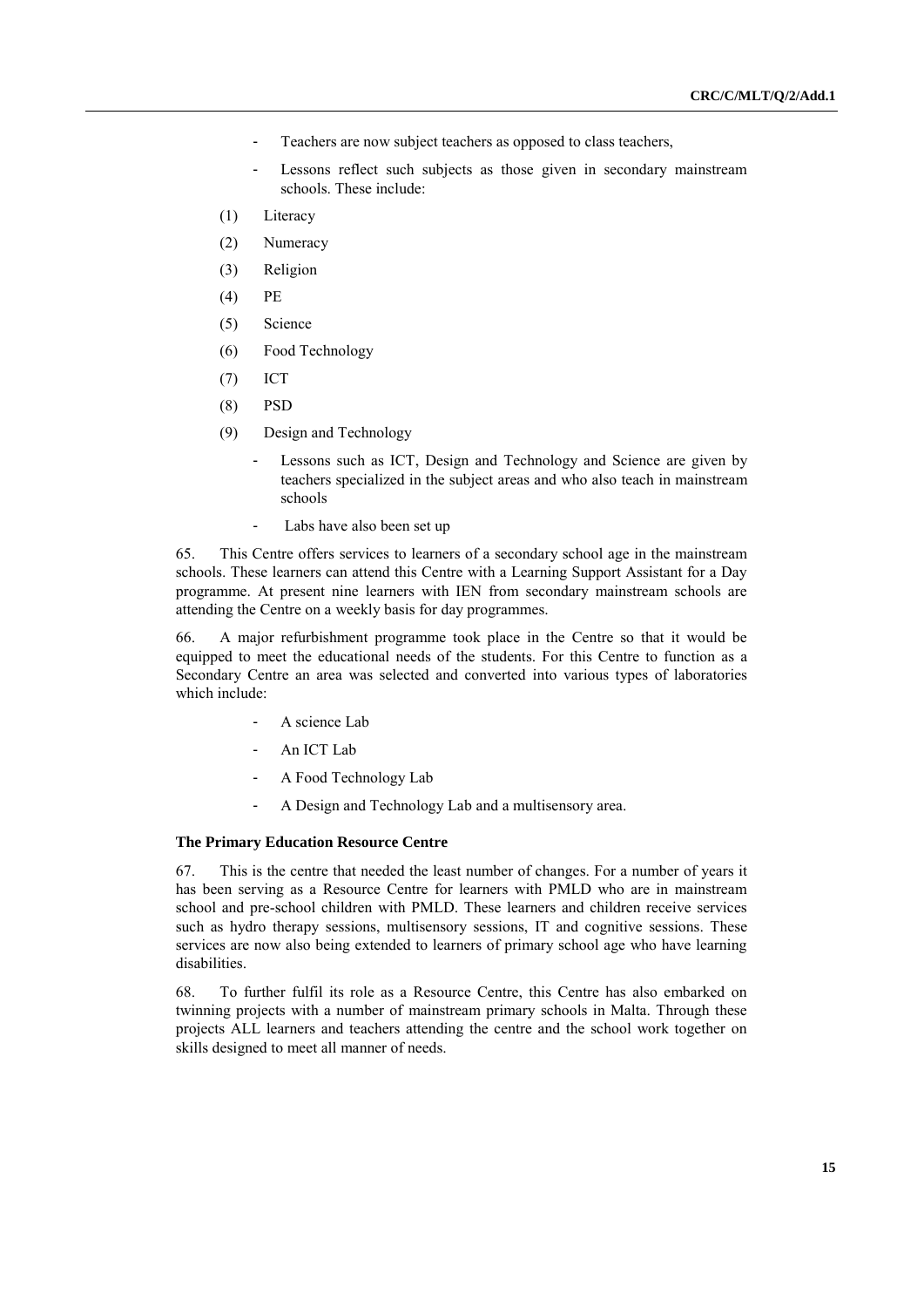#### **The Secondary/Young Adult Education Resource Centre**

69. This centre is the only one that specifically and solely caters for learners, with PMLD, between the age of 11 and 22. The Centre also offers services to secondary school aged learners with PMLD. The programme at this Centre makes full use of all available spaces including 7 classrooms, a multisensory room, a hydro therapy bath, a gym, a computer room, a soft play area, a physio-therapy room and an art room,

### **Service agreement with NGOs**

70. The Government of Malta also recognized the need for the provision of extensive and recognized programmes that were being provided by some NGOs in the area of Special Needs. These NGOs provide programmes that support Inclusion and cater for the individual needs of the learner and his/her family. In January 2010 the Directorate for Educational Services within the Ministry of Education, Employment and the Family signed a Service Agreement with INSPIRE. This was the first Service Agreement with this newly formed foundation. A study was done through a questionnaire that was sent to all schools in Malta and Gozo. When the results together with the records of Statements issued in previous years were analyses, it was revealed that the greatest need for services remains in the area of Autism. The new agreement, therefore, sought to address this need by purchasing services from INSPIRE in the form of units of service for the programme aiming at supporting children within the Autistic Spectrum. Another Service Agreement has also been signed with Equal Partners.

71. Learners with Hearing Impairment who are also signers also benefit from a Service Agreement for the provision of sign language interpreters. These interpreters offer support, in school, for these learners according to their requirements.

# **Membership in the European Agency for Special Needs Education**

72. The Ministry of Education and Employment became a full member of the European Agency for the Development of Special Needs Education in 2007. Malta has had observer status since 2005 after the publication of the Inclusive and Special Education Review document. Personnel working within the Ministry as well as other local experts in the field of Inclusive and Special Education participate actively in the study projects of the European Agency. Currently the Representative Board Member for Malta on the Agency also forms part of the Management Board of the European Agency for the Development of Special Needs Education. With all the above initiatives taking place in Inclusive and Special Education Malta today ranks high when compared to other European countries. 2009 statistics show that only 0.3 per cent of learners with individual educational needs attend Resource Centres the rest receive their education in mainstream classes.

### **Reply to the issues raised in part I, paragraph 5, of the list of issues**

73. It must be stated from the outset that any form of bodily harm is punishable under the Maltese Criminal Code. The Government understands that it is being contended that the reference to "exceeding the bounds of reasonable chastisement" as an exception to the grounds on which a parent can be deprived of parental authority by the Civil court, means that Maltese law allows corporal punishment within the family scenario.

74. The Government does not accept this interpretation. First of all this is Civil law and any form of assault on the person or of bodily harm is prohibited by the Criminal law. In this regard the Government contends that "the bounds of reasonable chastisement" referred to in the Civil Code cannot be understood as legalizing conduct which is prohibited by the Criminal code, such as corporal punishment of children. It is relevant that the Domestic Violence Act (Cap. 481 of the Laws of Malta) defines "domestic violence" as "any act of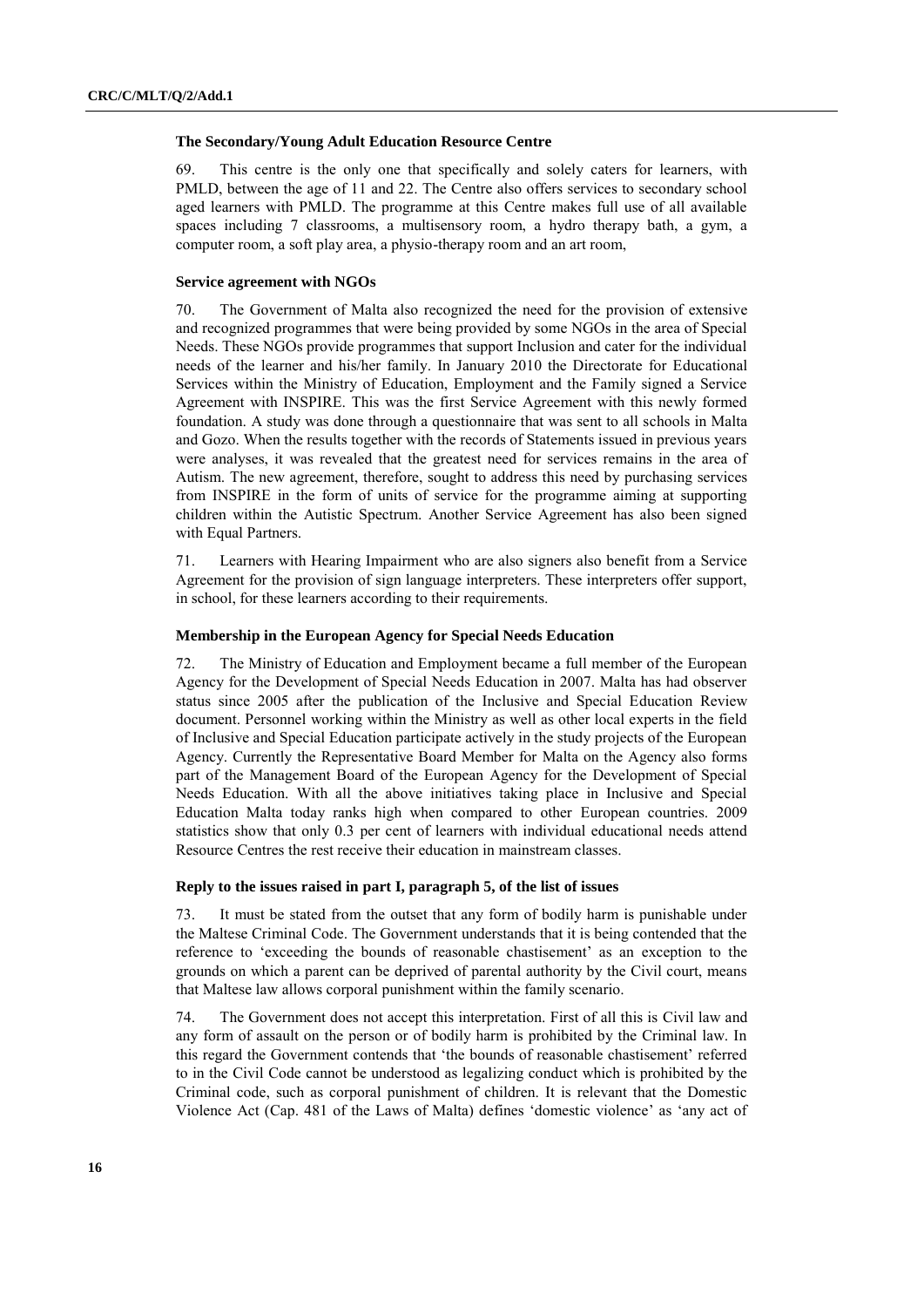violence, even if only verbal, perpetrated by a household member upon another household member and includes any omission which causes physical or moral harm to the other". A 'household member' is then defined as including 'persons living in the same household as the offender" and "parents and their children". Consequently the Government contends that the words 'bounds of reasonable chastisement' do not cover corporal punishment but only includes other forms of discipline. However the Government is willing to clarify this point if need be.

75. Within the Ministry of Education and Employment, Child Safety Services form part of the Safe Schools Programme in the Education Psycho-Social Services, within the Student Services Department. Child Safety Services (CSS) is a specialized service working in the area of child abuse. It is an educational, coordinating and therapeutic service, offering intervention and preventive services to students, parents and staff in schools. It strives to offer effective and professional services catering for the needs of children who have experienced abuse, while also undertaking the following functions: prevention, consultation, monitoring of cases and coordination of services, training, intervention, research, tracing; and multidisciplinary team work.

76. **Prevention** - Prevention work is a continuous process in schools. This includes awareness raising sessions with parents and prevention sessions with students. Prevention programmes, are offered mainly to Year 4 students at the primary level and to Form 2 students attending State, Church or Independent schools. The programmes aim at equipping students with the necessary knowledge about child abuse and vital skills necessary to protect themselves from such a problem. During the parents' talk, personnel raise awareness about positive discipline and the negative effects of physical discipline. During the class interventions and follow up sessions with the students, the staff encourages students to talk to a trusted adult if they suffer physical abuse. Other personnel refer cases of physical abuse. Also, personnel inform teachers and all members of staff that they are bound by the National Policy to report any case of physical abuse.

77. **Training** - This function has been given high priority. Upon request, the Child Safety Services participate in staff development meetings in schools. Generally, the Unit presents the four forms of child abuse: physical, neglect, emotional and sexual. Members of staff are trained to identify as early as possible those students who are victims of any form of abuse. The Unit then outlines the main points of the National Policy for child protection, especially what a member of staff should do when a case of child abuse arises.

78. **Media Awareness** – Personnel have been participating in television programmes to raise awareness on prevention of child abuse and answer questions from the viewers. In addition, various seminars on positive child-rearing are held by the school counsellors and guidance teachers in the schools and colleges for parents at primary and secondary level. Topics which are normally addressed in such seminars include communication, understanding the adolescent, self-esteem, parenting skills, etc.

79. Moreover, the Foundation for Social Welfare Services has also embarked on a project to promote positive parenting, launched in May 2010 entitled the Blue Ribbon Campaign. The aim of this initiative is to create more awareness about the importance that children are provided with a positive upbringing in a family environment, where they are loved and respected, without any exposure to violence. This campaign is now a regular feature in the Foundation"s initiatives and it has been coordinated every May since then. The symbol the Foundation uses for this campaign is the blue ribbon, which indicates the bruises children suffer as a result of abuse. Initiatives undertaken include: various media interventions (TV and radio programmes); production of an informative leaflet about positive parenting that is disseminated to parents in various settings; dissemination of informative booklet about abuse to children, mainly in schools; publication of articles in newspapers and magazines about positive parenting; talks within the community about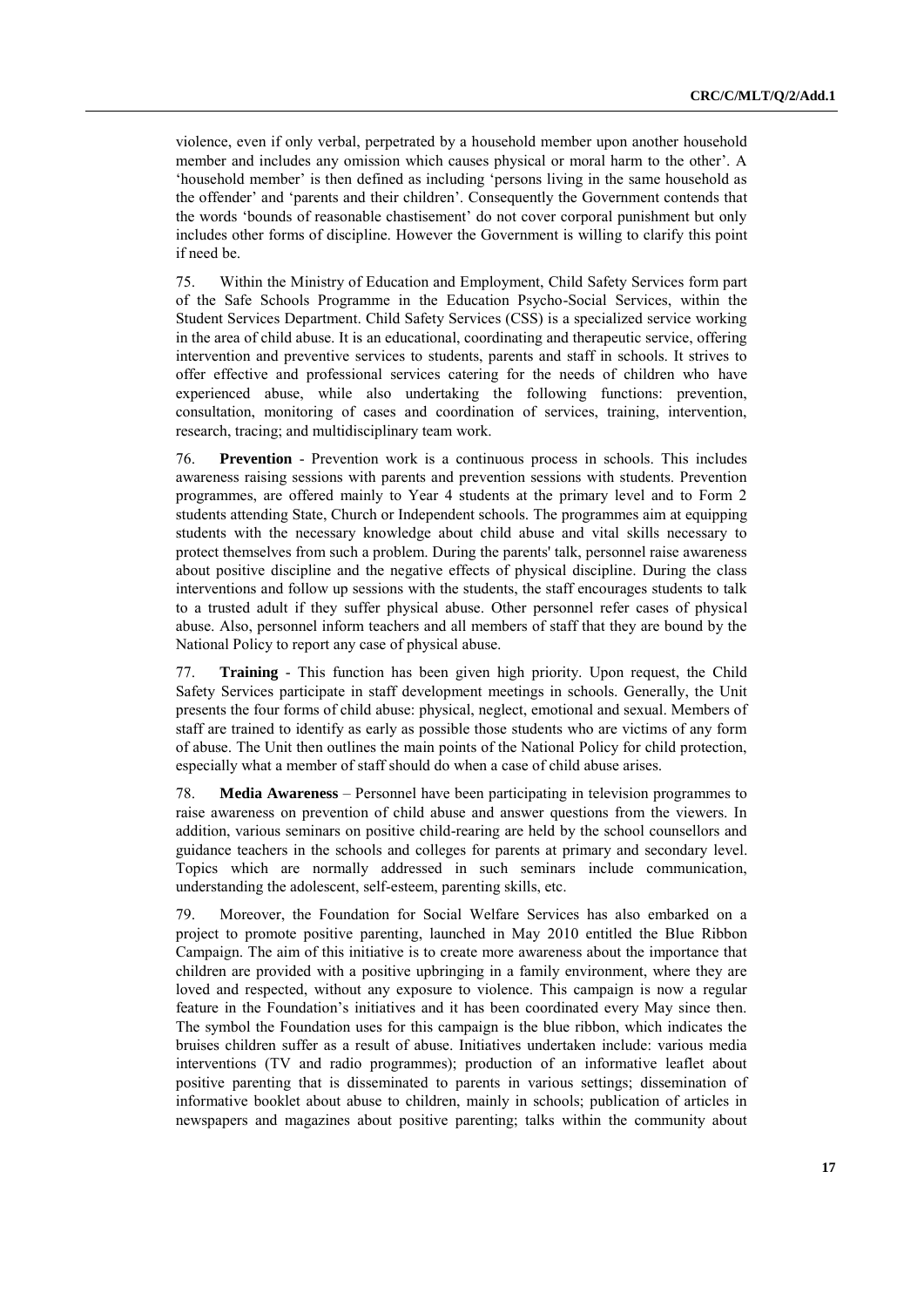positive parenting; and training to FSWS staff and volunteers of the Supportline 179 service about positive parenting. The FSWS does not stop promoting or emphasizing on positive parenting once the campaign month is over. The topic is featured prominently in various media interventions and other settings throughout the year, mainly to support families.

#### **Reply to the issues raised in part I, paragraph 6, of the list of issues**

80. As indicated in the reply above to the issues raised in paragraph 2 of the list of issues, the Department for Social Welfare Standards within the Ministry for Justice, Dialogue and the Family, is responsible for regulating Child Day Care standards in Malta and Gozo.

81. The National Standards for Child Day Care Facilities published in July 2006 is an important step taken by the Government of Malta towards ensuring a better, safer, and healthier environment for children. In line with Government policy on Early Childhood Education and Care published in 2004 the said National Standards ensure good quality care in child day care service provisions for children aged 0-3years. The Standards provide a regulatory framework for service provider whilst it also empowers parents to take a more active role in ensuring that the services they are making use of are of good quality and fit for their children. The Standards promote the involvement of all stakeholders and allimportant improvement of the childcare service provision in Malta and Gozo.

82. These National Standards were jointly presented by two Ministries, namely, the then Ministry for the Family and Social Solidarity and the then Ministry of Education, Youth and Employment, in view of the Government of Malta"s commitment to synchronize the care and educational aspects involved in the provision of childcare services.

83. The Foundation for Education Services within the Ministry of Education and Employment, coordinates the operation of Government-run child day care centres. The foundation also co-manages child care centres in which the Government has a publicprivate partnership agreement. Childcare services are offered to children aged between three months and three years. A personalized service of quality care for all children is offered, most particularly to children at risk of social exclusion. The centres follow the National Standards for Child Day Care Facilities (2006). The operational hours of the childcare provision, during 2011, was extended from 2.00pm to 4.00pm, thus helping families attain a better work-life balance.

84. The service provision is based on the principle of Edu-care; activities are focused on all the areas of child development including social, emotional, physical, intellectual, communication and creativity. The caring and teaching given to our service users is based on best practices to ensure that children are prepared for school by providing them with a milieu where they will find enjoyment in learning new experiences through play. The emphasis is on enjoyment since they will be happy to come to the centre and in this way it would be more conducive to enjoyment of learning which is quintessential in the child's first five years of life.

85. The daily programme is balanced to include a wide variety of play activities that stimulate learning in a modern, safe and fully equipped environment. FES staff work together with parents/guardians to ensure that the full potential of each child is reached. Parents/guardians are welcome within FES childcare centres to discuss and plan their child"s needs together with childcare staff.

# **Reply to the issues raised in part I, paragraph 7(a), of the list of issues**

86. Agenzija SEDQA, which falls within the responsibility of the Foundation for Social Welfare Services, and as the national agency against drugs, alcohol and other addictive behaviours has been offering its prevention programmes in schools since 1994. These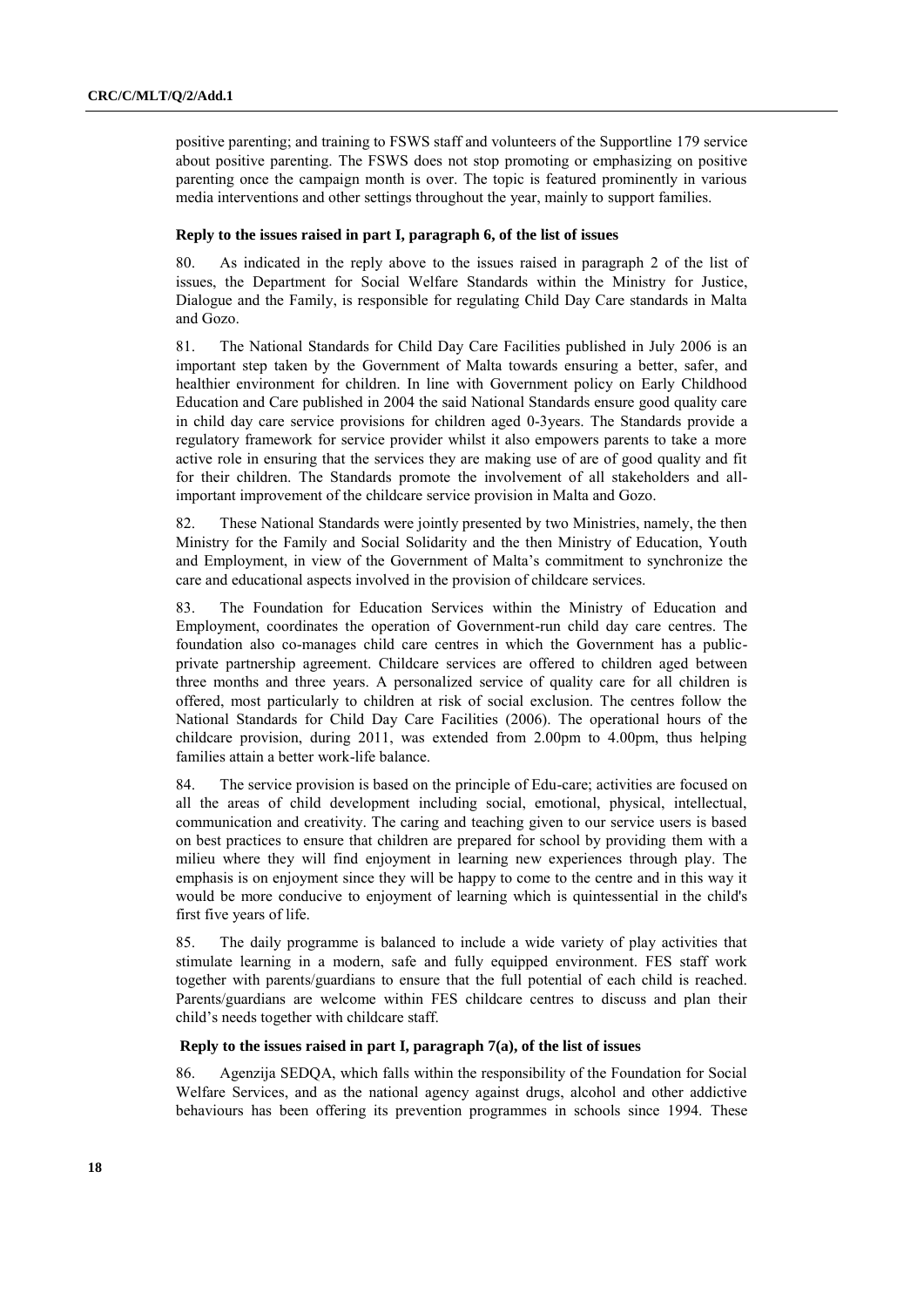programmes take place in both primary and secondary schools in cooperation and collaboration with the school authorities. These programmes aim to assist the teachers to communicate correct knowledge to the children in their classes, help the children to develop the skills needed not to start abusing harmful substances and support the parents in acquiring effective parenting skills.

87. **Consultation Services -** Focal Persons offer assistance to schools whenever cases of alleged substance abuse occur. The Service offers technical advice on matters of policy and procedures regarding school referrals. This is an integral part of the service because it strives to strike a balance between the needs of the alleged user and the safeguarding of the school.

88. Being part of the multi-disciplinary team, SEDQA offers both consultation services to teachers through various training opportunities it offers throughout the scholastic year and also to school management in individual cases where a student is suspected of using harmful substances both within school premises and outside it.

89. **Intervention** –Students may still abuse of harmful substances thereby, threatening his/her safety and well-being as well as that of others. Focal Persons assist individuals who are allegedly abusing or at risk of substance abuse. In some cases, where several professionals are involved, Focal Persons set up case conferences with all those involved: school administration, staff, Social Workers, INCO, Prefect of Discipline, counsellors/trainee counsellors, and guidance teachers amongst others; and discuss and agree on an action plan on how to help that particular student. The process of intervention involves an array of indirect and/or direct strategies which include classroom sessions, fora, seminars, staff development meetings and other preventive work. Other strategies involve sessions with abusers, parents and staff concerned in the case.

90. SEDQA cooperates fully with both the school authorities and Agenzija APPOGG which is the National Agency for Child Welfare Services which also falls under the responsibility of the Foundation for Social Welfare Services. This cooperation takes place in case of students who are found at immediate risk of abusing harmful substances. It does so through counselling (when indicated) and offering specialized advice to the various professionals involved.

# **Coordination and monitoring - Personnel serve as a link between schools, other services and agencies.**

91. **Prevention and Dissemination of Information** - Personnel assist schools in developing preventive strategies focusing on substance abuse. Prevention work consists of performance-based group activities in collaboration with the drama unit, anti-substance team sessions in class and presentations by Drug Squad police. Work carried out by Focal Persons mainly aims to:

- Help students understand that information in the media that seeks to glamorize drugs does not reflect the reality of what life on drugs is really like;
- Help students understand why people take drugs;
- Analyse and reflect on the importance of self-esteem and self-concept;
- Educate students on the facts about drugs and its short- and long-term impact on a person"s health and well-being both physical and psychological;
- Educate students how, through knowing the truth about drugs, they can make informed decisions;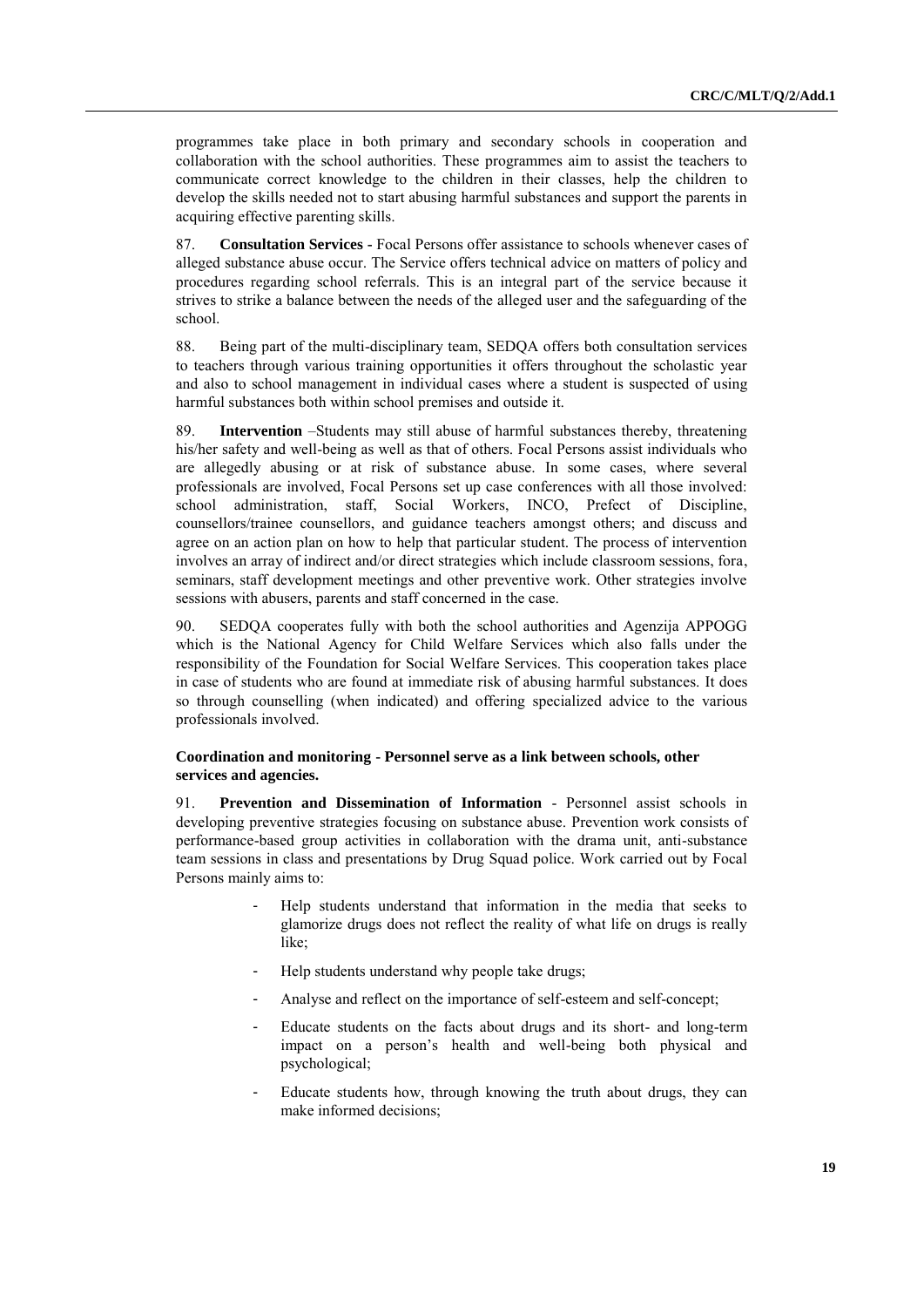- Give students confidence that they can deal with peer pressure.
- Inform students of how to further expand their knowledge about the negative impacts of drugs and to help others do the same;
- Help students understand that they can learn from the experiences of others who have taken drugs so they can avoid making the same mistakes;
- Raise awareness about the effect and the law relating to illegal drugs;
- Enhance students' understanding of why there are rules to cover people's actions;
- Help students understand that a very important starting point for healthy choices is valuing oneself and other people and to engage in anti-drug activities such as sports, get involved in hobbies, voluntary work and so on.

92. SEDQA"s main interventions within the educational systems consist of age-specific primary (universal) prevention programmes both in the primary and secondary schools. These programmes take place both within school premises during formal teaching and also in other settings through informal learning. The programmes are delivered by SEDQA"s staff, including professional facilitators and also by two teachers who are seconded by the Education Directorate. The latter compliment the lessons carried out by the Personal and Social Development teachers in both primary and secondary schools.

#### **Research - Personnel compile and research on the area to enhance our practice**

93. The European School Survey Project on alcohol and other drugs [ESPAD] uses standardized methods and instruments to measure drug and alcohol use among representative samples of school students who turn 16 years of age during the calendar year. In 2011, data was collected in 39 countries across Europe. The survey is conducted every four years with Form 5 students of state, church and non-state schools. Since 1995, SEDQA is the national counterpart in charge of organizing this research in Malta with the cooperation of the various secondary schools involved.

94. The Team, together with the Service Manager, Education Psycho-Social Services, and in collaboration with SEDQA, supported and was involved in the fifth study ESPAD research which took place on 2 February 2011. Results emanating from the survey help personnel to plan and focus their work accordingly.

95. Focal Persons working at the Anti-Substance Service follow the procedures mentioned in the National Policy issued in September 2001. "Tackling Substance Abuse" Procedures for Schools is currently being revised.

96. **Media Awareness** - The staff recognize the importance of media to make people more aware of the services and of the current policy. Information on how to seek further assistance was also provided. Discussions on the major factors that might contribute to substance abuse were raised (such as low self-esteem, peer pressure, personal problems and the like).

97. As regards selective prevention in Malta, this is mainly provided for by APPOGG Agency within the Foundation for Social Welfare Services. The Initial Response Services and the Generic Services within this Agency have been restructured to include service provision and monitoring of groups of children with a history of abuse or who are at great risk of initiating abuse.

98. In Malta, the main target for indicative prevention is identifying as early as possible, young people already indulging in substance abuse. Particular attention is given to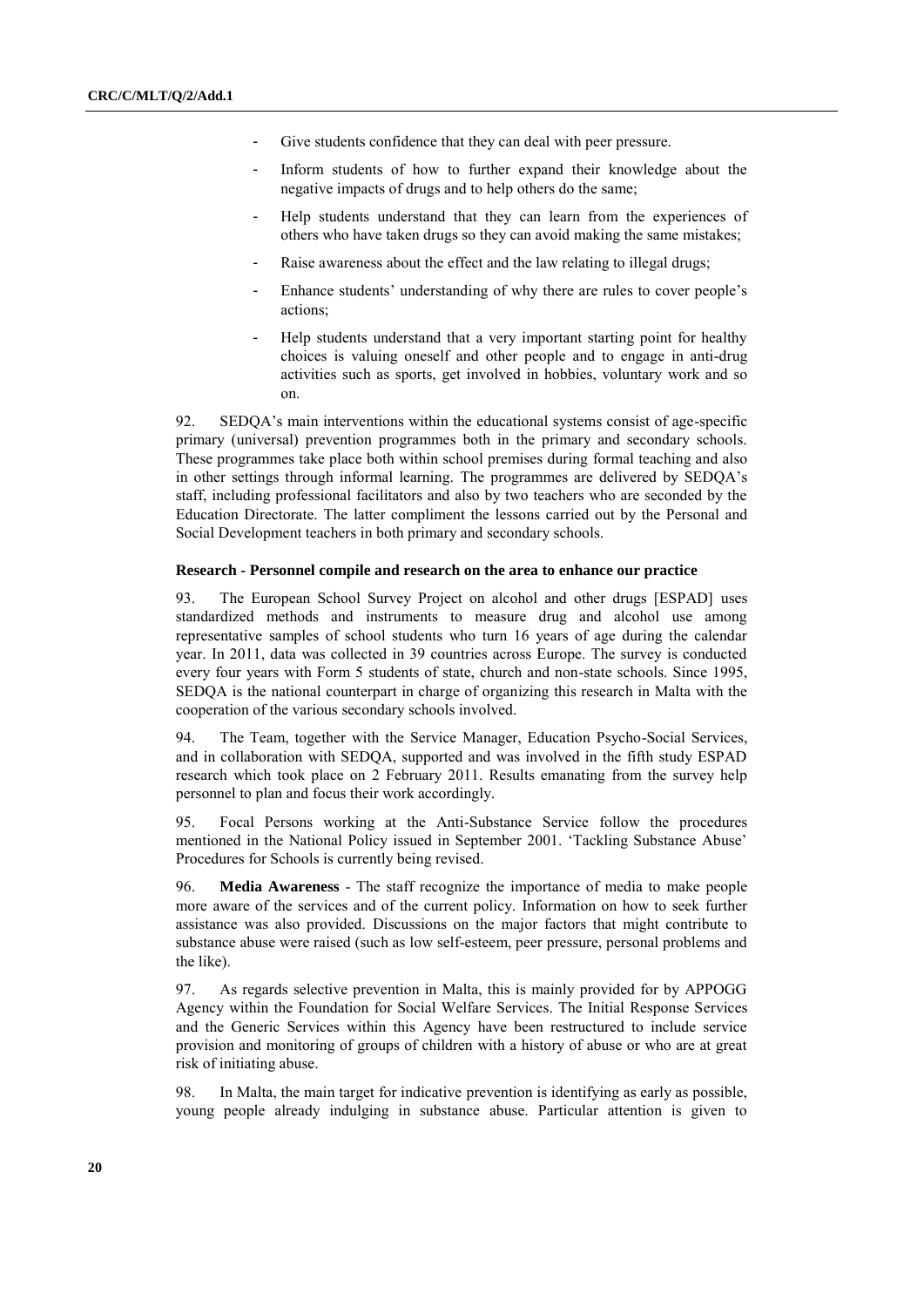vulnerable groups of young people within schools. Since 2010, the agencies APPOGG and SEDQA within the Foundation for Social Welfare Services, have jointly developed a project which aims at offering individual guidance and counselling to adolescents referred for support, either by schools or from within the community. SEDQA has been offering such service since 1994. Whenever the need arises, young people are also referred to dedicated treatment agencies for further and longer term support. Efforts are undertaken so that young people under the age of 16 can attend the service at times when it is less likely that they may associate with other, more seasoned drug users making use of the services.

99. An important tool which is also used as a resource by various teachers is SEDQA"s website,

https://secure3.gov.mt/SOCIALPOLICY/SocProt/family/fsws/sedqa/sedqa\_info.aspx. Besides general information of public interest, this site also contains downloadable pamphlets and other resources which are used regularly by teachers in their lessons.

100. During 2011, Legal Notice 208, established that outlets not registered as bars\pubs, are prohibited to sell alcoholic beverages after 9:00pm. This measure was taken with a view to prevent the public, especially young people, from purchasing inexpensive alcoholic products.

101. During 2012, a draft National Alcohol Policy was presented to Cabinet of Ministers and a series of meetings were held with relevant stakeholders to discuss the content of this policy document. While currently, it is illegal for any establishment to sell alcohol products to minors under the age of 17, the draft National Alcohol Policy proposes to increase the age limit to 18 years, as is the case for tobacco products which also cannot be sold to young people under the age of 18 years. The draft National Alcohol Policy will open to public consultation in the coming months.

#### **Reply to the issues raised in part I, paragraph 7(b), of the list of issues**

102. Through Servizz **Għożża** (Service **Għożża**), the Ministry of Education and Employment provides a support service and an educational programme to unmarried pregnant minors. The service seeks to achieve its objectives by promoting the psycho-social and emotional well-being of unmarried teenage mothers encouraging them to adopt a positve attitude towards motherhood, as well as emphasizing the importance of education and employment by empowering the girls to pursue their career paths. pending updates from MHEC.

103. **Adolescent Pregnancy** - The Adolescent Pregnancy programme uses a holistic approach that aims to empower the pregnant girl as it focuses on a combination of Personal and Social Development (PSD) sessions which deal with self-development, pregnancy issues, parenting skills, contraception, responsibility for one's own sexuality, sexual health during and after pregnancy, engaging in further promiscuity and its dangers, new sexual partners, reproduction and birth and other related topics.

104. Counselling is offered to the teenage pregnant, the partner and parents. Students who show symptoms of infection or sexual promiscuity with fear of STis are refered to the CU clinic. If the student is over 16 years of age, she will be provided with the required information and advised to make use of the necessary services as necessary. Counselling is also requested by the teen mothers. They continue to be considered as clients of the unit until they get married.

105. Prevention Programme in Primary Schools: Nifhmu "l Uliedna fil-Bidliet - The aim behind such an imitative is to inform parents of Year 5 and Year 6 students and make them aware of the physical, sexual and psychological changes that children experience when reaching puberty, and how these parents can identify such changes and deal with them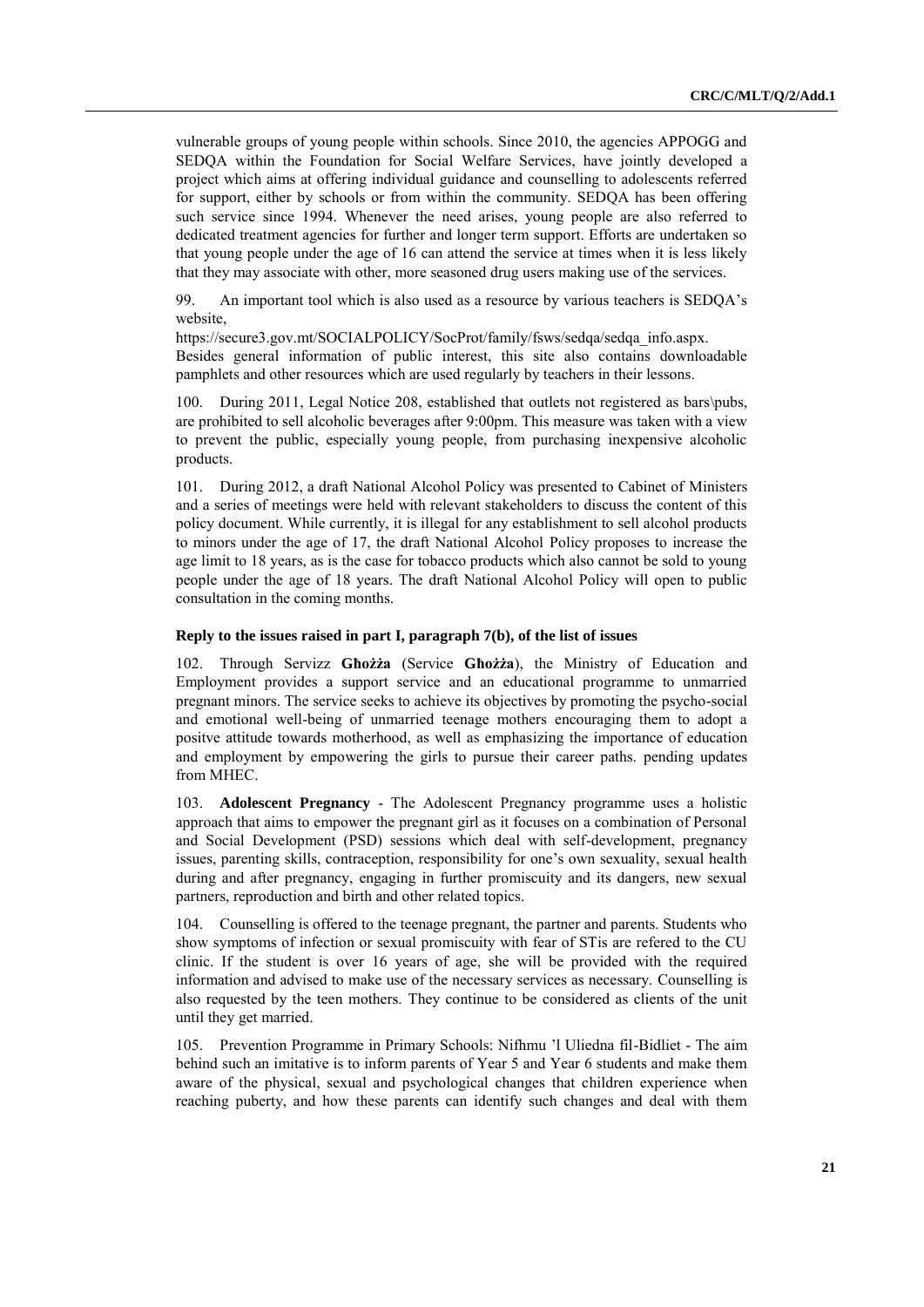appropriately. These talks focus on the importance of building good communication skills with the children as well as enhancing the children"s self-esteem and assertiveness skills.

106. Furthermore, it empowers parents to better deal with this sensitive issue despite the fact that children are usually exposed to such information during the PSD and Science lessons in their Primary and Secondary schools. The difference is that whereas teachers and other professionals provide factual information, parents pass on a message which promotes their values, responsibility, love and information, since they know their children better and can be relied upon to find the right time and method when to pass on such information.

107. **Media Awareness** - The Service Manager, Education Psycho-Social Services, participates in various TV and Radio programmes and even contributes to the publication of articles in local newspapers and magazines.

108. **Child Safety Services** - Child Safety Services (CSS) is a specialized service working in the area of child abuse that forms part of the Safe School Programmes. It is an educational, coordinating and therapeutic unit, offering interventive and preventive services to students, parents and school staff. CSS strives to offer effective and professional services catering for the needs of children who have experienced abuse.

109. Prevention work is a continuous process in schools. This includes awareness raising sessions with parents and prevention sessions with students and parents. Prevention programmes are offered mainly to Year four students at the primary level and to first/second/third/fourth formers. The programmes aim at equipping students with the necessary knowledge about child abuse and vital skills necessary to protect themselves. Year 4 pupils are helped to identify appropriate and inappropriate touches with special reference to their private body. In Form 2, students" programme address the following topics: What constitutes Sexual Abuse?; The grooming process; and How to identify an inappropriate or at risk dating relationship with special attention to power and control issues.

110. Also, various seminars are held by school counsellors and guidance teachers in the schools and in the respective colleges. Topics discussed include sex education, healthy relationships and sexual transmitted diseases.

111. Although SEDQA"s remit is to focus especially on the abuse of harmful substances, in its interventions it has also touched upon issues of sexual health by discussing with adolescents the relationship between sexual health and abuse of harmful substances.

112. Measures have been taken by the Ministry of Health, the Elderly and Community Care, to facilitate adolescents" access to confidential reproductive health care and assistance, and to introduce comprehensive sexual and reproductive health education for adolescents, these measures include:

- Newly established GU clinic at Mater Dei Hospital since June 2012;
- Development of a sexual health website (in progress);
- Research studies including Chlamydia surveillance in the population for sexually active individuals aged 18 till 35 years;
- Education and training of health professionals to address the needs of adolescents;
- Education and training of teachers and youth workers in sexual health;
- Information pack for media prepared (to be launched soon)
- Direct interaction with health professionals on social media networks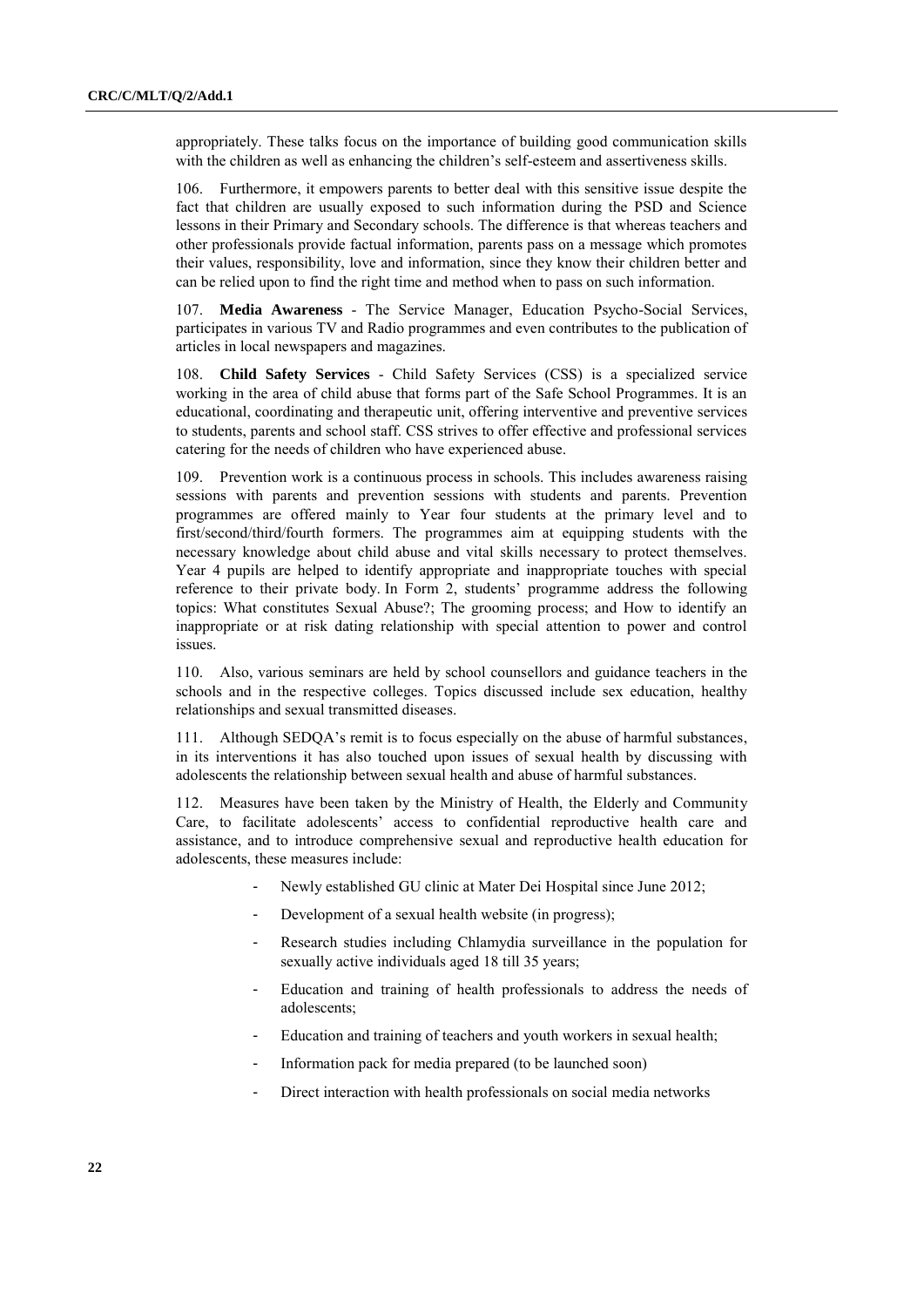- Screening for Hepatitis, HIV and syphilis is carried out in all pregnant teenagers;
- Printed leaflets, information booklets, outreach campaigns, use of media such as television and radio for the dissemination of sexual health information.

113. All the above measures are in line with the objectives of the set out in the National Sexual Health Policy (launched in November 2010) and the Sexual Health Strategy (launched in November 2011) which were formulated by the Ministry of Health, the Elderly and Community Care in consultation with various partners. The objectives of the strategy are:

- Determining and providing educational, social and support services that match the prevalent needs by an appropriately resourced, competent and skilled workforce working within a supportive environment
- Determining and providing adequate, accessible and equitable health services that match the prevalent needs by an appropriately resourced, competent and skilled workforce working within a supportive environment
- Identification of the role and contribution of the media as a tool to inform and educate all the members of the population on all aspects of sexual health, including the provision of an appropriate channel that can be used to help individuals to develop the skills needed to make informed choices
- Establishing pathways and implementing initiatives to conduct research, monitoring and surveillance to secure accurate data specifically pertaining to the Maltese islands. This will also involve the collation of information to be able to map the social, cultural and religious dimensions of sexuality, within our specific national context.
- Enhancing the capacity to project and plan to address the challenges of the future and developing further co-operation with other countries and partnerships with stakeholders

114. The principles guiding this strategy are underpinned by human rights and social justice principles; namely:

- Respect and care towards human life from its conception
- Individual rights and responsibilities in the context of the broader society
- Adequate, accessible and accurate information and education which is equally accessible to all members of the population, enabling informed choices
- Freedom from exploitation and abuse
- Freedom to express one's sexuality
- Psychological and physical expression of one's sexuality in the context of a sound family unit is valued as an essential cornerstone of a society while respecting diverse family structures and lifestyle choices

115. Further to the above, sexual health education is an ongoing initiative which is mainly coordinated by the Ministry of Health, the Elderly and Community Care and the Ministry for Education and Employment. In 2007, Government of Malta set-up an Education-Health Committee, made up of experts from the Ministry for Social Policy and the Ministry for Education, Culture, Youth and Sport. The committee meets regularly to discuss and co-ordinate school health activities, to review existing health programmes and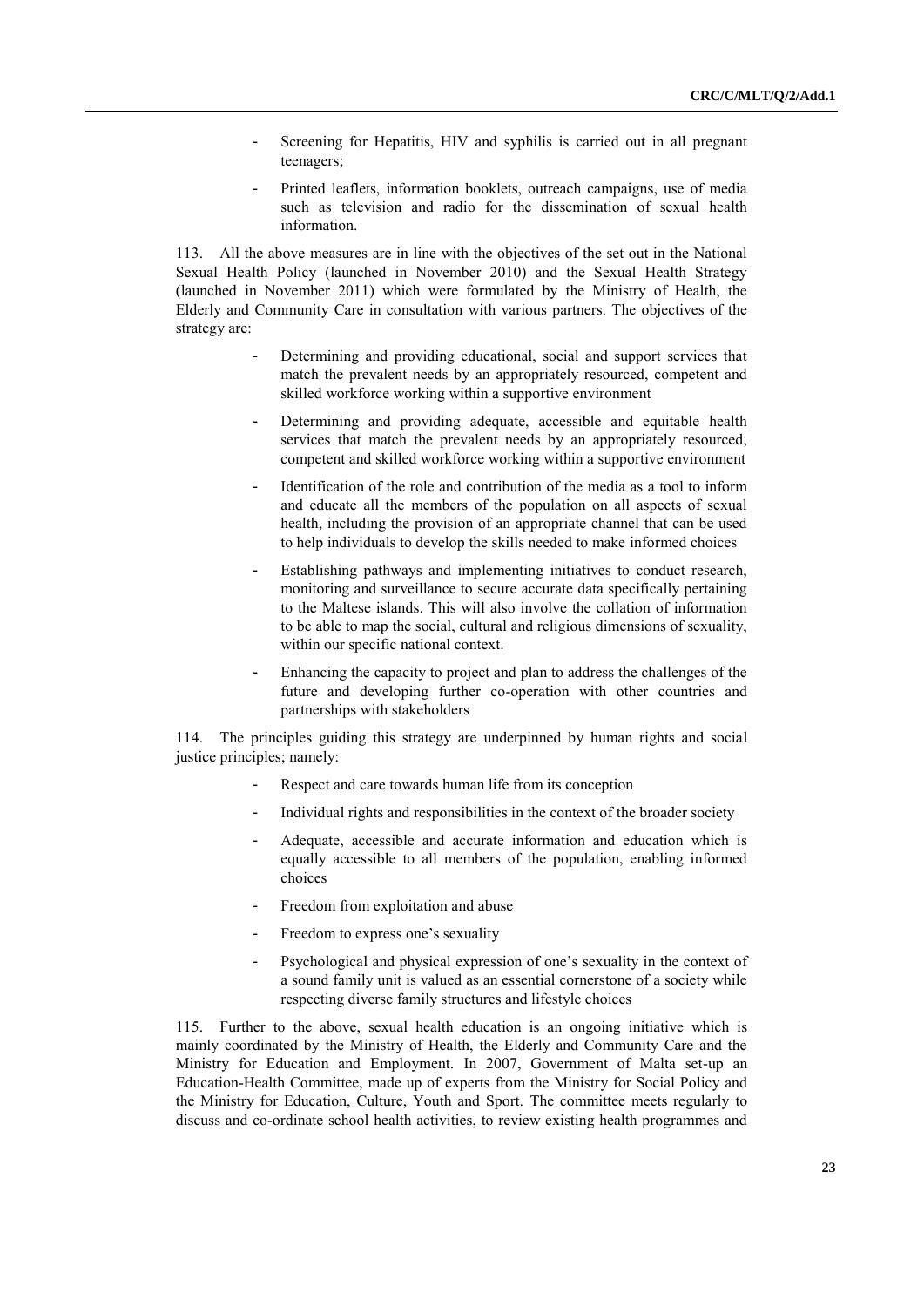initiatives taking place in schools, to advise and put forward proposals for the Health content of the National Curriculum Framework for schools.

### **Reply to the issues raised in part I, paragraph 8, of the list of issues**

116. As a result of the policy for inclusive education introduced in the Maltese educational system, 99.7 per cent of students with a disability in Malta attend mainstream schools. These students are supported by Learning Support assistants on a shared or a fulltime basis according to their needs and as stipulated in their statement of needs. These students also benefit from Individual Educational Plans (IEPs) that are reviewed on a yearly basis or as the case may be. Each year plan focuses on the needs of the student and targets areas related to cognitive behaviour, self-help skills, communication, relationships, and physical development. These students, their parents and their schools, also benefit from the support of Services that are made up of professionals who are assigned to support students with a disability in accessing mainstream education. The current Inclusion Policy (2000) is also being reviewed.

117. To support inclusive education, 3,513 students are supported by 2,308 Learning Support Assistants. A compulsory ten-week course has to be followed by all newly employed supply Learning Support Assistants. The Learning Support Assistants undergo training by the Student Services Department and by the University of Malta. Two professional courses are provided respectively by the University of Malta at Diploma level and the Student Services Department at Certificate level.

#### **Reply to the issues raised in part I, paragraph 9, of the list of issues**

118. When a migrant reaches Malta and is clearly a minor, who is unaccompanied, he is detained until his medical screening is completed (since December 2011). This usually takes 1-2 days (since December 2011) and he or she is then accommodated in an open centre for unaccompanied minors (following the issue of an interim care order and medical clearance).

119. These recent timeframes were possible only because of the relative small number of cases. In 2008 there were 400 referrals for alleged unaccompanied minors asylum seekers (UMAS) in the space of a few weeks.

120. When a migrant claims to be a minor, unaccompanied, but it is not immediately evident that he is in fact a minor, he is given a medical screening in order for the real age to be verified. The age assessment begins with an assessment by AWAS" Age assessment team (AAT) which speaks to the migrant in order to determine age on the basis of the information given, physical characteristics and the person"s behaviour. If that is inconclusive (as may be the case with older minors) bone tests are used which involve a hand and wrist X-Ray to remove any doubt as to the real age. Where the bone test is not required, the process of age determination by AWAS and the medical screening takes approximately 10 whereas if bone testing is required, the process may take longer. Once the person is determined to be an unaccompanied minor he is accommodated in an open centre dedicated to unaccompanied minors asylum seekers (UAM). When a person is determined to be a UAM, an interim care order appointing a guardian is immediately issued until a care order is issued. The appointment of a legal guardian is not automatic with the issue of an interim/care order. A request for the appointment of a legal guardian to the Children and Young Persons Advisory Board takes place in the first week following admission to a UMAS Centre. Since December 2011, AWAS (Agency for the Welfare of the Asylum Seekers) has requested the issue of an interim care order for such evident cases and continued its age assessment in the Open Centres. This is however not the order of the day. Age assessment is undertaken for all unaccompanied minors. An interim care order is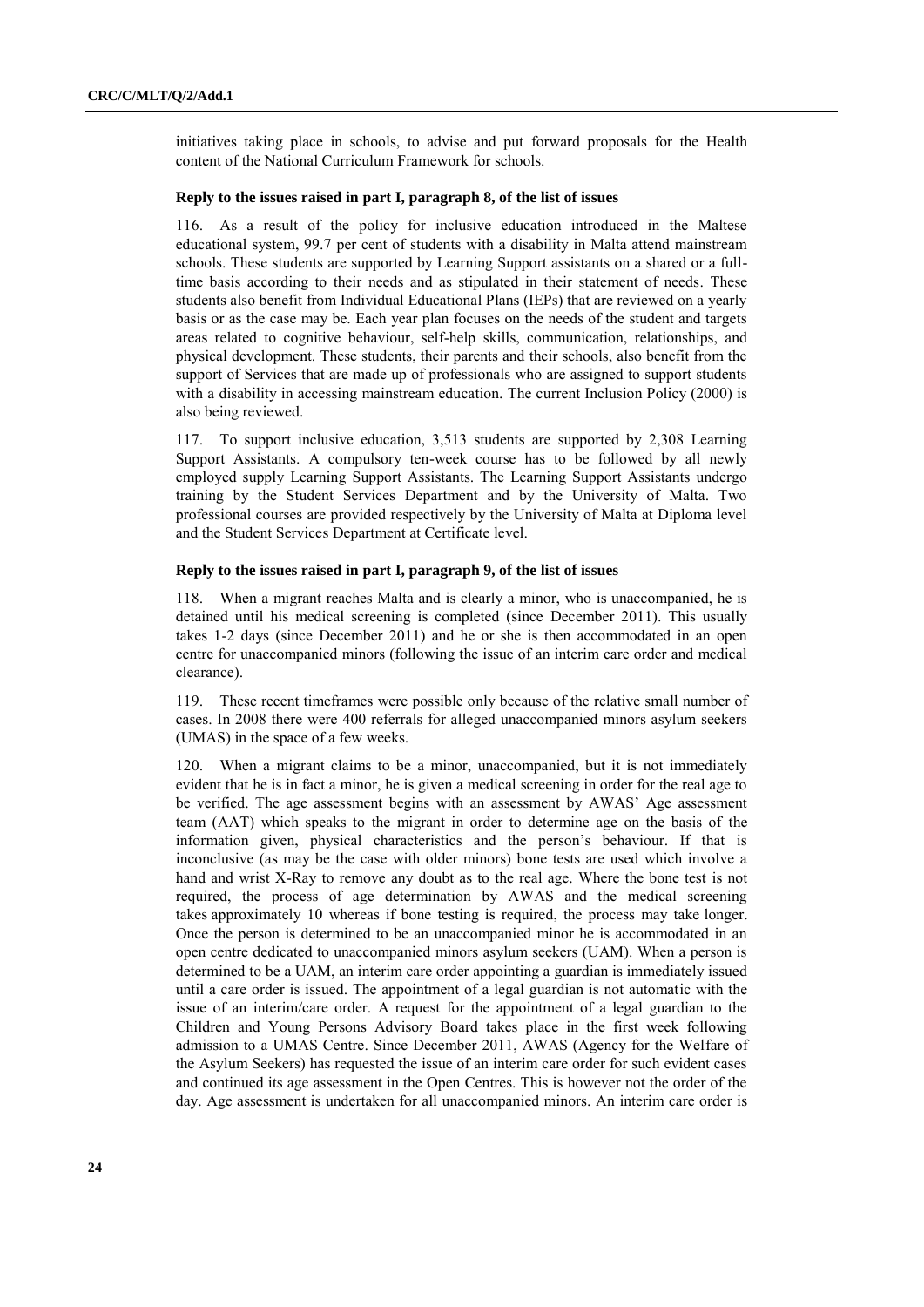issued for cases where it is very evident that the person is a minor. For the majority of the cases a care order is issued in the first place.

121. Where a minor arrives with a parent/s, only a family unit or single mother/father with minor child/ren is entitled to fast tracking from closed to open centres. The whole family unit or single mother/father with minor child/ren stays together throughout the process.

122. As regards age assessment, an Age Assessment Team is in place for the conducting of psychological interviews. This is the primary means for age determination. Only dubious cases and cases to be granted the benefit of the doubt are referred to a medical x-ray. Legal Notice 243 of 2008 and Legal Notice 320 of 2005, Article 14 determine the procedure for age assessment. Age Assessment is initiated for persons claiming to be (both upon arrival and at any other stage) under the age of eighteen and unaccompanied. Table 6 below serves to highlight trends between 2007 and 2012.

| Year of<br>arrival | <b>Total Number of persons</b><br>referred to the Age Assessment<br>Team | Care Orders issued | Total number of people<br>assessed as adult |
|--------------------|--------------------------------------------------------------------------|--------------------|---------------------------------------------|
| 2007               | 403                                                                      | 64                 | 339                                         |
| 2008               | 425                                                                      | 29                 | 396                                         |
| 2009               | 184                                                                      | 50                 | 134                                         |
| 2010               | 6                                                                        | 4                  | 2                                           |
| 2011               | 109                                                                      | 25                 | 84                                          |
| 2012               | 372                                                                      | 87                 | 285                                         |

#### **Table 6: Trends between 2007 and -2012**

*Source: Agency for the Welfare of Asylum Seekers* 

123. The table includes persons claiming to be minors immediately upon arrival and others who first claim to be adults but then change their date of birth at some stage in the process. Both groups undergo age assessment.

124. The Age Assessment methods used involve a multidisciplinary effort including police authorities, professionals from the caring professions and medical professionals. The interview tool being one of the main tools used for such assessment can be considered holistic in that it aims at capturing a systemic profile of the alleged minor as much as possible.

125. The following methods are used to determine age:

- Documents submitted;
- Age determination interview;
- Carpal (hand/wrist) x-ray (The Greulich and Pyle Method is used as a hand/wrist x-ray).

126. Age Assessment is the responsibility of the Agency for the Welfare of Asylum Seekers (Government entity). Age Assessment can be initiated by any individual/entity that comes into contact with someone claiming to be an unaccompanied minor. Cases are usually referred by immigration police immediately upon arrival and NGOs, UNHCR and the Office of the Refugee Commissioner at any other stage. When X-rays are used interpretation of the medical data is undertaken by the Health Authorities and is then passed to the Agency for the Welfare of Asylum Seekers (AWAS) to be considered within the holistic assessment.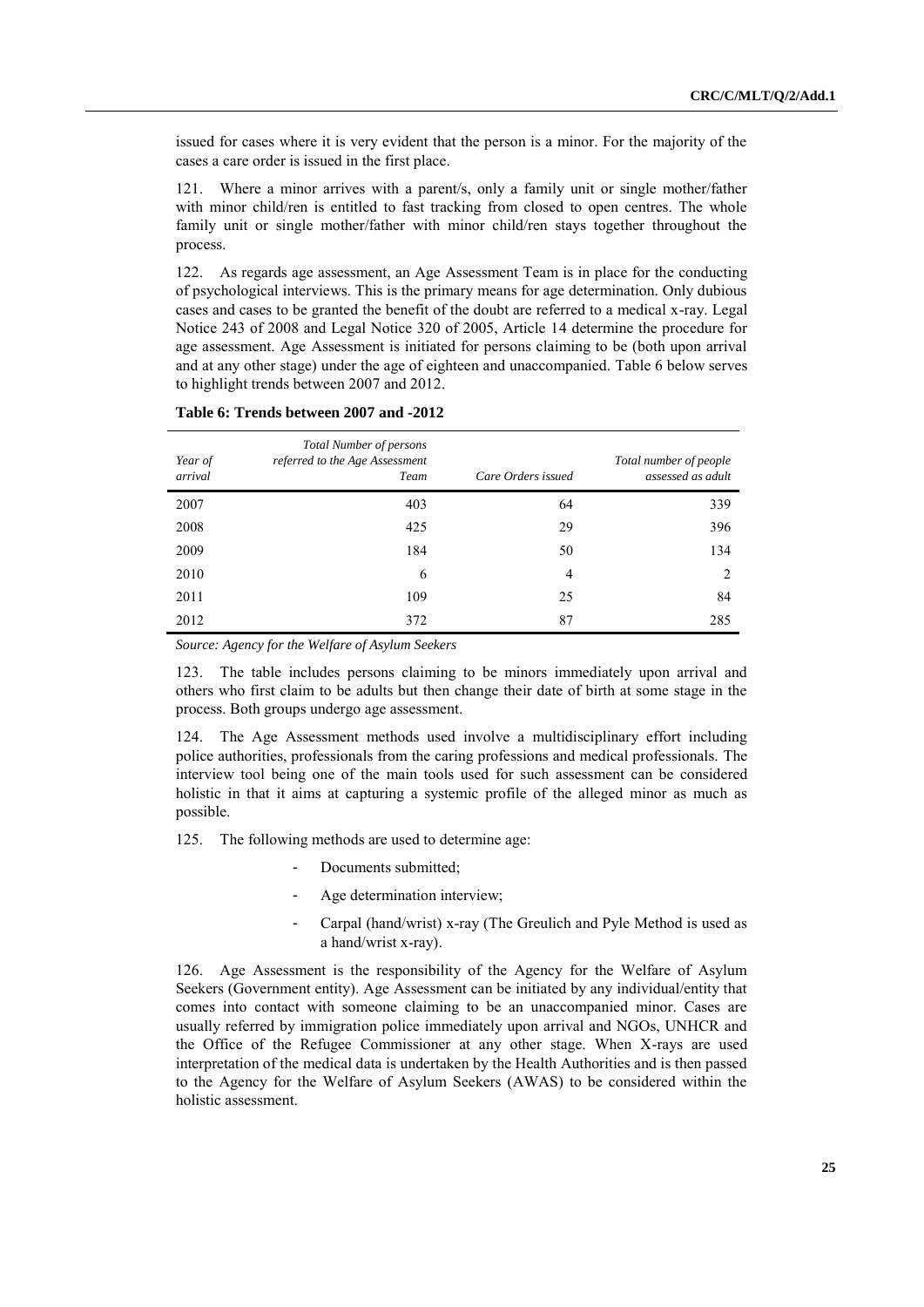#### **Reply to the issues raised in part I, paragraph 10, of the list of issues**

127. Malta"s reception of unaccompanied minors must be understood within the islands" very particular context. Malta is located halfway along the route taken by thousands, mainly sub- Saharan Africans, travelling from Libya to Europe.

128. Since 2002, Malta has faced a steady large influx of irregular immigrants, as indicated hereunder in table 7. This very large, sudden, and unpredictable influx is not only a national challenge with financial, political, intercommunal and international ramifications. It has also significantly tested State-run reception services, as well as the services of NGOs and IOs.

|      | No. of arrivals |
|------|-----------------|
| Year |                 |
| 2002 | 1686            |
| 2003 | 502             |
| 2004 | 1388            |
| 2005 | 1822            |
| 2006 | 1780            |
| 2007 | 1702            |
| 2008 | 2775*           |
| 2009 | 1475            |
| 2010 | 47              |
| 2011 | 1579            |
| 2012 | 1890            |

#### **Table 7: Influx of irregular immigrants**

\*2,775 arrivals in one year, as was the case in 2008, in the EU"s smallest country, with an area of 316 sq km, is equivalent to the arrival of 4.7 million arrivals in France in one year, considering that its area is 1,700 times that of Malta. Insititutional and logistical capacity expanded gradually over the years.

129. The key Government policy document is titled "Irregular immigrants, Refugees and Integration" (Ministry of Justice and Home Affairs and the Ministry of the Family and Social Solidarity 2005). The fundamental tenets of the policy have not changed over the years.

130. Government policy states that: "The detention of (unaccompanied) minors shall be no longer than what us absolutely necessary to determine their identity and health status"....."require the individual concerned to undertake an age verification test as soon as possible after arrival"....."Vulnerable persons such as (...) lactating mothers and pregnant women shall, where appropriate not be kept in detention but will be provided with alternative accommodation"....."Families shall, in the best interest of small children, be kept in detention for no longer than is absolutely necessary" (Irregular Immigrants, Refugees and Integration: Policy Document, 6).

### **Office of the Refugee Commissions**

131. The first ever specific asylum-related legislation that has been enacted in Malta was the Refugees Act 2000, which provided for the establishment of the Office of the Refugee Commissioner and the Refugee Appeals Board.

132. The Office of the Refugee Commissioner opened its doors on a trial basis on 18 June 2001. Initially, cases continued to be referred to UNHCR for final determination. This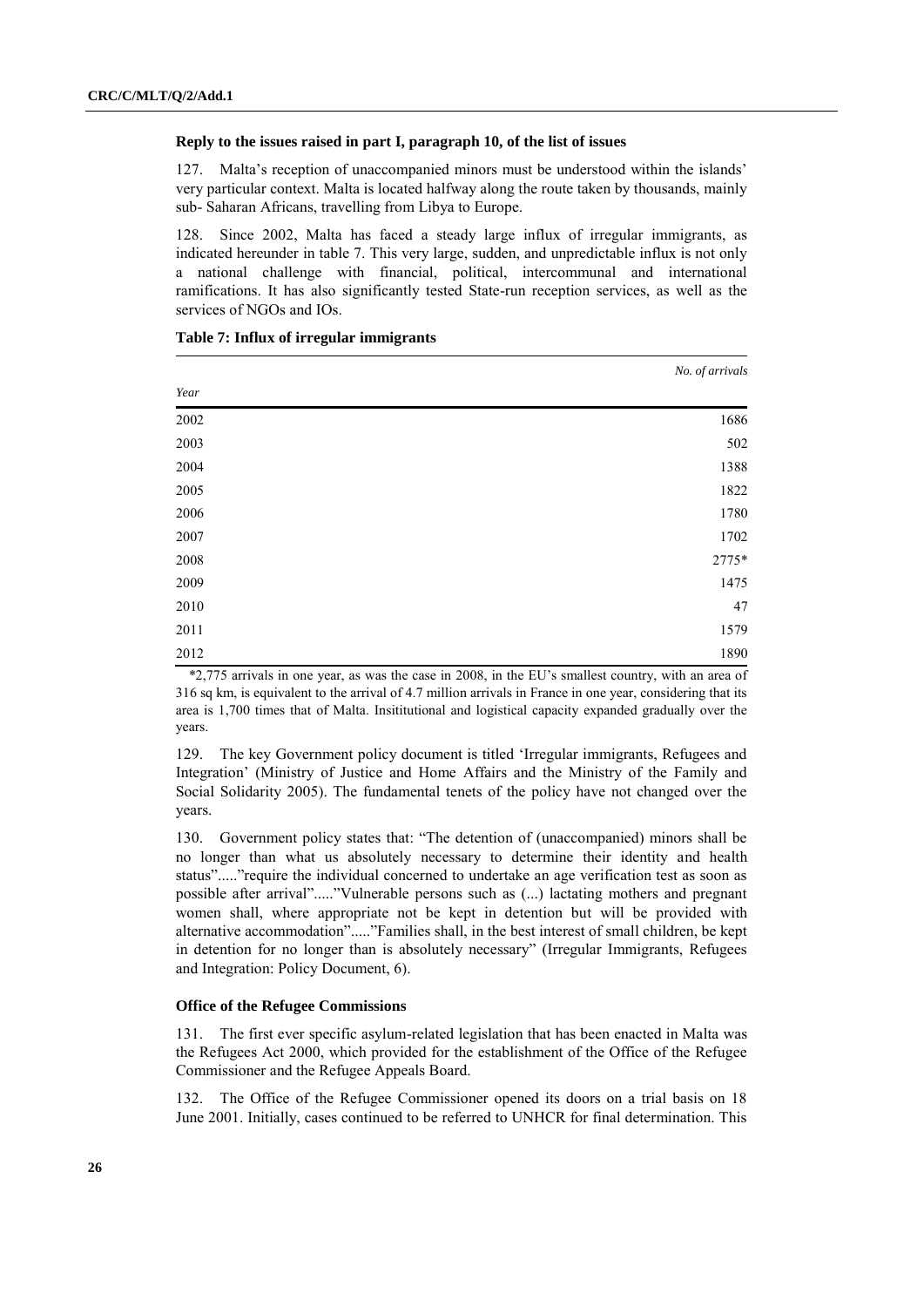went on until the end of 2001. On 13 December 2001, Malta lifted its geographical reservation to the 1951 Geneva Convention. On 1st January 2002 the Office of the Refugee Commissioner became fully operational and started to deal with applications for recognition of refugee status completely on its own.

133. The Office of the Refugee Commissioner"s main responsibly is to receive process and determine applications for asylum, as stipulated by the Refugees Act, amended in July 2008, and Legal Notice 243 of 2008 (Procedural Standards in Examining Applications for Refugee Status Regulations). This Office is also bound by the obligations assumed by Malta under the 1951 Geneva Convention relating to the status of Refugees and the 1967 Protocol, as well as its obligations under Council Directive 2004/83/EC Council Directive 2005/85/EC, and the Dublin Regulation.

134. The following is a comprehensive list of policy and legislation – directly or indirectly -relevant to the topic of "Children and Irregular Immigration in Malta"

- Laws of Malta, Cap.217.06, Family Reunification Regulations, Art 4.
- Laws of Malta, Cap.217.11, Agency for the Welfare of Asylum Seekers Regulations, Art 6.
- Laws of Malta Cap. 217.12, Common Standards and Procedures for returning illegally staying Third Country Nationals Regulations Art 10.
- Laws of Malta, Cap. 285, Children and Young Persons (Care Orders) Act.
- Laws of Malta, Cap. 420, Refugees Act, Art 13(3).
- Laws of Malta, Cap. 420.06, Reception of Asylum Seekers (Minimum Standards) Regulations, Art 2; Art 9; Art 12(3); Art 14; Art 15.
- Laws of Malta, Cap. 420.07, Procedural Standards in Examining Applications for Refugee Status Regulations, Art 14(2)(a); Art 14(2)(b); Art 15.
- Laws of Malta, Cap. 491. Foster Care Act.
- Laws of Malta, Cap. 495, Adoption Administration Act.

#### **The Agency for the Welfare of Asylum Seekers**

135. The Agency for the Welfare of Asylum Seekers (AWAS) has its origins as an office within the Ministry for Social Policy, eventually becoming the Organisation for the Integration and Welfare of Asylum Seekers (OIWAS) in February 2007, and then AWAS in July 2009 (Laws of Malta, Cap. 217.11).

136. The Agency is currently incorporated within the Ministry for Home Affairs. It oversees the operations of accommodation centres; provides services to persons identified as vulnerable according to current policies; provides information programmes to its clients in the areas of employment, housing, education, health and welfare services offered under national schemes; acts as facilitator with all public entities responsible for providing services to ensure that national obligations to refugees and asylum seekers are accessible; promotes Government's policy and schemes regarding resettlement and assisted voluntary returns; maintains data and draws up reports that are considered relevant for its own function and to provide statistics to appropriate policy-making bodies; advices the Minister responsible for immigration on new developments in its field of operation and proposes policy or legislation required to improve the service given and fulfil any legal obligations in respect of its service users; encourages networking with local voluntary organizations so as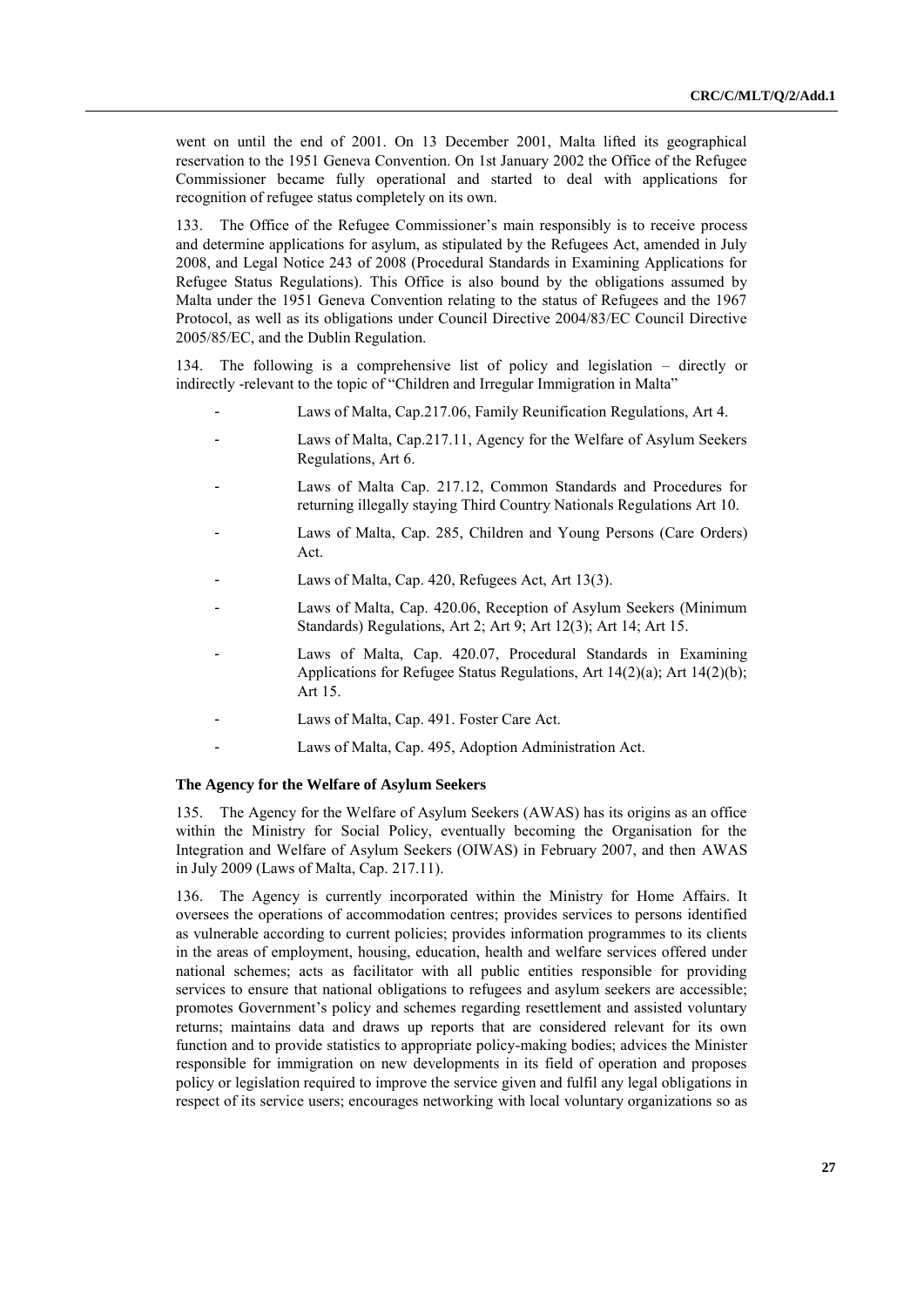to increase the service standards as well as academic research. AWAS currently operates the Age Assessment Team (AAT).

## **Reply to the issues raised in part I, paragraph 11, of the list of issues**

137. In Malta the Young Persons (Employment) Regulations (Legal Notice 440 of 2003) under the Employment and Industrial Relation Act (Chapter 452 of the Laws of Malta) prohibit work by children while also regulating work by adolescents and young persons.

138. The Employment and Training Corporation is responsible for conducting inspections at establishments to identify persons who may have been employed by such establishments without the formal documentation, to identify persons who may be employed without an employment licence and to determine whether minors (persons below the employment age) are being employed illegally.

139. The results of spot inspections obtained from 2006-2011 are set out in the table below:

|                                           | Oct - Sep | Oct - Dec | Jan-Dec | Jan-Dec | Jan-Dec |
|-------------------------------------------|-----------|-----------|---------|---------|---------|
|                                           | 2006-7    | 2007-8    | 2009    | 2010    | 2011    |
| Number of<br>Infringements by<br>Category |           |           |         |         |         |
| Persons found working<br>and registering  | 197       | 145       | 171     | 118     | 108     |
| Employment of<br>Minors                   | 26        | 12        | 15      | 20      | 22      |
| Employment of<br>Foreigners               | 302       | 291       | 365     | 373     | 261     |
| Employment not<br>Reported to ETC         | 1,589     | 1,727     | 1,498   | 1,243   | 1,958   |
| Total                                     | 2,114     | 2,175     | 2,049   | 1,754   | 2,349   |

#### **Table 8: Results of spot inspections obtained from 2006-2011**

140. In terms of updated information as regards labour law, it should be pointed out that in Malta, parental, maternal and urgent leave entitlement, apply to all part-timers (irrespective of hours of work worked) on a pro rata basis and to all fixed term employees (irrespective of the duration of the contract).

141. By virtue of the Protection of Maternity (Employment) Regulations (S.L. 452.91), female pregnant employees are entitled to 14 weeks maternity leave with full pay. From 1 January 2012, the female pregnant employee could also avail herself of 2 extra weeks of maternity leave (unpaid) and from 1 January 2013, the female pregnant employee could avail herself of 4 extra weeks (unpaid). If the female pregnant employee chooses to avail herself of these extra weeks entitlement, she would be entitled to maternity benefit of  $\epsilon$  160 per week in terms of the Social Security Act. Maternity leave is to be availed of as follows:

(a) Six weeks should be taken compulsorily after the date of confinement;

(b) Four weeks of maternity leave to be availed of immediately before the expected date of confinement, unless agreed otherwise between the employer and the employee;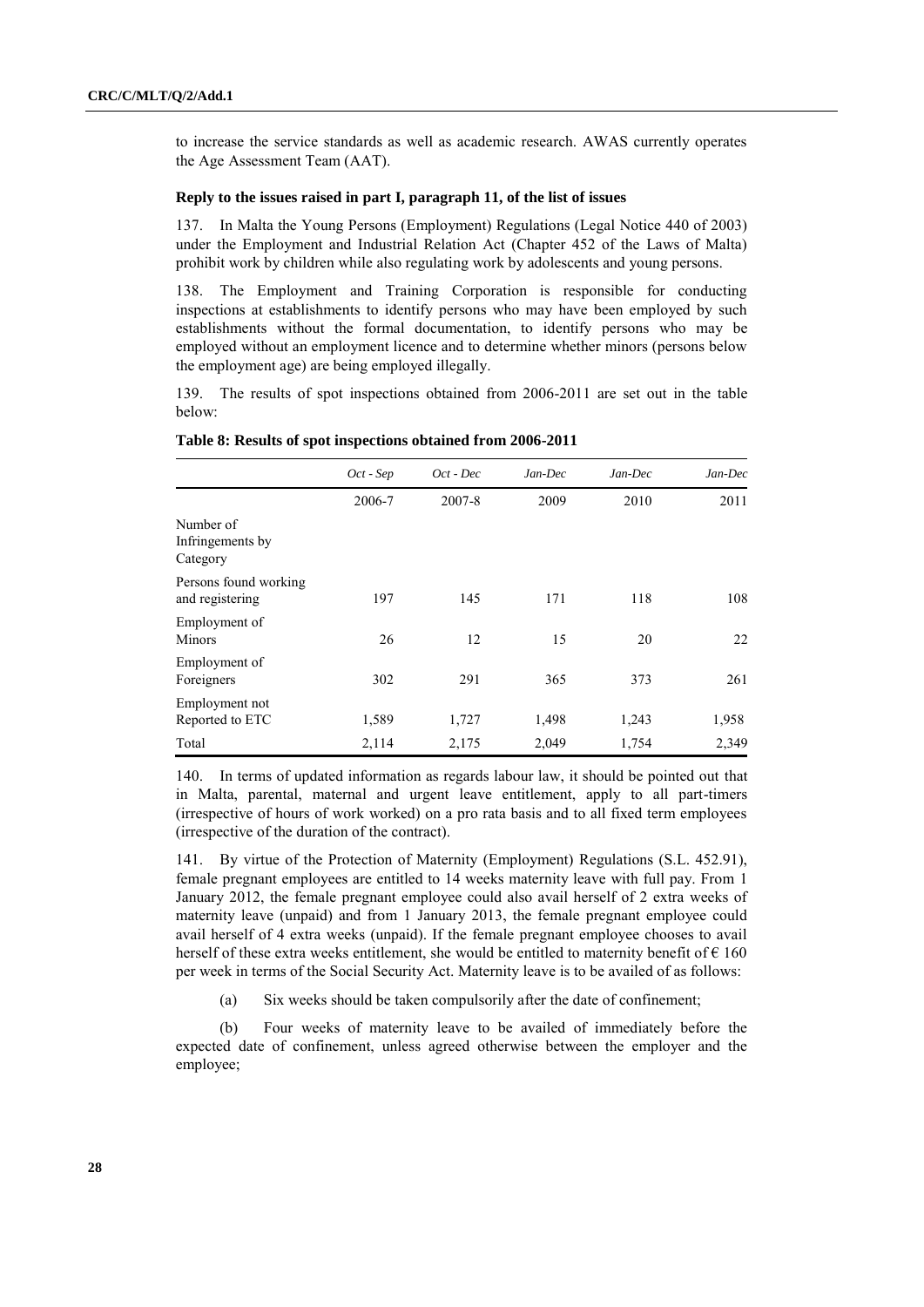(c) The remaining balance of entitlement to be availed of, in whole or in part, either immediately before or immediately after the above periods, as the employee may request.

# **Reply to the issues raised in part I, paragraph 12, of the list of issues**

The current provisions relating to the criminal responsibility of minors in Malta, which are dealt with in articles 35-37 of the Criminal Code (Chapter. 9 of the Laws of Malta), read as follows:

- "35. (1) Minors under nine years of age shall be exempt from criminal responsibility for any act or omission.
- (2) Minors under fourteen years of age shall likewise be exempt from criminal responsibility for any act or omission done without mischievous discretion.
- $(3)$  Nevertheless, in any of the cases referred to in subarticles  $(1)$  and  $(2)$ , the court may, on the application of the Police, require the parent or other person charged with the upbringing of the minor to appear before it, and, if the fact alleged to have been committed by the minor is proved and is contemplated by the law as an offence, the court may bind over the parent or other person to watch over the conduct of the minor under penalty for noncompliance of a sum of not less than eleven euro and sixty-five cents (11.65) and not exceeding two hundred and thirty-two euro and ninety four cents (232.94), regard being had to the means of the person bound over and to the gravity of the fact.
- (4) If the fact committed by the minor is contemplated by the law as an offence punishable with a fine (ammenda), the court may, in lieu of applying the provisions of subarticle (3), award the punishment against the parent or other person charged with the upbringing of the minor, if the fact could have been avoided by his diligence.
- (5) For the purpose of the application of the provisions of the preceding subarticles of this article, the parent or other person charged with the upbringing of the minor as aforesaid shall be required to appear, by summons, in accordance with the provisions contained in Book Second of this Code.
- 36. Saving the powers of the Minister under the Children and Young Person (Care Orders) Act, minors under the age of fourteen but over nine who, acting with a mischievous discretion, shall commit an offence, shall be liable on conviction to the punishments established for contraventions:
	- Provided that the court may instead of sentencing the minor to a punishment apply the provisions of article 35(3) or (4):
	- Provided also that where the court is of the opinion that, when it takes into account the age of the offender, his previous conduct, the gravity of the fact of which he has been convicted and the degree of mischievous discretion shown by the offender as it appears from his conduct by which the offence was committed and from all the other circumstances of the offence, the punishments established for contraventions would not be appropriate, the court may sentence the person convicted to the punishment laid down for the offence decreased by three degrees provided that in no case may the punishment exceed four years imprisonment.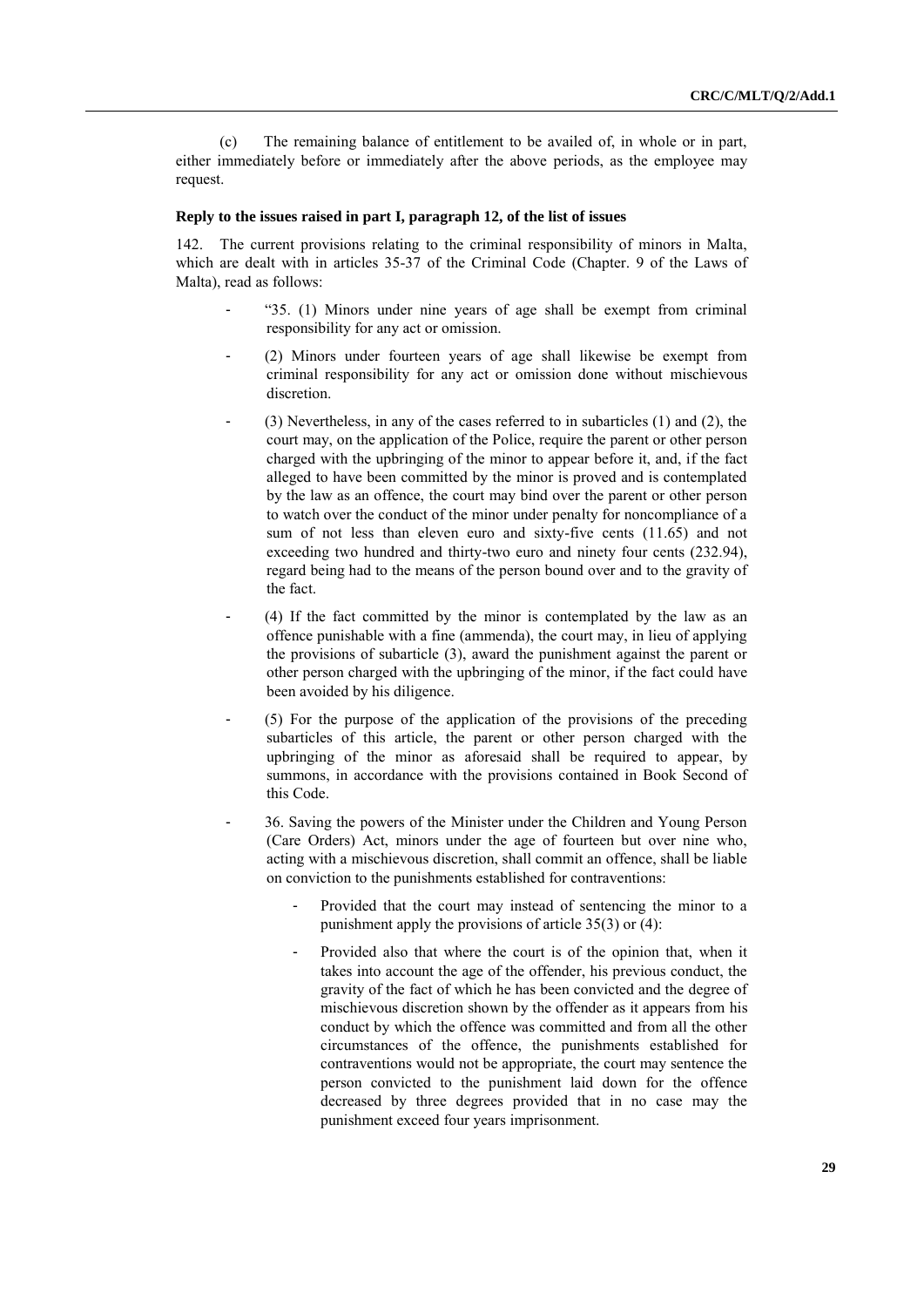- 37. If the offender has attained the age of fourteen but is under the age of eighteen years, the punishment applicable to the offence shall be diminished by one or two degrees."

143. In November 2011 a bill (Bill 97) was published in order to amend this section of the Criminal Code. The Bill has already been presented to Parliament and a first reading has been carried out. The Bill proposes the following amendments to be introduced.

144. "Article 35 of the Code shall be substituted by the following new article:

"35. Without prejudice to the powers of the Minister under the Children and Young Persons (Care Orders) Act, a minor under fourteen years of age shall be exempt from criminal responsibility for any act or omission."

### **Repeal of article 36 of the Code**

145. Article 36 of the Code shall be deleted.

#### **Substitution of article 37 of the Code**

146. Article 37 of the Code shall be substituted by the following new article:

- "37. (1) The minor under sixteen years of age shall also be exempt from criminal responsibility for any act or omission done without any mischievous discretion.
- (2) In the case where the act or omission is committed by a minor who is aged between fourteen to sixteen years of age with mischievous discretion and in the case where the minor is aged between sixteen and eighteen years, the applicable penalty shall be decreased by one or two degrees."

147. The 2011 proposed amendment (Bill 97) proposed amendments aim to bring the Maltese legislation in line with the principles of the Convention by raising the minimum age of criminal responsibility from nine to fourteen years and they also serve to underscore that malicious intent must be demonstrated to prosecute minors between the ages of 14 and 16. It is also important to underscore the importance of the introduction of Chapter 518, The Protection of Minors (Registration) Act.

148. Work has also been on-going on restorative action. The Restorative Justice Act (Chapter 516), enacted through ACT XXI of 2011 (27 January, 2012), is a very positive recent development in the field of corrections in Malta and should help to facilitate the reintegration and improve the social inclusion prospects of persons, particularly young people who have come into contact with the Criminal Justice System. The Act also complements reforms to the prison system with a view to enhance the educational and vocational programmes of inmates, particularly of juveniles so as to enhance their rehabilitation and integration.

To further reduce crime and recidivism rates among youth offenders, Malta will be implementing measures to extend and consolidate restorative and community-based sanctions, and of developing therapeutic structures and diversionary measures to meet the needs of young people in lieu of imprisonment. Such measures are aimed at creating favourable conditions for youth to develop their skills, fulfil their potential and actively and positively participate and contribute in society.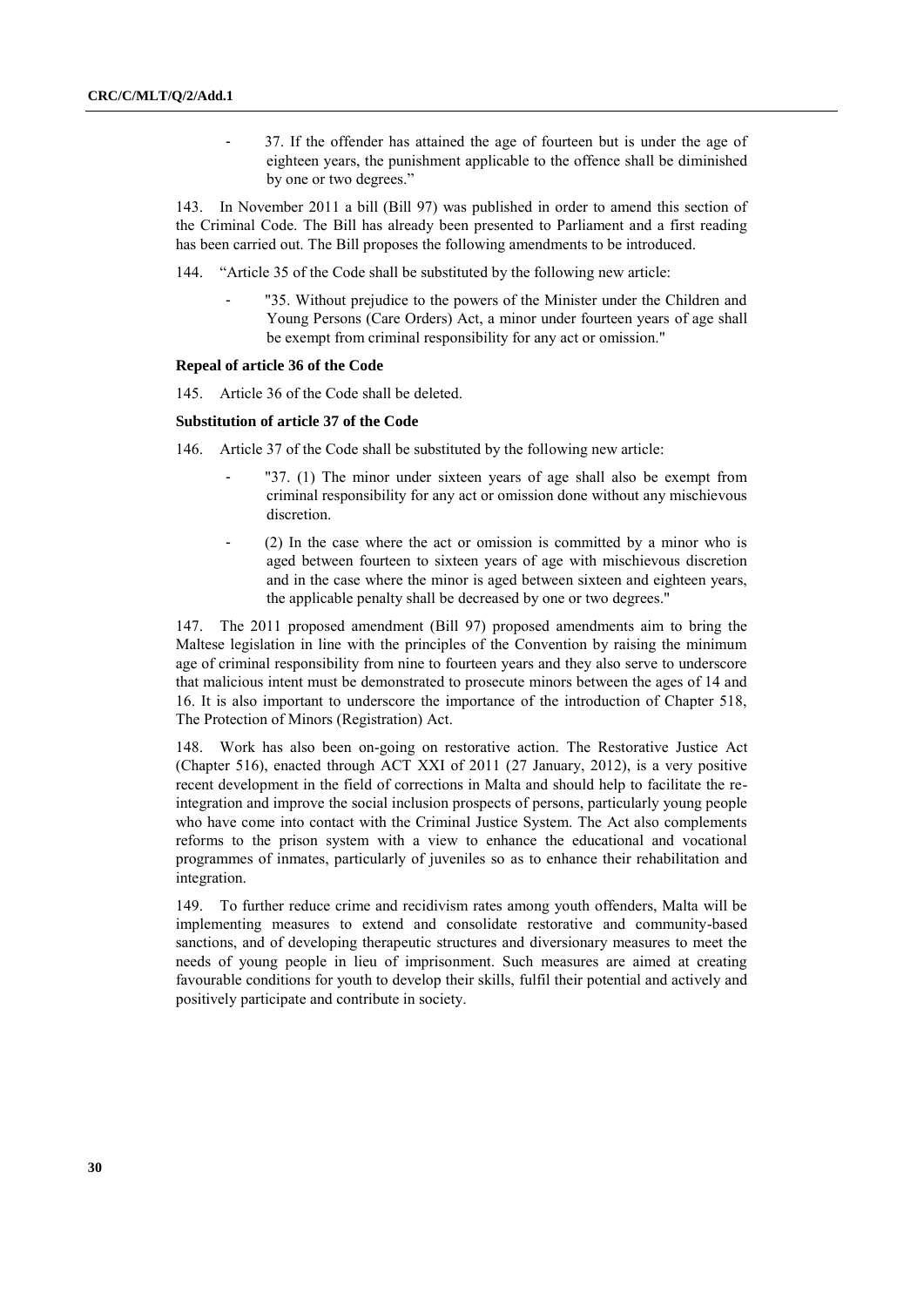# **Part II**

# **Reply to the issues raised in part II of the list of issues**

### **(a) Newly implemented policies, programmes and plans and their scope**

150. The Maltese Government has in November 2011 published a draft National Children Policy that sets out to promote the well-being, rights and obligations, protection, active participation, inclusion, creativity and leisure of children. The draft Policy has further strengthened the idea of giving the child a voice to be heard and encourages active citizenship even among children, thereby minimizing the gaps between existing policy and practice. The draft National Policy was drawn up following an extensive period of consultation, including with children. Discussions are currently under way with a view to determining the way forward on the matter. A child-friendly version of the draft Policy was also published. The launch of the Draft Children"s Policy is another step forward towards enhancing the respect for the rights of children in Malta.

151. Malta"s National Report on Strategies for Social Protection and Social Inclusion for 2012 recognizes children living within particular contexts and situations as a vulnerable population, since their life experiences may place them at greater risk of poverty and social exclusion. Some categories of children and young people who have been identified as being at greater risk-of-poverty and social exclusion and thus merit particular social inclusion attention, include: Looked After Children, children living in institutions, children and young persons with a disability, early school leavers, children and young people with literacy difficulties, those with emotional, mental health or addiction difficulties, those living in jobless and single parent households, those witnessing domestic violence or abusive behaviour, teenage parents, immigrants and young people who are unemployed or inactive.

152. The first priority focus of the 2012 National Report on Strategies for Social Protection and Social Inclusion for 2012 focuses its strategic actions upon maximizing the potential of children and young people through a three-fold approach, by:

- Enhancing personal development through: measures which enhance prospects for educational attainment, employability, informal learning, active citizenship and engagement in sports and creativity;
- Enhancing well-being through: adequate housing, effective social welfare services and measures which create better conditions for families; and,
- Safeguarding the rights of children and young persons through: greater community mobilization and awareness and an enhanced juvenile justice system.

153. By focusing on the physical, emotional and psychological development of children and young persons, the measures outlined above do not only provide a holistic approach to social cohesion but also provide early intervention and prevention strategies, thus helping to prevent or reduce the risk of poverty and social exclusion.

154. In December 2012, the DSWS presented to the Ministry of Justice, Dialogue and the Family a draft policy paper titled "Raising the Children of the State; a strategy for developing Malta's out of home care system'. This paper shall be the basis for a national strategy for all minors in all types of residential care including foster care.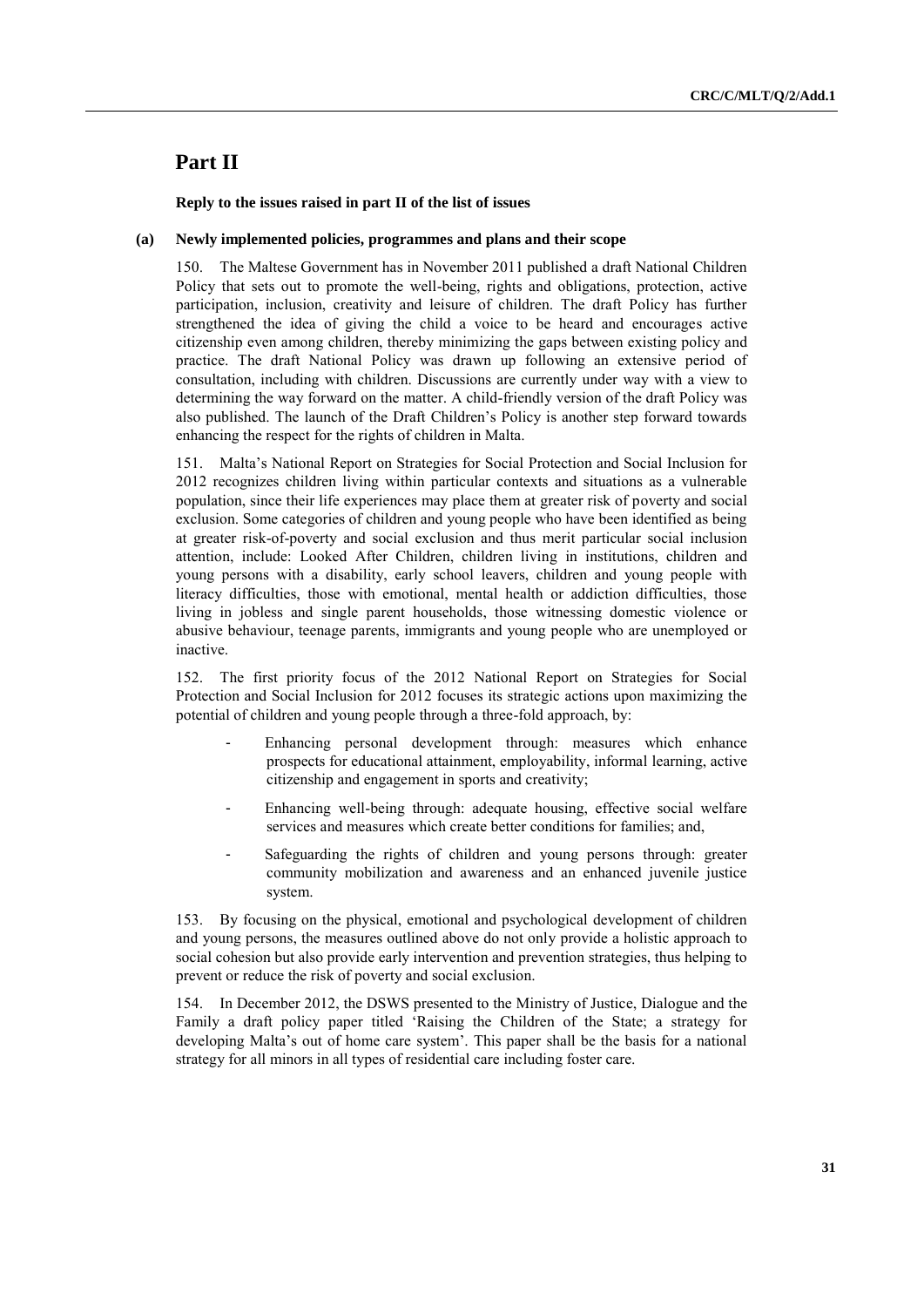155. The Department for Social Welfare Standards has also drafted Standards for the Adoption Process which are expected to be published for public consultation in the weeks ahead.

156. With regards to education the National Policy and Strategy for the Attainment of Core Competences in Primary Education was published in 2009. This policy aims to give renewed attention to the challenges surrounding the acquisition of core competences by all learners. For valid reasons shared globally it is regarded that literacy, e-Literacy and mathematics are considered to be at the core of qualitative education. Although much debate surrounds attempts to define quality education, there is consensus that quality must be seen in the light of how a society defines the purpose of education. The cognitive development of learners remains a priority within quality education. This policy attempts to address basic aspects of cognitive development which are essential for all learners.

157. It is also pertinent to note that in the coming weeks the Ministry of Employment and Education shall be launching a new National Curriculum Framework (NCF). The National Curriculum Framework document illustrates the importance of learning areas and general learning outcomes that will determine learning and assessment programmes, standards, criteria and profiles. The indication of the range of experiences in compulsory education provides students with key competences necessary for lifelong learning, employability and responsible citizenship. Children"s diversity will be mirrored in pedagogical approaches that ensure attractiveness to learning by doing and learning by means of cognitive skills that support understanding, and give importance to problem solving and creative skills. This requires educators to regard this framework as a catalyst for innovation and change in the way of teaching and viewing children and young people.

158. In relation to Health issues, in April 2010, the Government of Malta launched "A Strategy for the Prevention and Control of Non-Communicable Disease in Malta" to tackle mortality and morbidity resulting from these diseases. The overall goal of the NCD strategy is to develop an integrated inter-sectoral approach to NCD prevention and control by tackling common risk factors and by targeting actions both at population level and at highrisk groups.

159. The strategy aims to reduce the burden of NCD by targeting the major chronic diseases, namely cardiovascular disease, chronic obstructive pulmonary disease, mental illhealth and cancer (which is addressed in a more specific way in the National Cancer Plan published in XX); to reduce the burden of oral diseases and to improve the individual risks for NCD by focusing on four lifestyle related factors and four biological risk factors.

160. The above aims must be related to an improved socio-economic environment by focusing on the reduction of three major social determinants of NCD (poverty, unequal access to educational opportunities and unemployment and low pay employment) and hence the strategy foresees the collaboration between different sectors including among others the health, education, social, agricultural and economic sectors. In order to improve these social determinants, the following implementation strategies will be applied:

- Surveillance
- Policy Development
- Capacity Building
- Dissemination of Information based also on experience

161. The above processes will enable the formulation and application of clear strategic approaches to ensure effective Health Promotion actions by:

Individual risk reduction aiming at high-risk individuals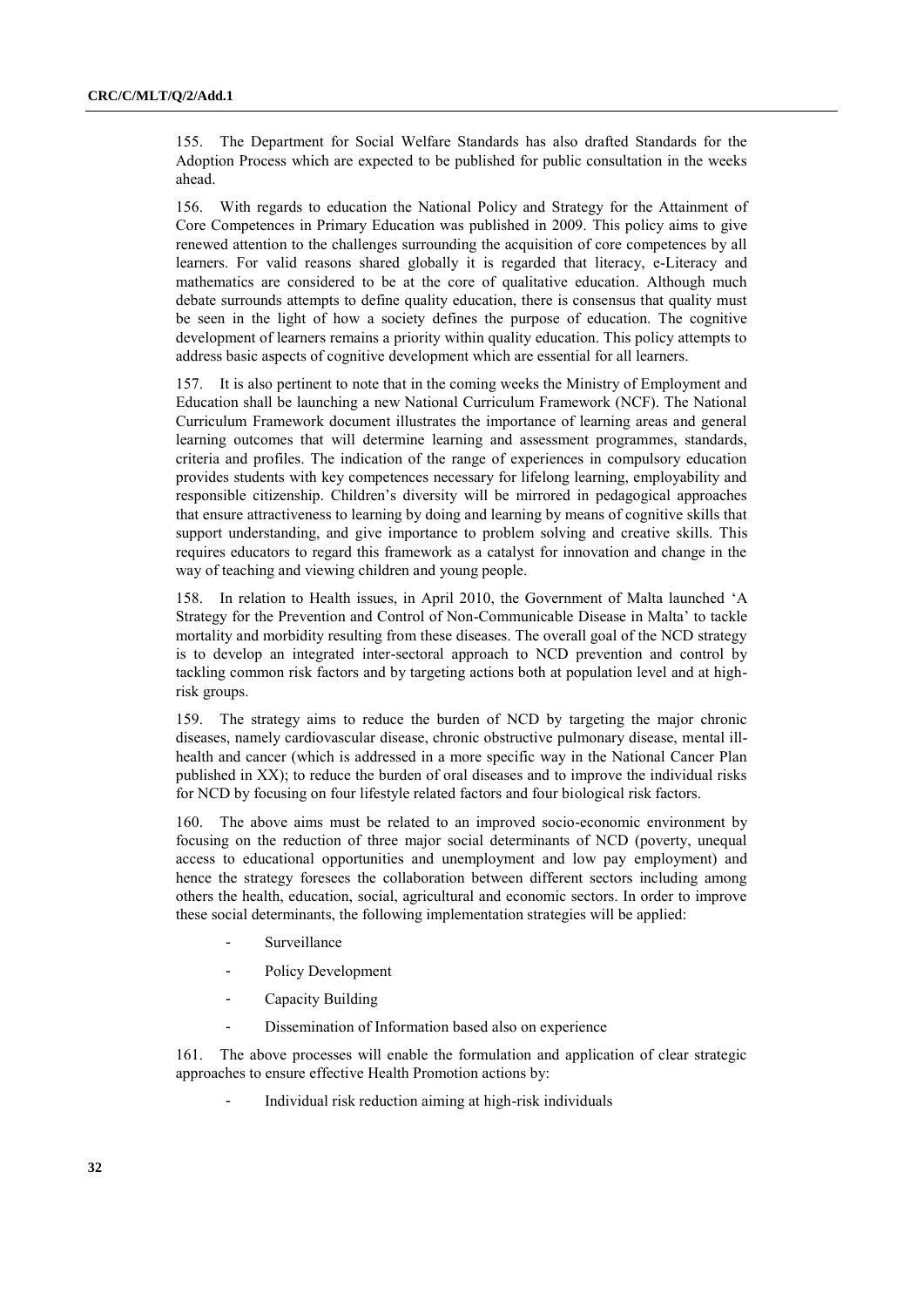- Population risk reduction aimed at preventable risk factors in society
- Appropriate and efficient use of health services
- An integrated referral system
- A robust health information system

162. Drawing upon the National Sexual Health Policy (launched in November 2010) and the outcomes of a series of workshops which complemented the referred policy, Government launched the Sexual Health Strategy in 2011. The principles of individual and social rights and responsibilities, stemming from the values of respect and dignity towards human life, are the cornerstones of the set of targets, goals, measures and deliverables regarding sexual health for Malta, presented in the strategy.

163. The objectives of the strategy are:

- Determining and providing educational, social and support services that match the prevalent needs by an appropriately resourced, competent and skilled workforce working within a supportive environment
- Determining and providing adequate, accessible and equitable health services that match the prevalent needs by an appropriately resourced, competent and skilled workforce working within a supportive environment
- Identification of the role and contribution of the media as a tool to inform and educate all the members of the population on all aspects of sexual health, including the provision of an appropriate channel that can be used to help individuals to develop the skills needed to make informed choices
- Establishing pathways and implementing initiatives to conduct research, monitoring
- Surveillance to secure accurate data specifically pertaining to the Maltese islands. This will also involve the collation of information to be able to map the social, cultural and religious dimensions of sexuality, within our specific national context.
- Enhancing the capacity to project and plan to address the challenges of the future and developing further cooperation with other countries and partnerships with stakeholders.

164. A Healthy Weight for Life: A National Strategy for Malta was published in 2012. The Strategy aims to halt the rising overweight and obesity rates and eventually to decrease the number of people suffering from this condition, subsequently reducing morbidity and mortality from related conditions and health care and productivity costs and aiming towards an improved quality of life. The Strategy recommends a significantly stepped up and coordinated multi-sectoral approach that must be adopted if the trend of increasing obesity and overweight within the Maltese population is to be stopped and reversed. This document discusses a number of possible economic and fiscal measures and targeted programmes directed at communities, schools, families, and workplaces. It also proposes wider environmental changes to facilitate increased physical activity and measures to improve nutrition to achieve and maintain a healthy weight throughout life. Specific services targeted at overweight and obese individuals are to be delivered by a multi professional team with a range of options available according to individual needs of both adults as well as children.

165. Further to the above, work is currently under way on a number of other policy/strategy documents. These include a National Plan on Rare Diseases, a National Health Systems Strategy, a Strategy on Eating Disorders and a policy on community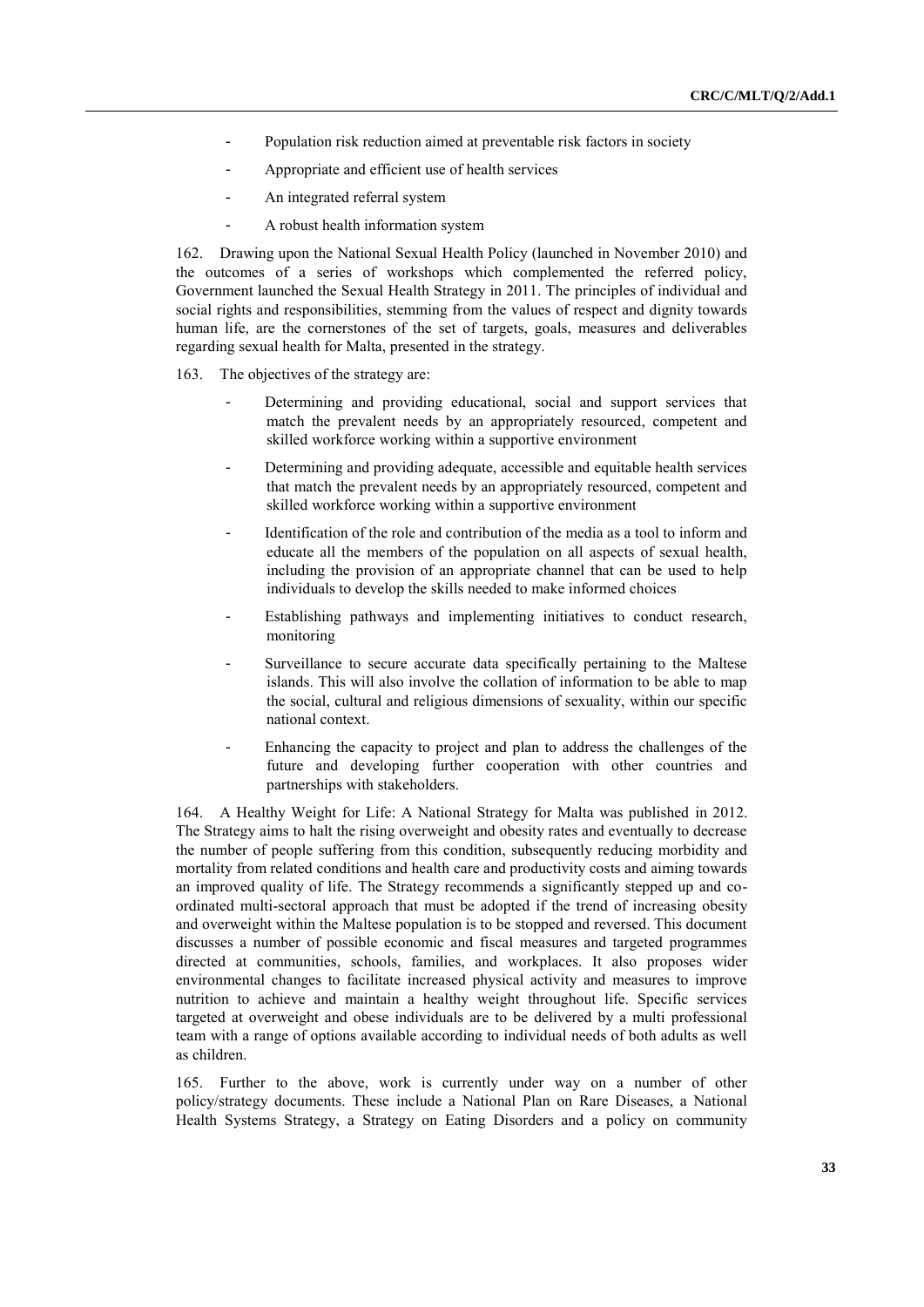paediatric health-care services for all children particularly those at risk or with special heath care needs.

# **(b) Newly established institutions or institutional reforms and the respective mandates**

166. The National Commission for the Promotion of Equality (NCPE) was set up in 2004 with the aim of safeguarding equal treatment in society at large by virtue of Chapter 456 of the Laws of Malta – Equality for Men and Women Act. In 2012, this legislation was amended to extend the Commission"s remit to cover equal treatment on the grounds of sex or family responsibilities, sexual orientation, age, religion or belief, racial or ethnic origin, or gender identity in employment, education or training and banks or financial institutions. To this end, discrimination is described as: "discrimination based on sex or because of family responsibilities, sexual orientation, age, religion or belief, racial or ethnic origin, or gender identity and includes the treatment of a person in a less favourable manner than another person is, has been or would be treated on these grounds."

167. On an organization level, the major change on the health front occurred in 2011, when the Ministry for Health, the Elderly and Community Care was restructured and the Superintendence of Public Health and the Office of the Chief Medical Officer were established with the aim of clearly delineating the health and long term care provision and regulation roles. In the same year, the office of the Commissioner for Mental Health and Older Persons was also set up. More recently, in August 2012, a Commissioner for Health was appointed and is directly accountable to Parliament.

168. In terms of care provision, the major changes have been registered in the area of access to health care. With the opening of Mater Dei Hospital (MDH) in 2007, an improvement in the quality of the care environment and that of the medical equipment and information systems technology was registered. All these changes contribute to improve access to health care, raise the quality of care and to promote and safeguard patients' rights including children.

### **(c) Newly developed training programmes for professionals working with children**

The following should be noted in relation action taken by the Ministry for Employment and Education:

- As from September 2009 to date, for the first time 12 trainee counsellors, 10 trainee career advisors, 12 trainee educational psychologists, three College Prefects of Discipline, two College Counsellors, two College Career Advisors, 10 Social Workers and 1 Principal Social Worker were employed with the Student Services Department. These professionals are giving their services to the colleges, where every professional is responsible of a college or a number of colleges. In the meantime, there are other professionals who are working in the colleges; hence each college has its multi-disciplinary team.
- All new recruited personnel are working on a 40 hour weekly basis all year round. Hence, for the first time in our schools there was a continuation of services even during the summer holidays, school holidays and even after school hours.
- The new recruitment has brought as well the implementation of the reform as regards the specialization of services. Through the employment of the College Counsellors, the College Career Advisors, the trainee counsellors and trainee career advisors, the two fields of discipline mainly personal counselling and career guidance is being provided. A new service was introduced in our schools through the College system. The main aim of the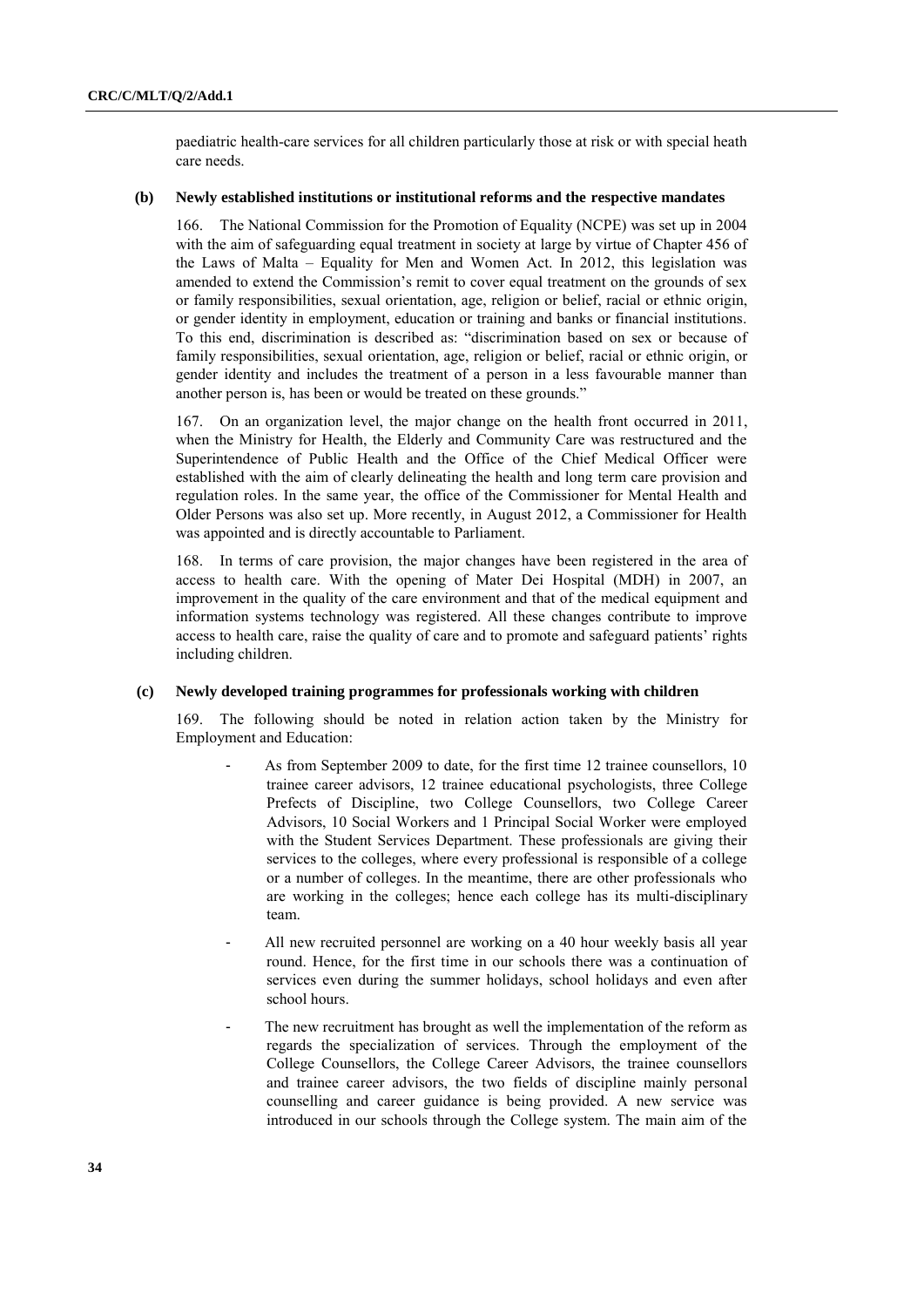Walk-In Service is that those services offered in schools throughout the scholastic year will continue throughout the summer months.

The new recruitment has also brought on the continuous implementation of the reform with regards to tackling school absenteeism. Through the employment of the social workers cases of habitual absentees are being tackled with the help of the other support services including College, school and trainee counsellors, psychotherapists, psychologists and trainee psychologists. It is also the case that social workers are currently working on a joint project with the College and trainee Career Advisors with the aim of making contact with 5th formers who are habitual absentees to develop a tailor made programme for each student in relation to their career and future employment.

#### **Career guidance**

170. The increase of personnel in the career guidance sector saw the implementation of various activities. A number of colleges organized various career-related initiatives, including job exposure / job shadowing initiatives, orientation visits.

171. In regards to Career Education, priority is being given to Form Four students. As the penultimate year of compulsory secondary schooling, Form Four has been identified by personnel within Education Psycho-Social Service as the year when students who are thinking of dropping out of school early actually tend to start disengaging themselves from lessons, even increasing their level of absenteeism. This is therefore considered to be a crucial year in raising student awareness towards adopting the right attitudes regarding the need to (a) exit secondary school with at least basic qualifications to meet EQF levels 1- 3 (b) the need for further education

172. The specialized Careers Team is also responsible for organizing, on a national scale, work-orientation visits to places of work (Form 4's) and visits to post secondary institutions. Other tasks of this team include supporting various regional colleges in weeklong work exposure/shadowing initiatives for Form Four Students in various industrial sectors, as well as organizing two national week-long work-exposure initiatives in the Health and Financial sectors. The latter are organized in a way that simulates a job-seeking scenario, wherein interested students go through a formal and uniform selection process that takes into account their academic ability and personality. Consequently, these initiatives/visits would further serve to engage the students in their current studies through a realization of their relevance to the labour market.

173. The Education Psycho-Social Services in conjunction with the Ministry of Education, Employment and the Family organized a Learning Expo 2010, so as to promote Lifelong Learning and Further Education through the participation of Vocational and Post Secondary Schools/ Institutions and Training Institutions.

174. The Learning Expo included interactive stands featuring audiovisual material and professional career guidance professionals prepared to answer questions and point those seeking advice in the right direction. Educational organizations presented a variety of real life career options for people to choose from, whether in terms of a profession, a skill or a craft.

#### **Nurture Groups and Learning Support Zones**

175. These groups were set up with the aim of sustaining identified learners with Social, Emotional, Behavioural Difficulties. The Nurture Groups cater for learners in the Primary Sector, while Learning Support Zones cater for the needs of learners in the Secondary Schools. These started being set up during scholastic year 2008 – 2009, 3 Nurture Groups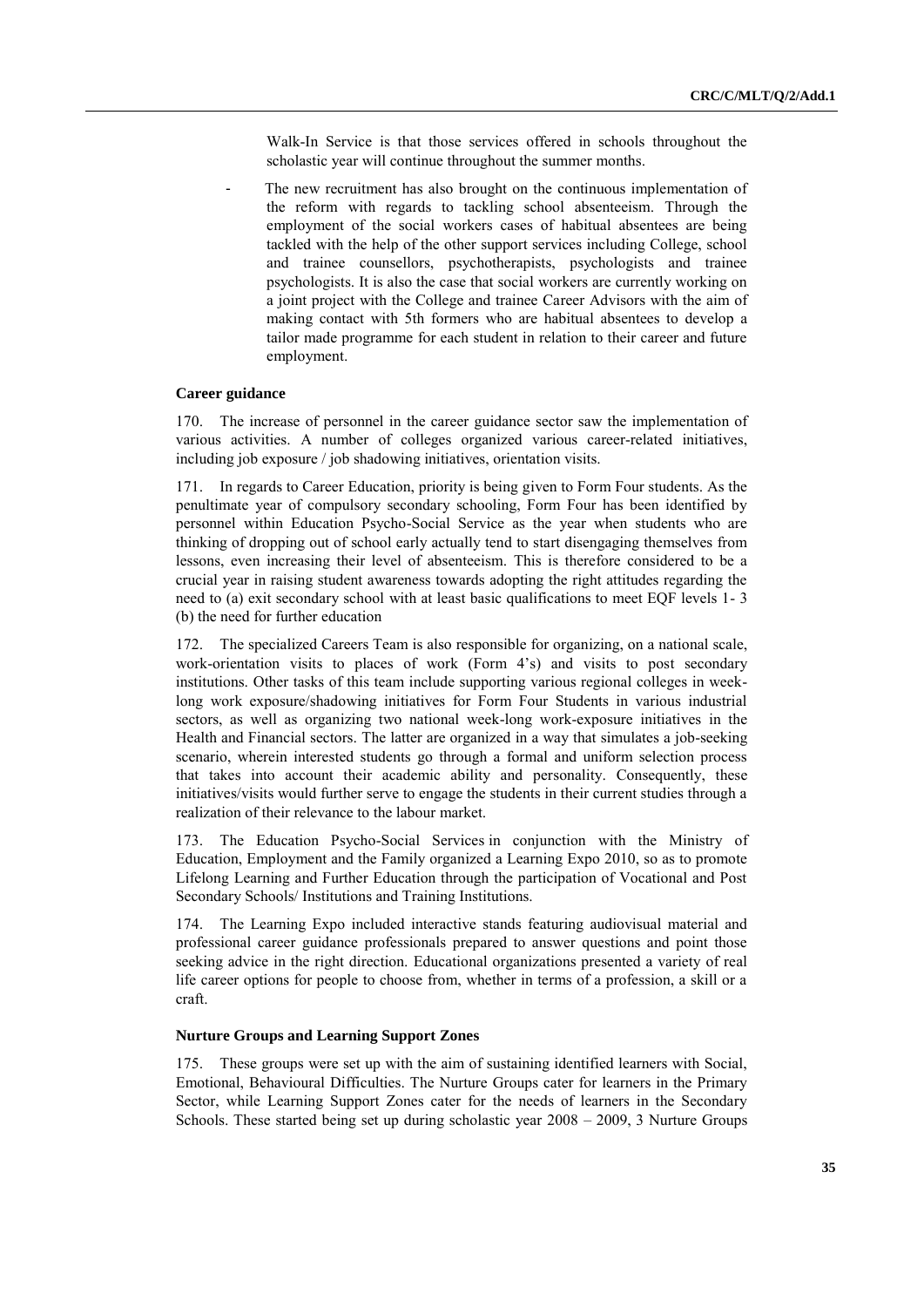in Primary Schools and another 3 in Secondary Schools. During scholastic year 2009 – 2010 the number increased to 5 Nurture Groups in Primary Schools and 9 Learning Support Zones (LSZ) in Secondary Schools. An Induction Course was given to the staff in October 2009 and Guidelines were formulated so as all groups will work from the same base line while at the same time catering for the diverse needs of both the schools they operate in and the learners they support. 74 learners were supported in the Nurture Groups and 125 learners in the LSZs.

176. Scholastic year 2010 – 2011 saw yet again an increase in both sectors. Nurture groups have gone up to 7, while LSZ have gone up to 19.

177. Every group is supported by a teacher specialized in SEBD and a Learning Support Assistant.

178. The staff meets on a regular basis every month and there is an on-going discussion re service provision. An Induction Course was again offered this scholastic year for the new staff.

# **Youth workers**

179. During scholastic year 2009 – 2010 3 Youth Workers were employed with the Directorate for Educational Services to support the Learning Support Zones. These Youth workers are deployed within three colleges. They followed an Induction course offered by Student Service Department prior to starting their work within the colleges. The aim of the youth workers is to support young adults who are facing difficulties. The Youth workers work together with all the other professionals supporting the learners at risk. Programmes were held also during the summer holidays ensure continuity and support to the learners.

#### **Reforms in special education**

#### *Early childhood intervention*

180. The positive affect on children"s development when identification and intervention happens in the early stages of life is a well known fact. With this rational, during 2010 The Early Intervention Service within The Student Services Department in the Directorate for Educational Services, was strengthened with the addition of Resource Workers who work on a 40 hour basis. The service was revamped with the aim of providing a family centred and comprehensive support system for children with developmental disabilities or delays and their families in the first five years (0-5) of life. The principle is to minimize the delays and maximize the chances of reaching typical milestones in development. It also supports and implements screening procedures to increase the early identification of difficulties and provide the family support as early as possible to families. Due to the increase of working hours the service will as from this year continue to be given during holidays and after school hours.

#### *Special schools reform*

181. In February 2010 the Special School Reform was formally launched and started to be implemented after a period of consultation. This reform provided a shift from the past scenario where students attended one special school for the whole of their school life, to allowing them to experience the different phases of school life as would their peers in mainstream education. To provide this experience the four special schools are now functioning as four Resource Centres catering for different age groups.

182. The reform also aims at providing quality education for all students with IEN whether they attend Resource Centres or Mainstream schools. The resources provided at the centres together with the expertise of the personal working in the centres are being made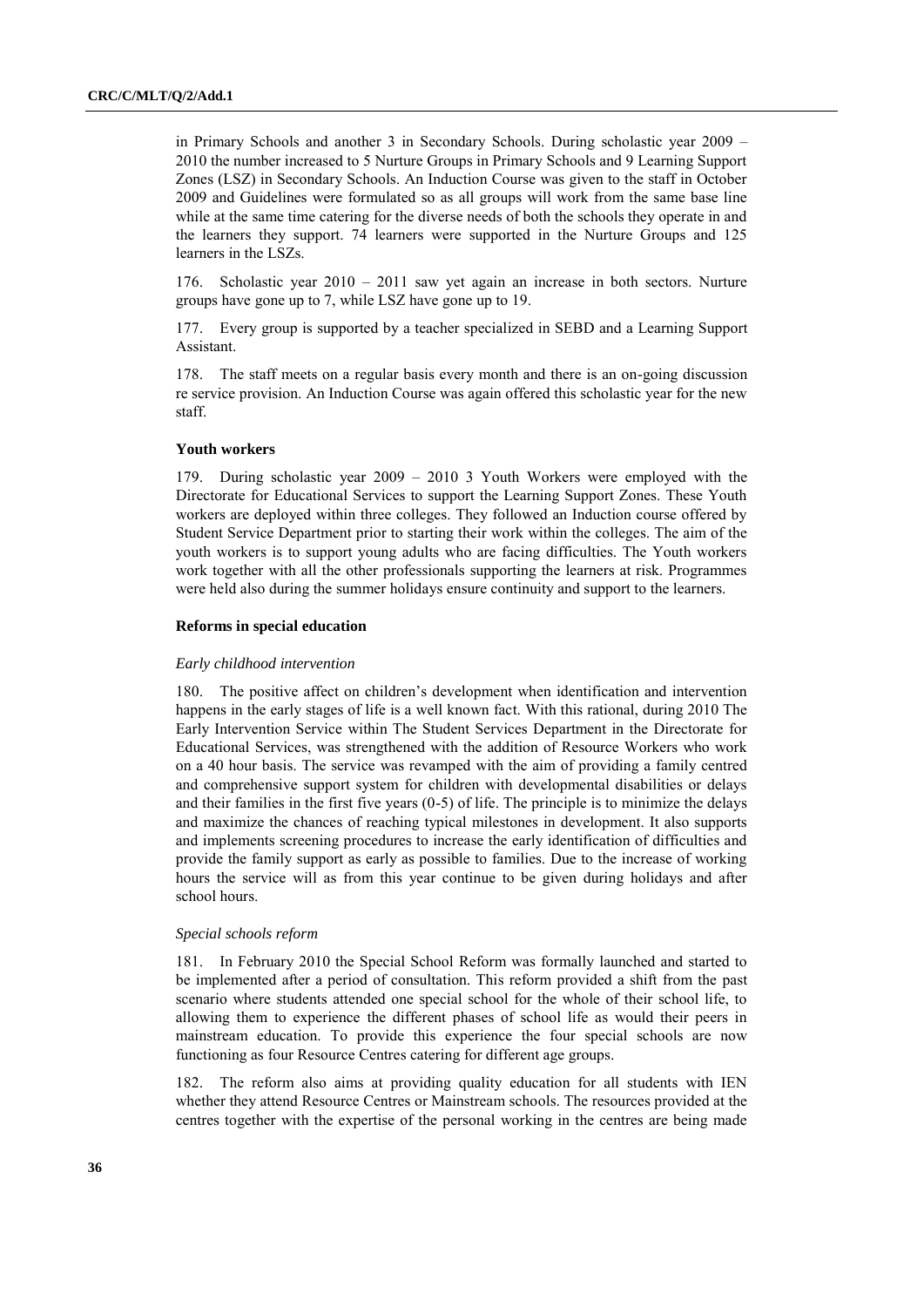available to offer the necessary support to students, parents, school administrators" teachers and Learning Support Assistants working with students with IEN in mainstream schools in Malta.

#### *Support for Social and Emotional Behaviour Difficulties*

183. Another reform involves the support given to students experiencing Social, Emotional Behaviour Difficulties (SEBD).

184. In 2010 the Directorate for Educational Services employed two SEBD specialists within Student Services to support schools to apply positive strategies when dealing with challenging behaviour.

185. The Services offered by these specialists include:

- Receiving of referrals from schools for consultation on situations of pupils who are encountering social, emotional and behavioural difficulties.
- Observing students in class so as to give hands on practical measures to the school staff on what positive strategies can be implemented within the class/school environment
- Considering offering the child temporary support in a Learning Support Centre.

186. Two new Learning Support Centres were opened in September 2010. A Primary Learning Support Centre caters for students (boys and girls) from 8 to 10 years of age, who are experiencing SEBD of a severe nature and who require a temporally specialized programme away from their mainstream school. A Secondary Learning Support Centre caters for girls of secondary school age who are also experiencing SEBD of a severe nature and who require a temporally specialized programme away from their mainstream school.

187. Apart from providing the core subjects of the primary and secondary curriculum these centres also offer a specialized programme that includes:

- (1) Nurturing
- (2) Social skills training
- (3) Anger management training
- (4) Consultation to mainstream staff in supporting students

(5) Training to educational professional s working with the students in the area of SEBD

- (6) Parent/carer collaboration
- (7) Parental skills programmes
- (8) Support to parents
- (9) Self-esteem programmes
- (10) Conflict resolution

188. On completion of the programme, transition to the student's mainstream school is facilitated by the staff at the Centres who work with staff from the student's mainstream school to ensure a smooth and lasting transition into mainstream education.

189. The Department for Social Welfare Standards has issued Occupational Standards for child care personnel such as managers, carers and supervisors at centre-base level and sole workers at home-base levels. DSWS is also planning to issue similar Occupational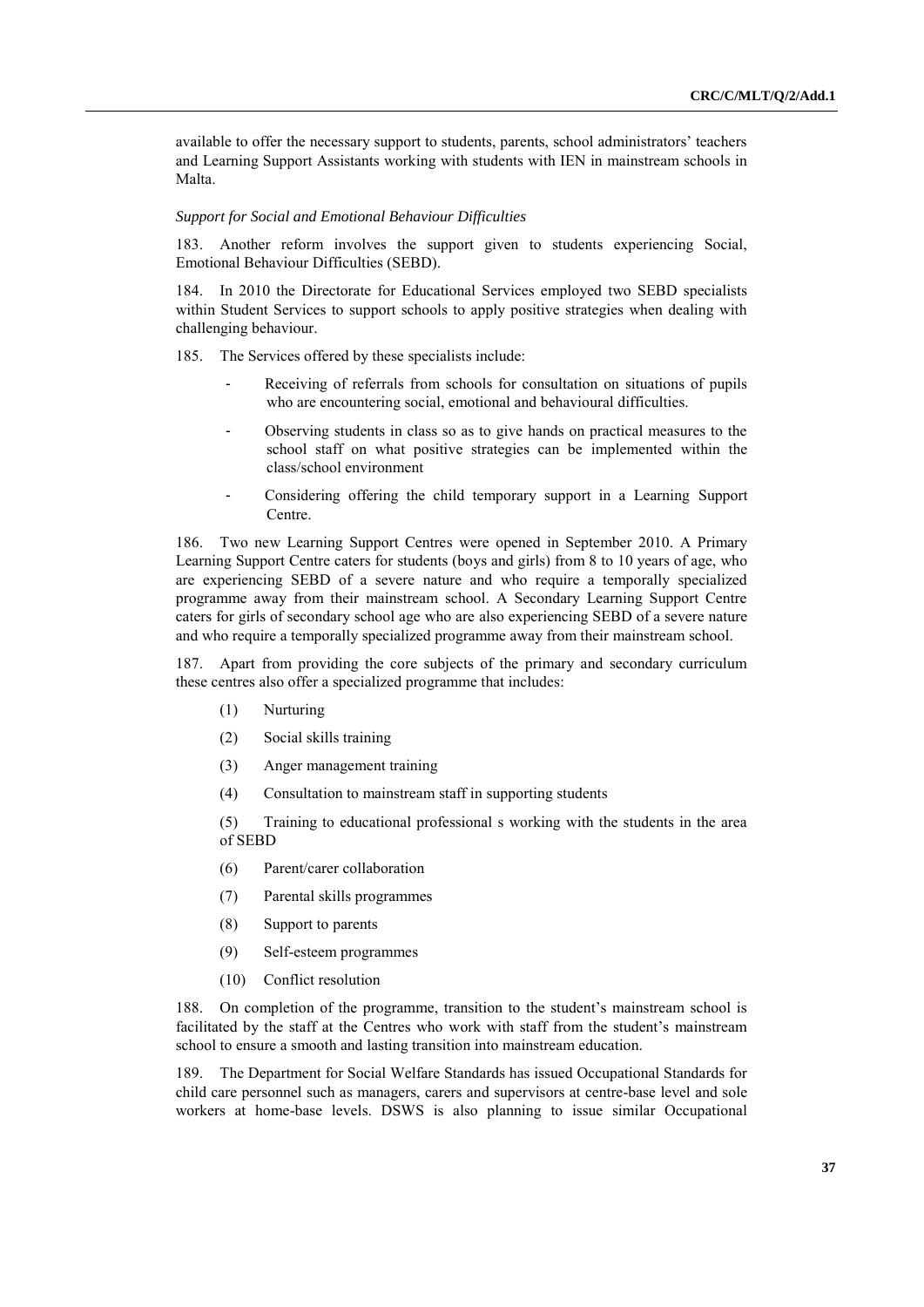Standards for personnel in Children"s homes. The Department has also drafted Standards for the adoption process, which are expected to be published for public consultation.

190. As part of the EU co-funded project VS/2009/0405 - Strengthening Equality Beyond Legislation, the National Commission for the Promotion of Equality organized training sessions through forum theatre with students aged between 9 and 17 years with the aim of empowering them to enhance and develop their creativity in challenging stereotypes and discrimination. Through this training, students had an active role and enjoyed themselves while learning more on the six grounds of discrimination, stereotyping, bullying and labelling. These training sessions challenged misconceptions and gave the students an opportunity to be creative, interact through various exercises and discuss subject matters related to equality.

#### **(d) Newly enacted bills and regulations**

191. The Department for Social Welfare Standards (DSWS) is responsible for implementing the:

- Adoption Administration Act, 2008 (Chapter 495 of the Laws of Malta),
- The Foster Care Act, 2008 (Chapter 491 of the Laws of Malta), and
- The Agency Accreditation Regulations (Adoption Administration Act) (Chapter 495 of the Laws of Malta).

192. It also contributes to the development of children"s policy and in regulating childcare standards in Malta.

193. Since 2004, the Government of Malta has enacted a number of Legal Notices under the Tobacco (Smoking Control) Act (Chapter 315 of the Laws of Malta) regulating tobacco products, smoking in public places and labelling and advertising of tobacco products. The most significant pieces of regulations in the context of the protection of children and their rights are:

194. **The Smoking in Premises Open to the Public Regulations (L.N. 414 of 2004**) were introduced primarily to protect people from the negative effects of second-hand smoke that may lead to cancer and other diseases and made Malta the second EU Member State to introduce a ban on indoor smoking in public places.. These regulations banned smoking in public places and smoking was only allowed in indoors areas so long as they were ventilated and totally cut off from the rest of the establishment in the form of designated smoking rooms.

195. **The Smoking in Public Places Regulations, 2010 (L.N. 23 of 2010)** register a significant step forward in the fight against tobacco in that these regulations revoke the regulation issued in 2004 and ban completely smoking in public places including enclosed areas such as restaurants as from the 1st January 2013.

196. **The Smoking in Public Places (Amendment) Regulations, 2011 (L.N. 493 of 2011)** were issued with the aim of discouraging smoking in the presence of children and therefore bans smoking within the precincts of a play ground or public garden in which there is playing equipment for children.

197. **In December 2012, Government enacted the Mental Health Act, 2012 (Chapter**  XXII of 2012) with a more patient-centred approach and enshrining patients' rights. A significant step with regards to children is the fact that for the first time, there is a section of the law dealing specifically with minors. The Act also establishes the Office of the Commissioner for Persons with Mental Disorders to promote and safeguard the rights of such persons.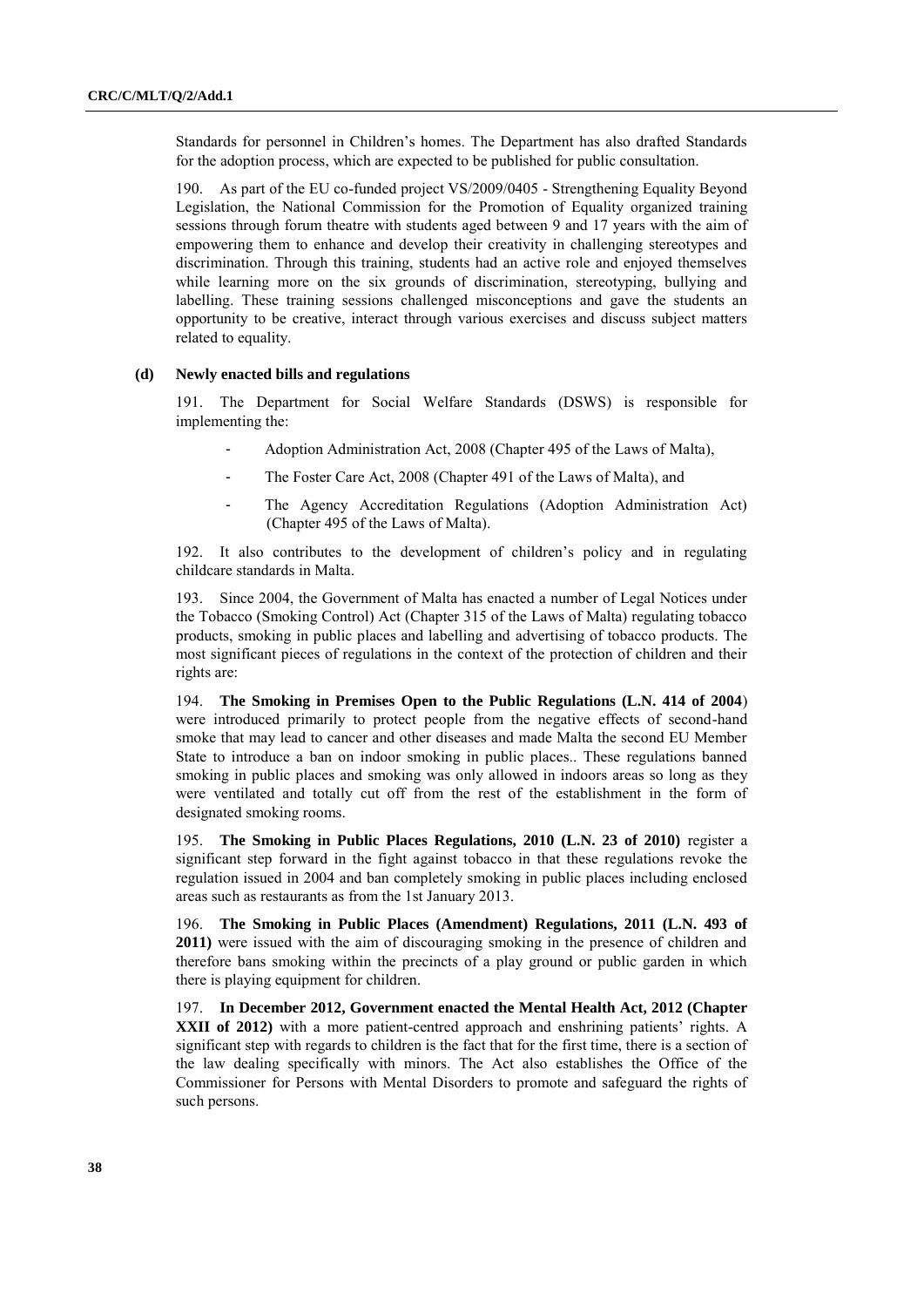#### **(e) Newly ratified human rights instruments**

198. The following instruments have been ratified:

- Processing of Personal Data (Protection of Minors) Regulations, 12 March, 2004 (through Legal Notice 125 of 2004;
- Firearms Practice Permits for Minors Regulations, 6 June 2008 (through Legal Notice 144 of 2008);
- Protection of Minors (Registration) Act, 20 January, 2012;
- Protection of Children (Hague Convention) Act, 14 December, 2010;
- Ratification of the Convention on the Rights of Persons with Disabilities and Optional Protocol, 19 November 2012.

199. It is also pertinent to note that Act VII of 2010 served to enable Malta to ratify and implement, inter alia, the following instruments:

- The Council of Europe Convention on the Protection of Children Against Sexual Exploitation and Sexual Abuse
- The Optional Protocols to the United Nations Convention on the Rights of the Child, namely the Optional Protocol on the sale of children, child prostitution and child pornography and the Optional Protocol on the involvement of children in armed conflict
- ILO Convention concerning the Prohibition and Immediate Action for the Elimination of the Worst Forms of Child Labour
- The United Nations International Convention for the Suppression of Acts of Nuclear Terrorism, the Council of Europe Convention on Cybercrime

200. Moreover, Malta became the Central Authority for:

The 1996 Convention on the Jurisdiction, Applicable Law, Recognition, Enforcement and Co-operation in respect of parental responsibility and measures for the Protection of Children;

(b) Council Regulation (EC) No 4/2009 of 18 December 2008 on jurisdiction, applicable law, recognition and enforcement of decisions and cooperation in matter relating to maintenance obligations; and

(c) The Hague Convention of 23 November 2007 on the International Recovery of Child Support and Other Forms of Family Maintenance

# **Part III**

### **Data, statistics and other information, if available**

# **Reply to the issues raised in part III, paragraph 1, of the list of issues**

201. The latest Malta population figures relating to children are the following (these figures may be subject to minor changes):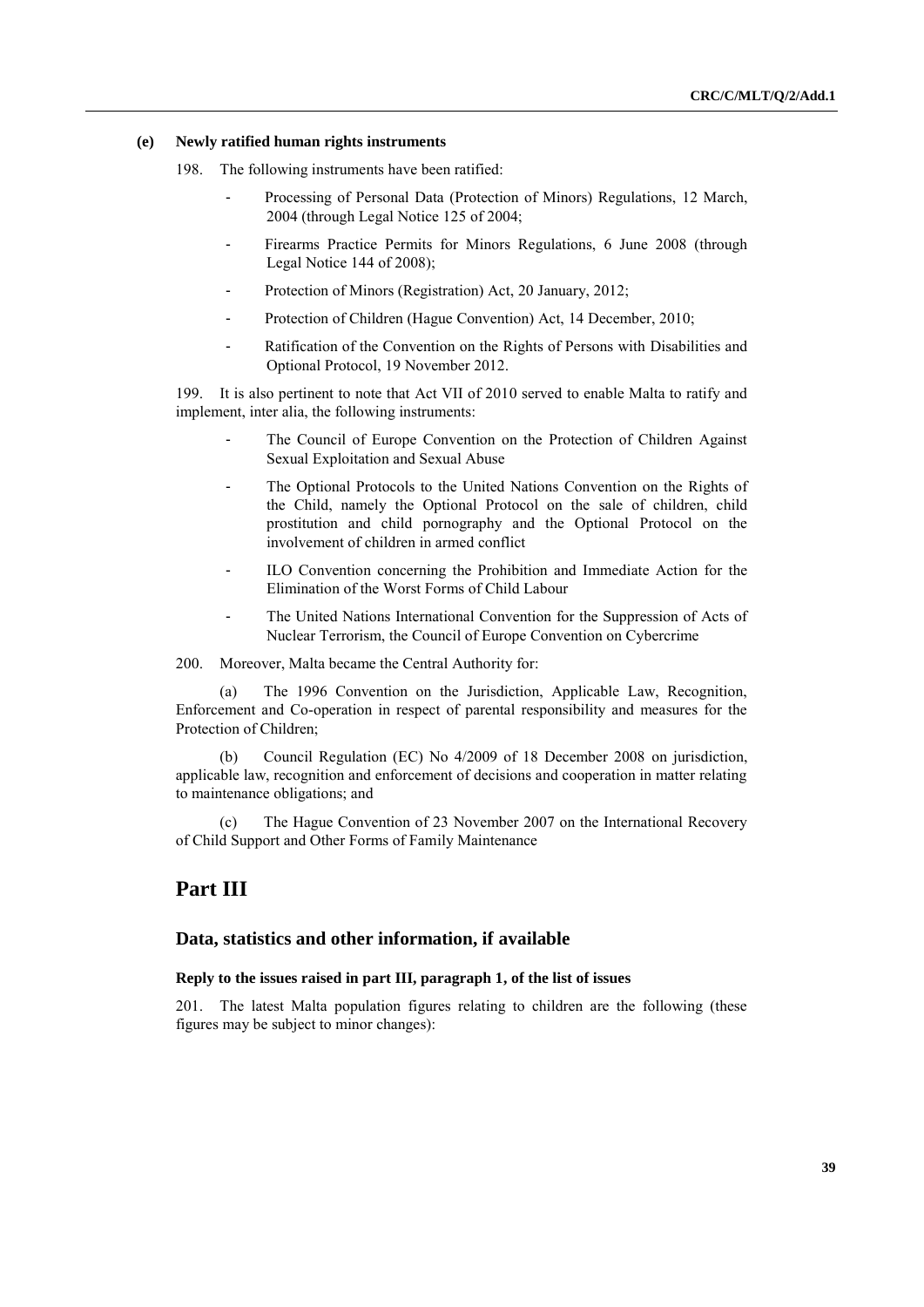|                  | Malta Final Population 2011 by sex and age (at end of year) |         |         |  |  |
|------------------|-------------------------------------------------------------|---------|---------|--|--|
| Age              | Males                                                       | Females | Total   |  |  |
|                  | 207,670                                                     | 209,835 | 417,505 |  |  |
| $\boldsymbol{0}$ | 2,105                                                       | 2,021   | 4,126   |  |  |
| $\mathbf{1}$     | 2,006                                                       | 1,928   | 3,934   |  |  |
| $\overline{2}$   | 2,079                                                       | 1,963   | 4,042   |  |  |
| 3                | 2,126                                                       | 1,957   | 4,083   |  |  |
| 4                | 2,027                                                       | 1,816   | 3,843   |  |  |
| 5                | 2,014                                                       | 1,818   | 3,832   |  |  |
| 6                | 1,980                                                       | 1,878   | 3,858   |  |  |
| 7                | 1,958                                                       | 1,873   | 3,831   |  |  |
| 8                | 1,991                                                       | 1,990   | 3,981   |  |  |
| 9                | 2,028                                                       | 1,861   | 3,889   |  |  |
| 10               | 2,030                                                       | 1,922   | 3,952   |  |  |
| $11\,$           | 2,159                                                       | 2,202   | 4,361   |  |  |
| 12               | 2,211                                                       | 2,157   | 4,368   |  |  |
| 13               | 2,368                                                       | 2,253   | 4,621   |  |  |
| 14               | 2,525                                                       | 2,306   | 4,831   |  |  |
| 15               | 2,559                                                       | 2,382   | 4,941   |  |  |
| 16               | 2,611                                                       | 2,406   | 5,017   |  |  |
| 17               | 2,618                                                       | 2,497   | 5,115   |  |  |

**Table 9: Population figures relating to children**

*Source: National Statistics Office, Malta* 

## **Reply to the issues raised in part III, paragraph 2, of the list of issues**

202. No specific budget allocations are provided for the implementation of the Convention for the years 2009-2012, but measures have been taken by the various Ministries and other entities for the protection and support of children and their rights as reflected in the Convention.

203. Information regarding the annual budget allocation of the Office of the Commissioner for Children is provided in the reply to the issues raised in part I, paragraph 3 of the list of issues.

204. The APPOGG Agency within the Foundation for Social Welfare Services had the following budget allocation for the years 2009-2012:

# **Table 10: APPOGG Agency budget allocation for the years 2009-2012**

| Amount (in Euros) |
|-------------------|
| 2,850,000         |
| 3,250,000         |
| 3,450,000         |
| 3,457,500         |
|                   |

*Source: Foundation for Social Welfare Services*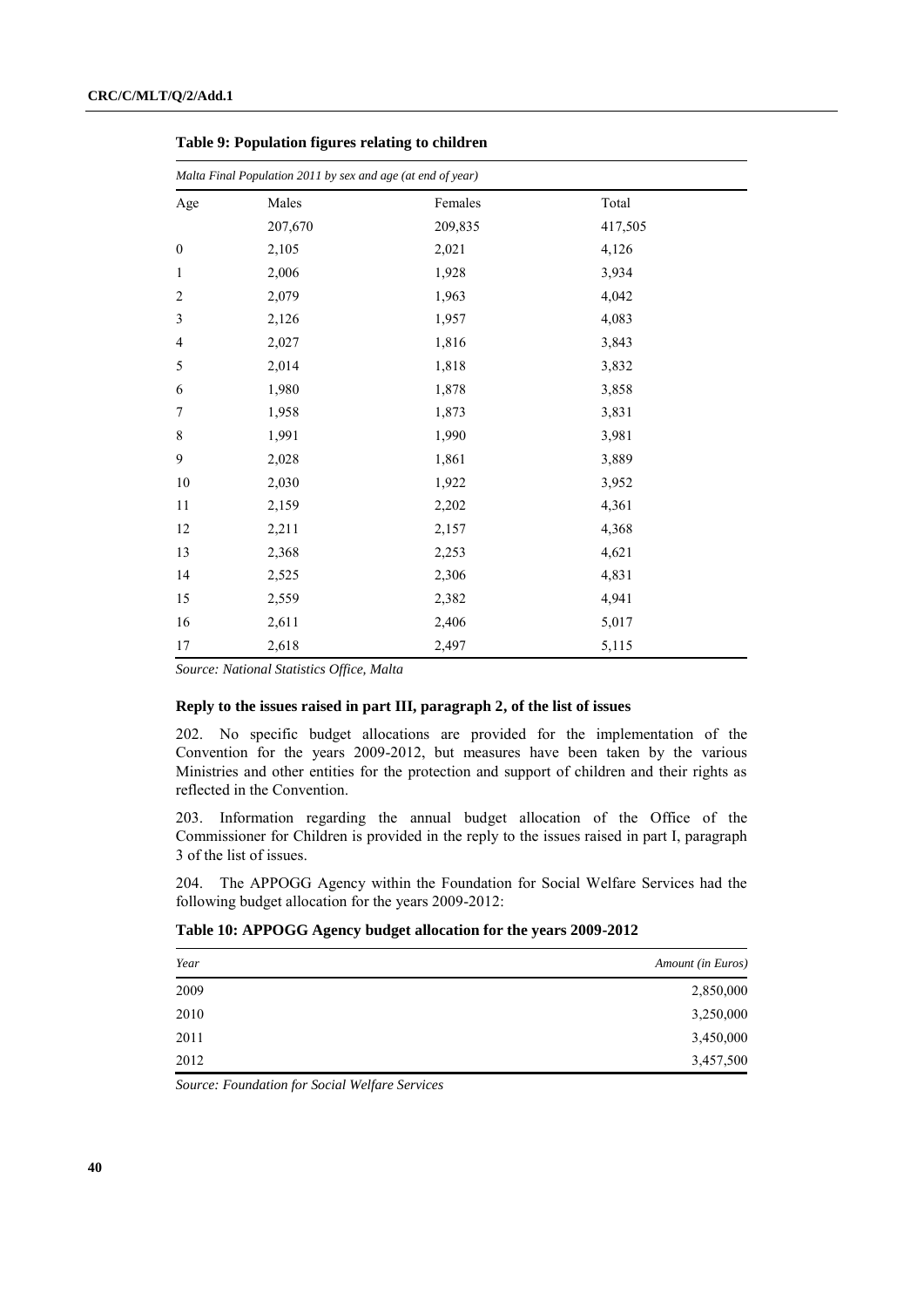205. As regards expenditure on child benefits, data (in Euros) is set out in table 11 below.

| Type of Benefit                 | 2007                     | 2008       | 2009                     | 2010       | 2011       |
|---------------------------------|--------------------------|------------|--------------------------|------------|------------|
| Children's<br>Allowance         | 29,100,000               | 40,200,000 | 39,100,000               | 15,900,000 | 36,900,000 |
| Disabled Child<br>Allowance     | 399,809                  | 624,700    | 648,153                  | 167,348    | 727,931    |
| <b>Foster Care</b><br>Allowance | $\overline{\phantom{0}}$ |            | $\overline{\phantom{0}}$ | 720,236    | 663,407    |
| Orphan's Allowance              | 40,913                   | 59,639     | 51,891                   | 18,868     | 17,829     |
|                                 |                          |            |                          |            |            |

# **Table 11: Expenditure on child benefits**

*Source: Department for Social Security*

# **Table 12: Expenditure on education**

| Expenditure on Education                            |            |            |             |            |            |
|-----------------------------------------------------|------------|------------|-------------|------------|------------|
|                                                     | 2006       | 2007       | 2008        | 2009       | 2010       |
|                                                     | €          | €          | €           | $\epsilon$ | €          |
| Kindergarten to<br>Higher<br>Secondary<br>Education |            |            |             |            |            |
| Recurrent<br>Expenditure                            | 91,787,665 | 79,238,808 | 105,034,642 | 95,073,240 | 97,507,055 |
| Capital<br>Expenditure                              | 1,538,791  | 1,189,486  | 1,077,670   | 1,700,833  | 1,671,929  |
| Construction<br>Programme of<br>Schools             | 3,494,060  | 2,562,311  | 3,389,000   | 4,799,939  | 5,900,000  |
| <b>ITS</b>                                          |            |            |             |            |            |
| Recurrent<br>Expenditure                            | 2,036,755  | 2,037,209  | 2,067,896   | 2,055,582  | 2,497,000  |
| Capital<br>Expenditure                              | 46,587     | 46,588     | 4,675,002   | 44,702     | 45,000     |
| <b>MCAST</b>                                        |            |            |             |            |            |
| Recurrent<br>Expenditure                            | 9,643,610  | 9,841,603  | 10,296,015  | 12,961,998 | 14,600,000 |
| Capital<br>Expenditure                              | 1,385,977  | 1,674,455  | 2,299,054   | 2,214,353  | 1,500,000  |
| University of<br>Malta / Junior<br>College          |            |            |             |            |            |
| Recurrent<br>Expenditure                            | 30,664,990 | 32,844,165 | 35,437,999  | 46,191,996 | 49,000,000 |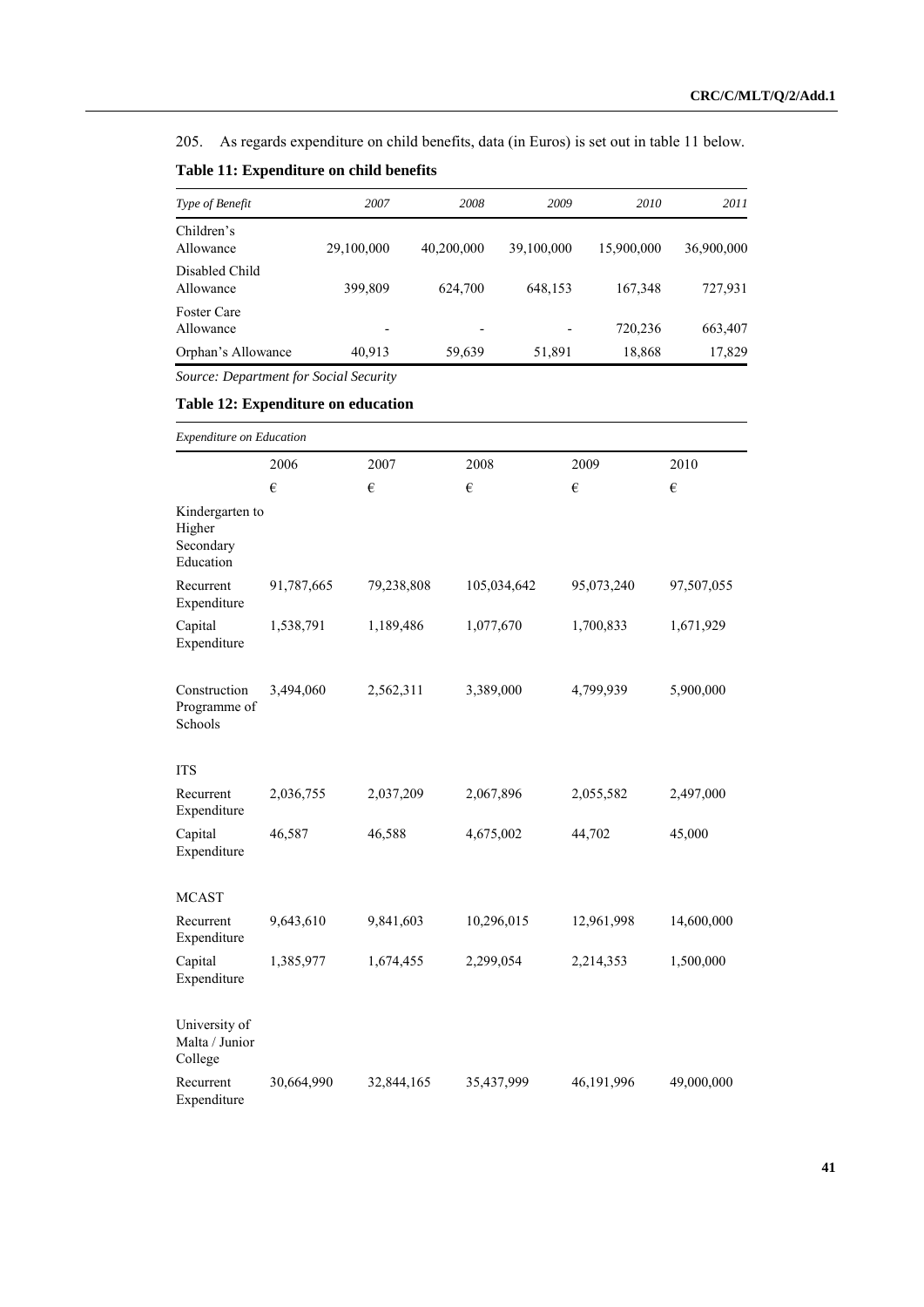|                                                      | Expenditure on Education |            |            |            |            |
|------------------------------------------------------|--------------------------|------------|------------|------------|------------|
| Capital<br>Expenditure                               | 1,511,721                | 372,541    | 1,926,801  | 1,760,591  | 3,900,000  |
| Students<br>Maintenance<br>Grants                    | 18,931,179               | 19,268,747 | 19,445,122 | 21,015,934 | 21,450,000 |
| Scholarships                                         | 239,788                  | 445,586    | 447,287    | 403,856    | 666,000    |
| Contribution to 29,699,511<br>Church Schools         |                          | 32,028,884 | 32,116,000 | 34,500,000 | 38,500,000 |
| LSAs in Private -<br>Schools                         |                          |            |            | 17,762     | 200,000    |
| Training /<br>Employment<br><b>ETC</b><br>Programmes | 1,945,027                | 1,998,602  | 2,255,000  | 2,602,000  | 3,315,000  |
| Youth Special<br>Training<br>Scheme                  |                          |            |            |            | 500,000    |

*Source: Ministry for Education and Employment.*

206. Over the past five years there was in increase in recurrent expenditure in the education sector as part of a project of investment in education. This increase was both in recurrent and capital expenditures. Table 12 above analyses the expenditure on education for the period 2006-2010.

207. Table 12 also shows that expenditure on education and training has increased especially over the period 2008-2010 notwithstanding the international financial crisis which hit the local economy.

# **Reply to the issues raised in part III, paragraph 3(a), (b), (c) and (d), of the list of issues**

208. A three-pronged research project concerning children in out-of-home care was commissioned by the Office of the Commissioner for Children from a team of established researchers led by Prof Angela Abela. This study was peer reviewed by Prof Jane Aldgate and Dr Maureen Cole. This study was a first in its kind for Malta and it aimed to provide the scientific basis on which a comprehensive national policy and strategy for out-of-home care in Malta could be built.

209. The three phases of the research project were the following:

- (i) The Effect of Institutional Placement for Children under five years of age;
- (ii) Mental Health needs of Children in Care;
- (iii) Exploring the long term outcomes of youth leaving care.

210. The study entitled "Children in out of Home Care in Malta" was launched in 2012 during a day conference aimed at sharing the findings with various professionals working in the field. A summary of the study"s key findings is available on the Office"s website [\(www.tfal.org.mt\)](http://www.tfal.org.mt/).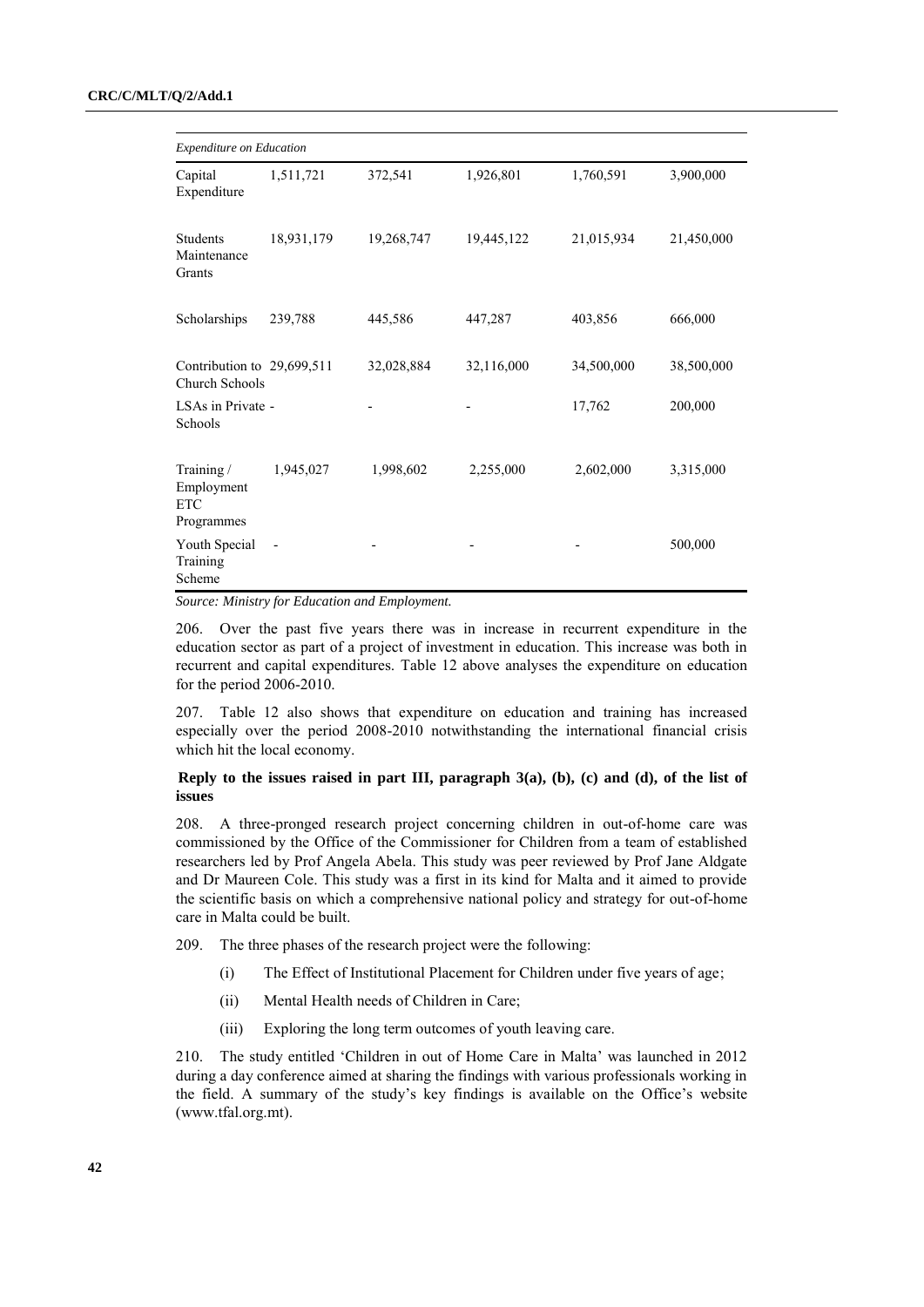211. Various factors contribute to the separation of children from their families. It has been Malta"s experience that drug and alcohol abuse, domestic violence, familial instability, prostitution of the mother, mental health problems, neglect, emotional, physical and sexual abuse and sexual exposure, are the main reasons behind such separations. It should be noted that when a child is at risk of being abused or exposed to domestic violence or gambling, these may also be considered as grounds for separation of the children from their families.

212. The following data refers to the total number of children who were protected by a Care Order between 2009 and 2012 and as a result were separated from their families.

|       | 2009 | 2010 | 2011 | June 2012 |
|-------|------|------|------|-----------|
| Total | ↑∼   | 90   |      | າາ<br>رے  |

| Table 13: Care Orders issued between 2009 and 2012 |
|----------------------------------------------------|
|----------------------------------------------------|

213. These cases emanate out of the total number of cases referred to the Child Protection Services of Agenzija APPOGG within the same period as illustrated below. Agenzija APPOGG is the National Child Welfare Agency and falls within the responsibility of the Foundation for Social Welfare Services.

|           | 2009 | 2010 | 2011     | June 2012 |
|-----------|------|------|----------|-----------|
| January   | 77   | 81   | 84       | 75        |
| February  | 80   | 75   | $\rm 80$ | 62        |
| March     | 83   | 109  | 61       | 75        |
| April     | 70   | 105  | 64       | 80        |
| May       | 105  | 105  | 77       | 76        |
| June      | 116  | 86   | $70\,$   | 73        |
| July      | 101  | 71   | 41       |           |
| August    | 64   | 87   | 43       |           |
| September | 47   | 38   | 32       |           |
| October   | 112  | 89   | 53       |           |
| November  | 106  | 81   | 76       |           |
| December  | 92   | 77   | 47       |           |
| Total     | 1053 | 1004 | 728      | 441       |

| Table 14: Cases referred to the Child Protection Services |  |
|-----------------------------------------------------------|--|
|-----------------------------------------------------------|--|

214. Various forms of placements are utilized in such circumstances, depending on the particularity of each individual case. Thus, placements with the non-abusive parent, three types of fostering (short term, long term and next of kin), adoption, residential care and an Out of Home Care Programme are all available as possible options for children in difficulty. These options also have the added advantage of affording a degree of flexibility in decision making for authorities in better addressing children"s needs, based on the individual child"s needs and background. It should be noted that the Foster Care Services and Adoption Services within APPOGG are the primary organizations which cater for foster care and adoptions in these circumstances. The State and the Catholic Church also run several residencies which cater for such children as well, while NGOs also run specific programmes.

215. It is common practice that most babies and/or toddlers up to the age of 5 are placed into foster care. However, in some cases when foster placements and/or specialized home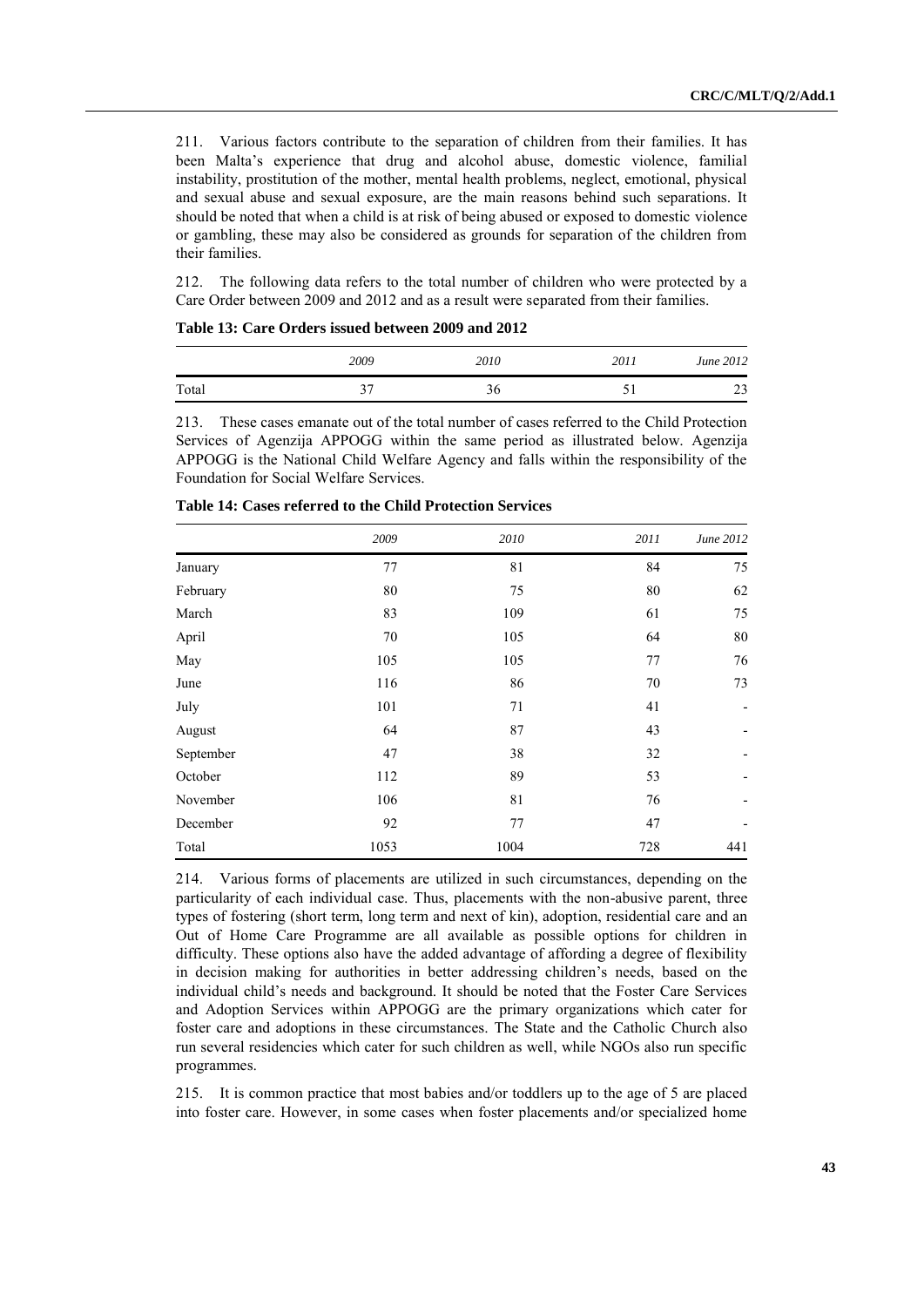based care are not available, children may be sent into residential care. The same applies for older children. In Church homes, boys are placed in a different home at the age of 9/10 and at times siblings may be separated. Agenzija APPOGG, as the National Agency for Child Welfare Services, has agreements with some residential homes to keep minors until the age of 18 and beyond if necessary.

216. Therefore, although a number of children require long-term placements; foster care is considered as the way forward. This is because the vast majority of children needing to be removed from their home environment for a short or long term period still benefit from a family environment which foster care placements provide. The Fostering Service of Agenzija APPOGG within the Foundation for Social Welfare Services provides awareness of foster care, trains and assesses prospective foster carers, matches and supervises foster care placements so as to support foster carers.

# **Reply to the issues raised in part III, paragraph 4, of the list of issues**

#### **Care orders and domestic violence**

217. The below statistics refer to cases of children on whom a care order has been issued, and in which domestic violence or exposure to domestic violence was reported.

| Table 15: Statistics on cases of children exposed to domestic violence |  |  |  |  |
|------------------------------------------------------------------------|--|--|--|--|
|------------------------------------------------------------------------|--|--|--|--|

|                                  | 2009 | 2010 | 2011 |
|----------------------------------|------|------|------|
| Domestic Violence                |      | 1 O  |      |
| Exposure to domestic<br>violence |      |      |      |

218. The above care orders were issued by the Child Protection Services within Agenzija APPOGG. The Child Protection Services work in collaboration with the Domestic Violence Services and Ghabex Emergency Shelter for Domestic Violence Victims. Both of these services fall under the remit of Agenzija APPOGG. All of these services are committed to the promotion of a society with zero tolerance to violence.

#### **Domestic Violence Services**

219. The Domestic Violence Services support adult victims of domestic violence and their children in abusive relationships. These Services provide specialized social work services to victims of domestic violence. A team of professional social workers, within the Domestic Violence Services provide support to victims of domestic violence and their children in times of crisis by helping the victims to develop a safety plan, whilst offering ongoing support (see data in table 16). In this regard, it is important to note that data referring to Domestic Violence Services does not reflect the number of children within the family but to adults who made use of the Domestic Violence Services.

|  | Table 16: Data on Domestic Violence Services support to victims of domestic violence |
|--|--------------------------------------------------------------------------------------|
|  |                                                                                      |

| Case Turnover*                                  |                                  |  |  |
|-------------------------------------------------|----------------------------------|--|--|
| Year                                            | Domestic Violence Services       |  |  |
| 2009                                            | 898                              |  |  |
| Total number of cases worked with in the year** |                                  |  |  |
| Year                                            | Domestic Violence Services (DVS) |  |  |
| 2010                                            | 889                              |  |  |
|                                                 |                                  |  |  |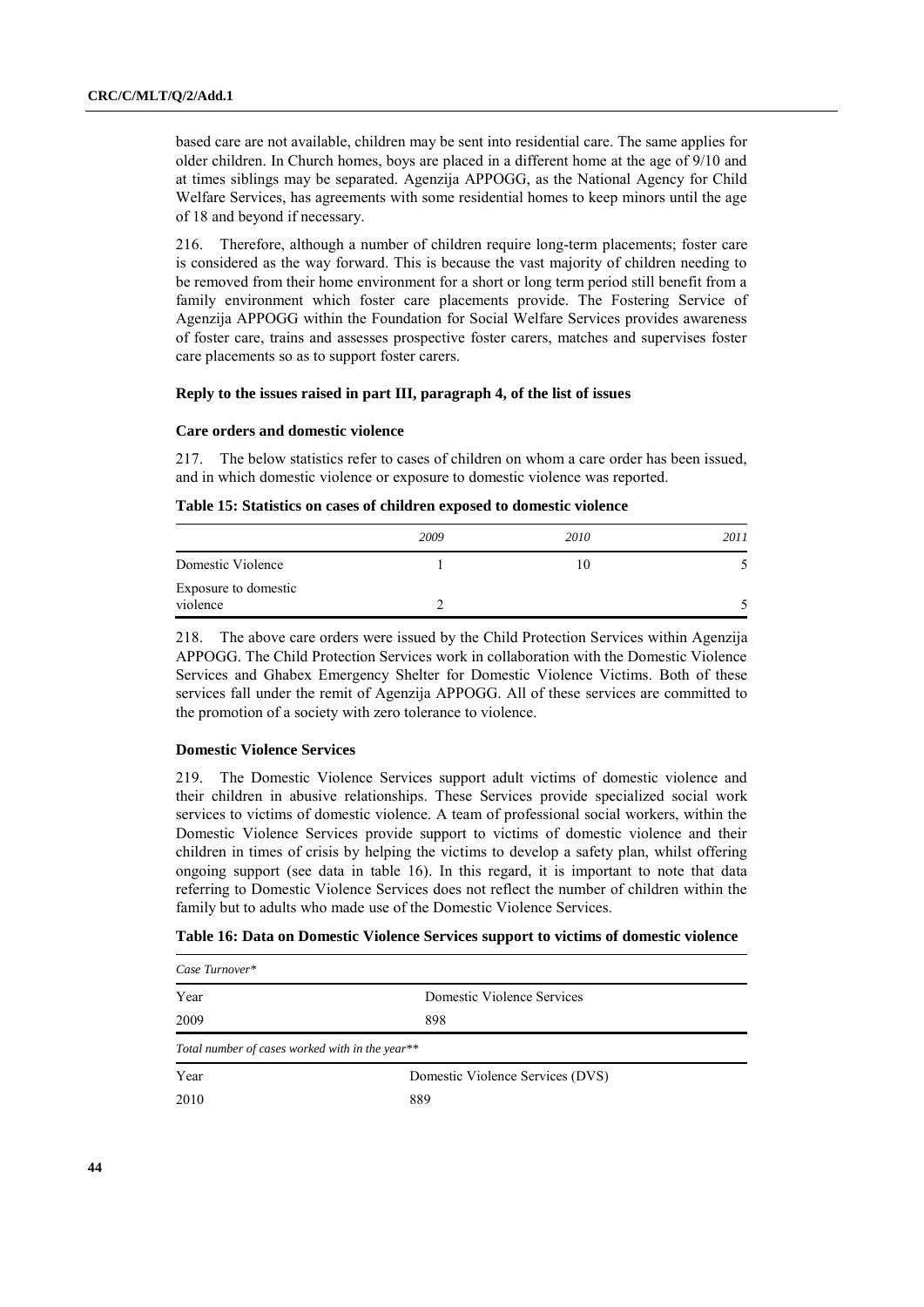| Case Turnover* |     |  |
|----------------|-----|--|
| 2011           | 803 |  |
| 2012           | 677 |  |
| (up to June)   |     |  |

\* *This is calculated as follows: Case turnover of the previous year, minus those cases closed in the previous year, plus those cases opened in the present year (e.g. Case turnover 2007 – Service Closing 2007 + Service Openings 2008 = Case Turnover 2008).*

\*\* *The number of cases which were new, re-contact or known in the reporting year. This does not indicate the number of individuals as some individuals could attend the service more than once in the same reporting year. For example, one individual may have re-contacted the service three times in the same year and would thus account for three cases worked with in the same year.*

#### **Ghabex Emergency Shelter**

220. Għabex Emergency Shelter offers refuge to women victims of domestic violence and their children for a period up to three months. Its aim is to provide an immediate safe environment to female victims of domestic violence and their children, who require immediate protection. The shelter programme is based on the belief that women and children have a right to protection from violence and abuse and that any woman, regardless of socio-economic, status and age may be subjected to abuse. The service offers a setting conducive to self healing to women and their children who suffer emotional, physical, sexual and any other form of domestic violence.

221. The women's stay at the shelter is for a maximum period of up to three months, after which service users, move on to a second stage shelter, or to any alternative accommodation that would have been identified during their stay at Għabex. During these three months, staff at Għabex support the women in their daily needs, and will also work with them to draw up an action plan for their future.)

| Case Turnover*                                  |        |  |  |  |
|-------------------------------------------------|--------|--|--|--|
| Year                                            | Ghabex |  |  |  |
| 2009                                            | 69     |  |  |  |
| Total number of cases worked with in the year** |        |  |  |  |
| Year                                            | Ghabex |  |  |  |
| 2010                                            | 51     |  |  |  |
| 2011                                            | 46     |  |  |  |
| 2012 (June)                                     | 26     |  |  |  |

**Table 17: Data on support to women provided by the Ghabex Emergency Shelter**

\* *This is calculated as follows: Case turnover of the previous year, minus those cases closed in the previous year, plus those cases opened in the present year (e.g. Case turnover 2007 – Service Closing 2007 + Service Openings 2008 = Case Turnover 2008).*

\*\* *The number of cases which were new, re-contact or known in the reporting year. This does not indicate the number of individuals as some individuals could attend the service more than once in the same reporting year. For example, one individual may have re-contacted the service three times in the same year and would thus account for three cases worked with in the same year.*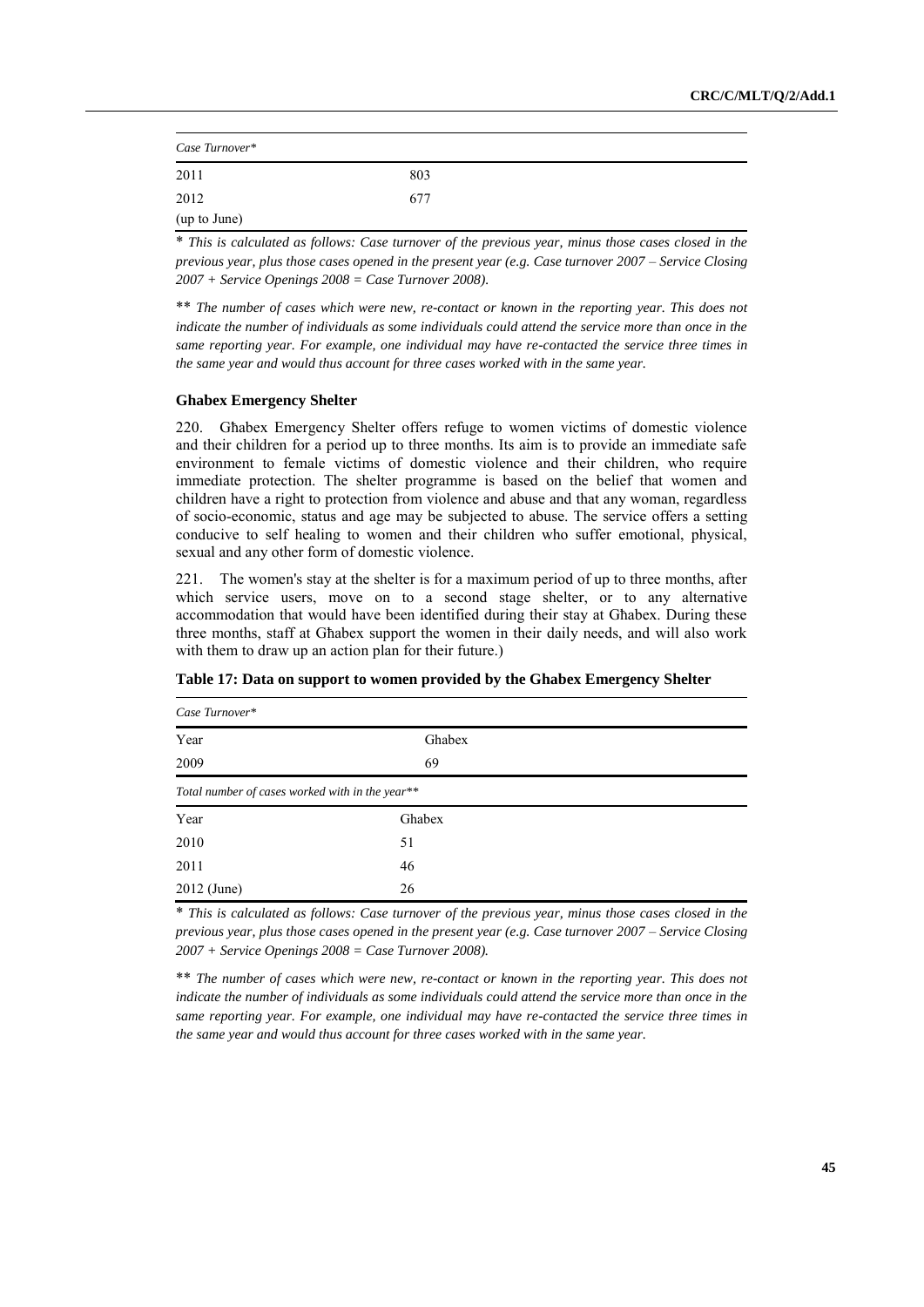| Number of children | 2010 | 2011     | 2012           |
|--------------------|------|----------|----------------|
| No children        | 29   | 33       | 10             |
| 1 child            | 8    | 7        | $\overline{7}$ |
| 2 children         | 6    | 3        |                |
| 3 children         | 7    | 3        | $\mathbf{0}$   |
| 4 children         |      | $\theta$ | $\overline{0}$ |
| Grand Total        | 51   | 46       | 18             |

**Table 18: Total number of cases dealt with at Ghabex each year between January 2010 and June 2012 by number of children accompanying the mother in the shelter**

222. It should be pointed out that the figures provided above are according to number of cases and not number of individual females. Therefore, the figures do not represent the number of individual children but the number of cases with children. Moreover, the above does not indicate the number of individuals as some individuals could attend the service more than once in the same reporting year.

**Table 19: Total number of children (all cases) who accompanied their mother in the shelter**

| Number of children | 2010 | 2011 |
|--------------------|------|------|
| Grand Total        |      | ົ    |

*\* This does not indicate the number of individuals as some individuals could attend the service more than once in the same reporting year*

## **Reply to the issues raised in part III, paragraph 5, of the list of issues**

#### **School dropouts**

223. Currently, Eurostat defines Early School Leaving as the percentage of the population aged from 18 to 24 with at most lower secondary education and not in further education and training (ISCED 0, 1, 2 or 3c short). Based on this definition, school drop-outs in Malta in 2011 are at a rate of 34.2 per cent. This is an improvement of 20.2 points on 2001 when the rate of school drop-outs was at 54.5 per cent. For the year 2012, the indication is that these figures have further decreased, thus showing an improvement on the 2011 percentage.

224. Concerted efforts are being undertaken to further lower this rate, amongst which is added flexibility for students to achieve their Matriculation and Secondary Education Certificate examinations over a period of five years instead of having to undertake these examinations in one sitting. The National Commission for Further and Higher Education has also recently commissioned a detailed and scientific study on early school leavers, which will further assist Government to continue lowering the rate.

#### **Absenteeism**

**Table 20: Absenteeism by Nationality 2009 – 2010 (in State Schools)**

| Absenteeism by Nationality 2009 - 2010 (in State Schools) |             |       |        |         |         |         |        |                    |
|-----------------------------------------------------------|-------------|-------|--------|---------|---------|---------|--------|--------------------|
| Count of ABS days                                         | Absent days |       |        |         |         |         |        |                    |
| nationality                                               | $41-60$     | 61-80 | 81-100 | 101-120 | 121-140 | 141-160 | $161+$ | <b>Grand Total</b> |
| Bulgaria                                                  |             |       |        |         |         |         |        |                    |
| Egypt                                                     |             |       |        |         |         |         |        |                    |
| England                                                   |             |       |        |         |         | 4       |        | 12                 |
|                                                           |             |       |        |         |         |         |        |                    |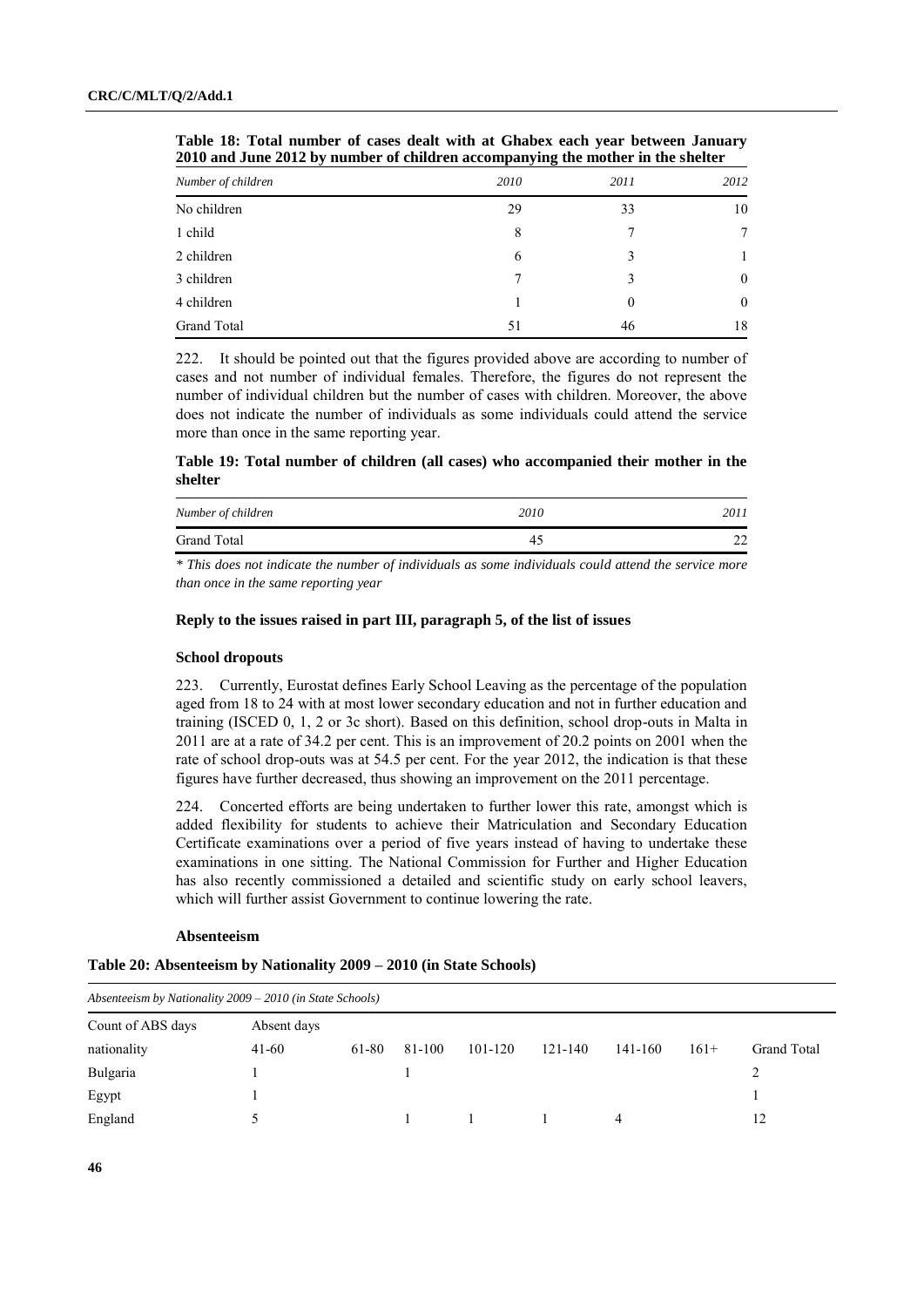| Absenteeism by Nationality 2009 - 2010 (in State Schools) |                |              |                |   |              |    |              |                |
|-----------------------------------------------------------|----------------|--------------|----------------|---|--------------|----|--------------|----------------|
| Eritrea                                                   |                |              |                |   |              |    |              |                |
| Ethiopia                                                  | $\overline{2}$ |              |                |   |              |    |              | $\mathfrak{D}$ |
| France                                                    |                |              |                |   |              |    |              |                |
| Hungary                                                   |                |              |                |   |              |    |              |                |
| Ireland                                                   |                |              |                |   |              |    |              |                |
| Libya                                                     |                |              |                |   |              | 2  |              | 2              |
| Morocco                                                   |                |              |                | 1 |              |    |              | 2              |
| Pakistan                                                  | 1              |              |                |   | $\mathbf{1}$ |    |              | 3              |
| Poland                                                    |                |              |                | 1 |              |    |              | 2              |
| Romania                                                   |                |              |                |   |              |    | 1            |                |
| Russia                                                    |                |              |                |   |              |    |              |                |
| Somalia                                                   |                |              |                |   |              |    |              |                |
| Sweden                                                    |                |              |                |   |              |    |              | 2              |
| Syria                                                     |                |              |                |   |              |    |              |                |
| Tunisia                                                   |                | $\mathbf{1}$ |                |   |              |    |              |                |
| Turkey                                                    |                |              |                |   |              |    |              |                |
| United kingdom                                            | 3              | 3            |                | 2 | $\mathbf{1}$ |    |              | 10             |
| Grand total                                               | $18\,$         | 6            | $\overline{2}$ | 6 | 3            | 12 | $\mathbf{1}$ | 50             |

# **Table 21: Absenteeism by Nationality 2010-2011(in State Schools)**

| Absenteeism by Nationality 2010-2011(in State Schools) |                |       |              |         |              |              |        |             |  |
|--------------------------------------------------------|----------------|-------|--------------|---------|--------------|--------------|--------|-------------|--|
| Count of ABSENT days                                   | Absent days    |       |              |         |              |              |        |             |  |
| Nationality                                            | $41 - 60$      | 61-80 | 81-100       | 101-120 | 121-140      | 141-160      | $161+$ | Grand total |  |
| Belgium                                                | 1              |       |              |         |              |              |        | 1           |  |
| Bulgaria                                               |                |       | 1            |         |              | $\mathbf{1}$ |        | 3           |  |
| Chad                                                   |                |       |              |         |              |              |        |             |  |
| China                                                  |                |       |              |         |              |              |        |             |  |
| Congo                                                  |                |       |              | 2       |              |              |        | 2           |  |
| England                                                | 1              | 1     | 2            | 1       |              |              |        | 5           |  |
| Eritrea                                                |                |       |              |         |              | 1            |        | 2           |  |
| Ethiopia                                               | $\overline{c}$ |       |              |         |              |              |        | 3           |  |
| Ireland                                                |                | 1     | 1            | 1       |              |              |        | 3           |  |
| Latvia                                                 |                |       |              |         | $\mathbf{1}$ |              |        |             |  |
| Libya                                                  |                |       |              |         |              |              |        |             |  |
| Morocco                                                | 1              |       | 3            |         |              |              |        | 4           |  |
| Poland                                                 |                |       |              |         |              | 1            |        |             |  |
| Republic of Serbia                                     | 1              |       | 2            |         |              |              |        | 3           |  |
| Romania                                                |                |       |              |         |              |              |        |             |  |
| Somalia                                                |                |       | $\mathbf{1}$ |         |              |              |        | 3           |  |
| Sweden                                                 | 1              |       |              |         |              |              |        | 2           |  |
| Tunisia                                                |                |       | 1            | 1       |              |              |        | 2           |  |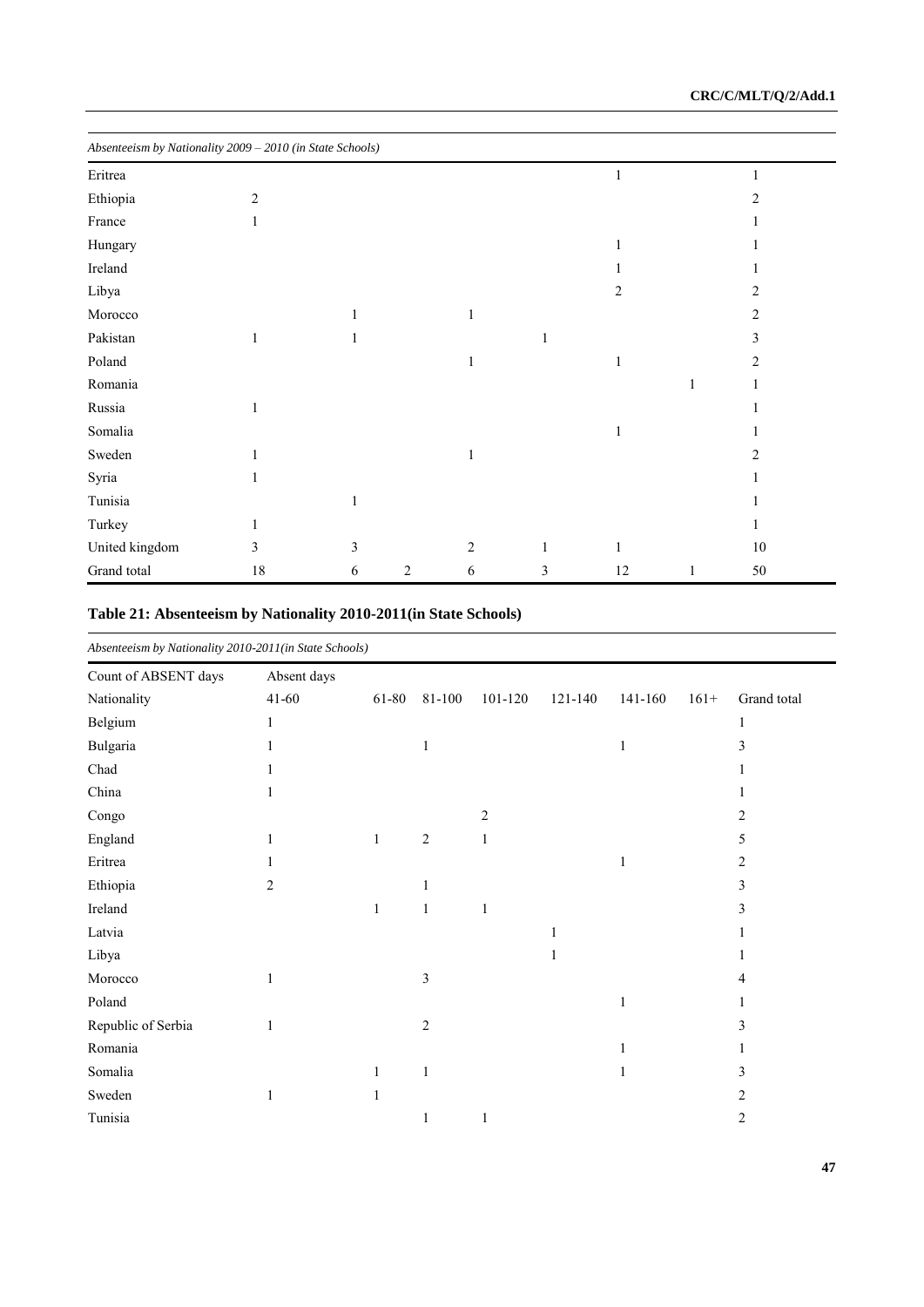# **CRC/C/MLT/Q/2/Add.1**

| Absenteeism by Nationality 2010-2011(in State Schools) |  |  |    |  |  |  |    |  |  |
|--------------------------------------------------------|--|--|----|--|--|--|----|--|--|
| Turkey                                                 |  |  |    |  |  |  |    |  |  |
| United kingdom                                         |  |  |    |  |  |  | 10 |  |  |
| Grand total                                            |  |  | 12 |  |  |  | 50 |  |  |

# **Table 22: Absenteeism by Nationality 2011-2012 (in State Schools)**

| Absenteeism by Nationality 2011-2012 (in State Schools) |                |              |              |                |                |         |                |                |
|---------------------------------------------------------|----------------|--------------|--------------|----------------|----------------|---------|----------------|----------------|
| Count of ABS days                                       | Absent days    |              |              |                |                |         |                |                |
| Nationality                                             | $41 - 60$      | 61-80        | 81-100       | 101-120        | 121-140        | 141-160 | $161+$         | Grand total    |
| Bulgaria                                                | 3              | $\mathbf{1}$ | $\mathbf{1}$ |                |                |         |                | 5              |
| Egypt                                                   | 1              |              |              |                |                |         |                |                |
| England                                                 | $\overline{2}$ |              | $\mathbf{1}$ | 1              |                |         |                | 4              |
| Eritrea                                                 | 1              |              |              | $\mathfrak{2}$ |                |         | $\overline{2}$ | 5              |
| Ethiopia                                                |                | $\mathbf{1}$ |              |                |                |         | $\mathbf{1}$   | $\overline{2}$ |
| Germany                                                 |                |              | $\mathbf{1}$ | 1              |                |         |                | $\overline{c}$ |
| Ghana                                                   |                |              |              | 1              |                |         |                |                |
| Iceland                                                 |                |              |              |                |                | 1       |                |                |
| Iraq                                                    | 1              |              |              |                |                |         |                |                |
| Latvia                                                  |                |              | 1            | 1              |                | 1       |                | 3              |
| Libya                                                   |                |              |              |                |                |         |                |                |
| Morocco                                                 |                |              | 1            |                |                |         |                |                |
| Netherlands Antilles                                    |                |              |              |                |                | 1       |                |                |
| Republic of Serbia                                      | $\overline{2}$ |              | 1            | $\mathbf{1}$   | $\overline{c}$ |         |                | 6              |
| Romania                                                 |                | 1            |              |                |                |         |                |                |
| Sierra Leone                                            | 1              | 1            |              |                |                |         |                | 2              |
| Somalia                                                 | 1              |              |              |                |                |         |                |                |
| Sweden                                                  |                | 2            |              |                |                |         |                | 2              |
| Syria                                                   | 1              |              |              |                |                |         |                |                |
| Ukraine                                                 | 1              |              |              |                |                |         |                | 1              |
| United kingdom                                          | 6              | 2            |              | 1              |                | 2       |                | 11             |
| Grand total                                             | 20             | $\,8\,$      | 6            | 9              | $\overline{c}$ | 5       | 3              | 53             |

*Absenteeism by Nationality 2011-2012 (in State Schools)*

| Count of ABS days | Absent days |       |                |         |         |        |                |
|-------------------|-------------|-------|----------------|---------|---------|--------|----------------|
| Nationality       | $41 - 60$   | 61-80 | 81-100 101-120 | 121-140 | 141-160 | $161+$ | Grand total    |
| Bulgaria          | 3           |       |                |         |         |        | 5              |
| Egypt             |             |       |                |         |         |        | $\mathbf{1}$   |
| England           | 2           |       |                |         |         |        | $\overline{4}$ |
| Eritrea           |             |       | 2              |         |         | 2      | 5              |
| Ethiopia          |             |       |                |         |         |        | 2              |
| Germany           |             |       |                |         |         |        | 2              |
| Ghana             |             |       |                |         |         |        |                |
|                   |             |       |                |         |         |        |                |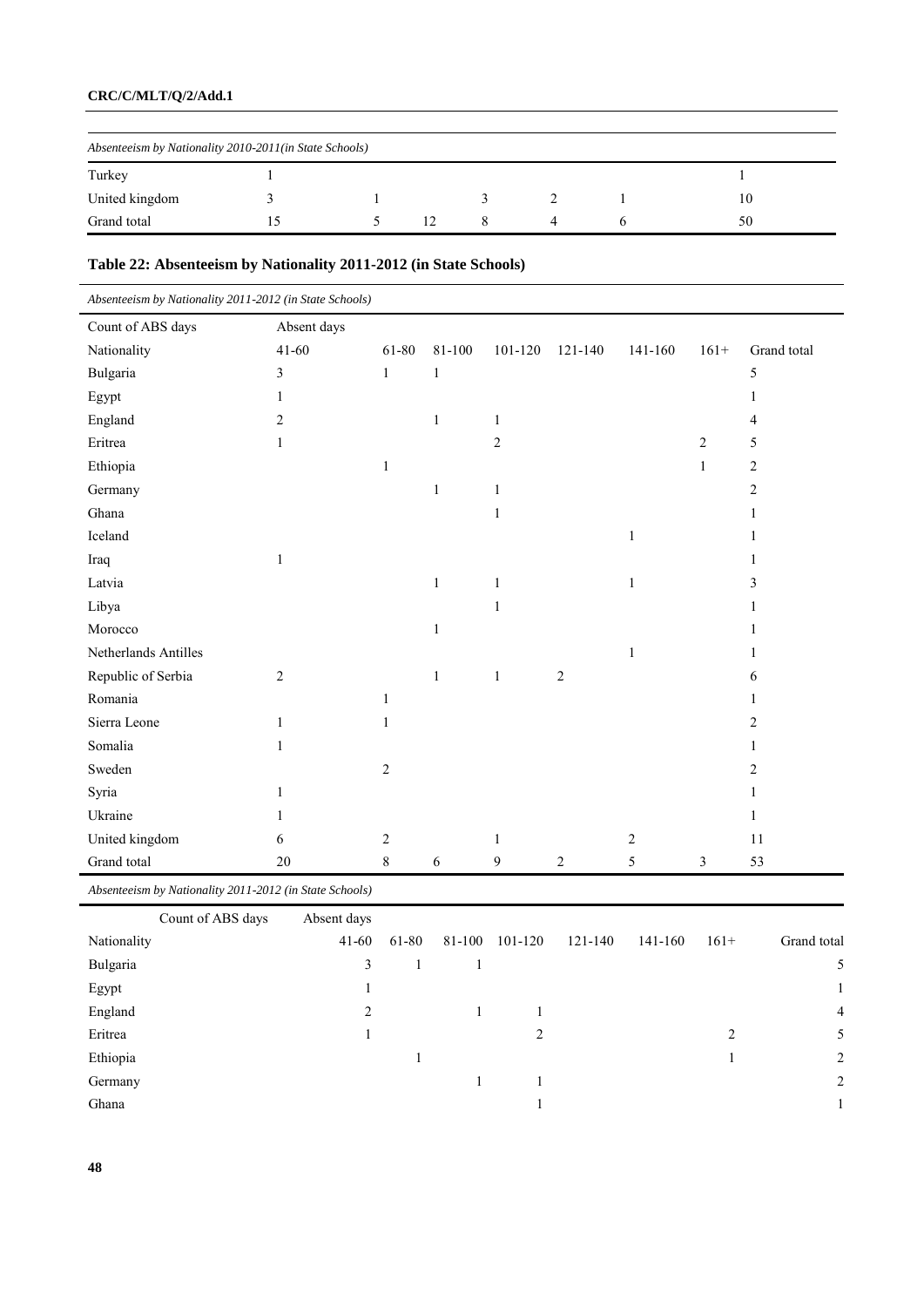| Absenteeism by Nationality 2011-2012 (in State Schools) |                |                |   |              |                |                |   |                |
|---------------------------------------------------------|----------------|----------------|---|--------------|----------------|----------------|---|----------------|
| Iceland                                                 |                |                |   |              |                |                |   |                |
| Iraq                                                    |                |                |   |              |                |                |   |                |
| Latvia                                                  |                |                | 1 | 1            |                |                |   | 3              |
| Libya                                                   |                |                |   | 1            |                |                |   |                |
| Morocco                                                 |                |                |   |              |                |                |   |                |
| Netherlands Antilles                                    |                |                |   |              |                |                |   |                |
| Republic of Serbia                                      | $\overline{c}$ |                | 1 | $\mathbf{1}$ | 2              |                |   | 6              |
| Romania                                                 |                |                |   |              |                |                |   |                |
| Sierra Leone                                            |                |                |   |              |                |                |   | 2              |
| Somalia                                                 |                |                |   |              |                |                |   | 1              |
| Sweden                                                  |                | $\overline{c}$ |   |              |                |                |   | $\overline{c}$ |
| Syria                                                   |                |                |   |              |                |                |   |                |
| Ukraine                                                 |                |                |   |              |                |                |   |                |
| United kingdom                                          | 6              | $\overline{c}$ |   | 1            |                | $\overline{2}$ |   | 11             |
| Grand total                                             | 20             | 8              | 6 | 9            | $\overline{2}$ | 5              | 3 | 53             |

225. Further to the above tables, it should be noted that the rate of absenteeism for Maltese students is insignificant. Bearing in mind the thousands of Maltese students attending state schools, the days of absenteeism for the years 2009 – 2012 amounts to 856, on average.

| Table 23: Absenteeism by Age and Gender 2009-2010 (in State Schools) |
|----------------------------------------------------------------------|
|----------------------------------------------------------------------|

|                   |        | Absenteeism by Age and Gender 2009-2010 (in State Schools) |                |                  |                |                |                |              |                |  |  |  |
|-------------------|--------|------------------------------------------------------------|----------------|------------------|----------------|----------------|----------------|--------------|----------------|--|--|--|
| Count of ABS days |        |                                                            | ABS days       |                  |                |                |                |              |                |  |  |  |
| gender            |        | Age as at 01/03/201041-60                                  | 61-80          | 81-100           | 101-120        | 121-140        | 141-160        | $161+$       | Grand total    |  |  |  |
| Female            | 5      | 5                                                          | $\sqrt{2}$     | $\boldsymbol{2}$ |                |                | 1              |              | $10\,$         |  |  |  |
|                   | 6      | 9                                                          | 4              | 1                |                |                |                |              | 15             |  |  |  |
|                   | 7      | 7                                                          | 4              | $\overline{c}$   |                |                | 1              |              | 14             |  |  |  |
|                   | 8      | 8                                                          | $\mathbf{1}$   | $\overline{2}$   | 2              |                |                |              | 13             |  |  |  |
|                   | 9      | 9                                                          | 4              | $\mathbf{1}$     |                | $\overline{c}$ |                | 2            | $18\,$         |  |  |  |
|                   | $10\,$ | 9                                                          | 3              | 1                | 1              |                |                | $\mathbf{1}$ | 15             |  |  |  |
|                   | 11     | 12                                                         | 3              | $\overline{2}$   | 2              | $\overline{c}$ |                |              | 21             |  |  |  |
|                   | 12     | 12                                                         | 3              | 3                | 5              | 7              | $\overline{4}$ |              | 34             |  |  |  |
|                   | 13     | $10\,$                                                     | $\overline{c}$ | 6                | 11             | 7              | 11             | 1            | $48\,$         |  |  |  |
|                   | 14     | $20\,$                                                     | 13             | 9                | $10\,$         | 13             | 13             | 1            | 79             |  |  |  |
|                   | 15     | 34                                                         | 19             | 11               | 15             | 5              | 11             | $\mathbf{1}$ | 96             |  |  |  |
|                   | 16     | 12                                                         | $\overline{2}$ | 10               | 4              |                | $\mathbf{1}$   |              | 29             |  |  |  |
|                   | 17     |                                                            | $\mathbf{1}$   | $\mathbf{1}$     | $\overline{c}$ |                |                |              | $\overline{4}$ |  |  |  |
| Female Total      |        | 147                                                        | 61             | 51               | 52             | 36             | 43             | 6            | 396            |  |  |  |
| Male              | 5      | 6                                                          | 6              | $\overline{c}$   |                |                | $\mathbf{1}$   |              | 15             |  |  |  |
|                   | 6      | 7                                                          | $\tau$         | 3                | 3              |                |                |              | $20\,$         |  |  |  |
|                   | 7      | 3                                                          | 5              | 1                |                |                |                | 1            | 11             |  |  |  |
|                   | 8      | 6                                                          | 2              |                  |                | 3              |                |              | 13             |  |  |  |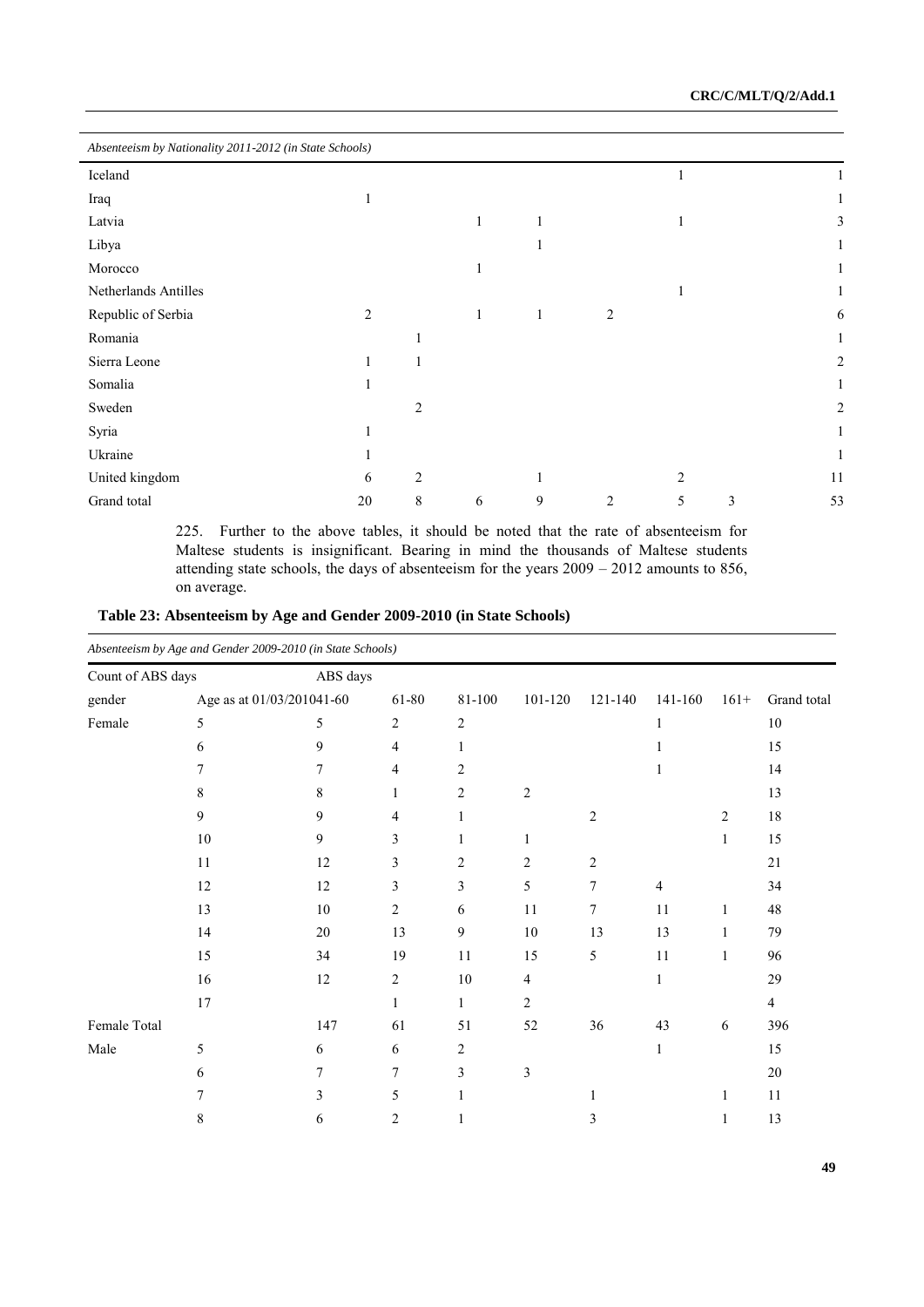|             |    | Absenteeism by Age and Gender 2009-2010 (in State Schools) |     |                |     |    |    |                |     |
|-------------|----|------------------------------------------------------------|-----|----------------|-----|----|----|----------------|-----|
|             | 9  | 9                                                          | 8   |                |     |    | 2  |                | 20  |
|             | 10 | 10                                                         | 4   |                |     |    |    |                | 16  |
|             | 11 | 13                                                         | 3   | $\overline{2}$ | 6   |    |    |                | 26  |
|             | 12 | 23                                                         | 7   | 3              | 8   | 5  | 5  |                | 51  |
|             | 13 | 21                                                         | 14  | 6              | 1   | 6  | 7  |                | 55  |
|             | 14 | 28                                                         | 19  | 8              | 7   | 6  | 24 | 3              | 95  |
|             | 15 | 41                                                         | 20  | 11             | 19  | 4  | 10 | $\overline{2}$ | 107 |
|             | 16 | 24                                                         | 14  | 14             | 9   |    | 4  | $\overline{2}$ | 67  |
|             | 17 | 2                                                          | 3   | $\overline{c}$ |     |    |    |                | 8   |
| Male Total  |    | 193                                                        | 112 | 53             | 55  | 28 | 54 | 9              | 504 |
| Grand Total |    | 340                                                        | 173 | 104            | 107 | 64 | 97 | 15             | 900 |

| Table 24: Absenteeism by Age and Gender 2010-2011 (in State Schools) |  |  |  |
|----------------------------------------------------------------------|--|--|--|
|----------------------------------------------------------------------|--|--|--|

| Absenteeism by Age and Gender 2010-2011 (in State Schools)<br>Count of absent days |                           |                  | Absent days                                                                                |                          |                         |                         |                         |                |                         |  |  |
|------------------------------------------------------------------------------------|---------------------------|------------------|--------------------------------------------------------------------------------------------|--------------------------|-------------------------|-------------------------|-------------------------|----------------|-------------------------|--|--|
| gender                                                                             | Age as at 01/03/201141-60 |                  |                                                                                            |                          |                         |                         |                         |                |                         |  |  |
| Female                                                                             | 5                         | 5                | 61-8081-100101-120121-140141-160161+Grand total<br>9<br>$\boldsymbol{2}$<br>$\overline{2}$ |                          |                         |                         |                         |                |                         |  |  |
|                                                                                    | 6                         | 12               | $\sqrt{2}$                                                                                 | $\,1$                    | $\sqrt{2}$              |                         |                         |                | 17                      |  |  |
|                                                                                    | 7                         | 6                | $\overline{c}$                                                                             | $\overline{c}$           |                         | $\mathbf{1}$            |                         |                | 11                      |  |  |
|                                                                                    | 8                         | $\boldsymbol{7}$ | $\overline{\mathbf{3}}$                                                                    | $\overline{c}$           |                         | $\mathbf{1}$            |                         |                | 13                      |  |  |
|                                                                                    | 9                         | $\overline{7}$   |                                                                                            | $\overline{\mathbf{3}}$  |                         | 1                       |                         |                | 11                      |  |  |
|                                                                                    | 10                        | 9                | $\overline{\mathbf{3}}$                                                                    | $\overline{2}$           | $\mathbf{1}$            |                         | $\sqrt{2}$              | $\overline{2}$ | 19                      |  |  |
|                                                                                    | 11                        | 9                | 5                                                                                          | $\mathbf{1}$             | $\,1$                   | $\sqrt{3}$              | $\sqrt{2}$              | $\mathbf{1}$   | $22\,$                  |  |  |
|                                                                                    | 12                        | 19               | $\sqrt{ }$                                                                                 | 9                        | $\overline{c}$          | $\overline{c}$          | $\mathfrak{Z}$          |                | 42                      |  |  |
|                                                                                    | 13                        | 21               | 5                                                                                          | $\boldsymbol{7}$         | $\overline{c}$          | 11                      | $\,8\,$                 |                | 54                      |  |  |
|                                                                                    | 14                        | 15               | 16                                                                                         | 18                       | 3                       | 5                       | 19                      |                | 76                      |  |  |
|                                                                                    |                           |                  |                                                                                            |                          |                         |                         |                         |                |                         |  |  |
|                                                                                    | 15                        | 25               | 14                                                                                         | 29                       | 14                      | $\overline{\mathbf{4}}$ | $\sqrt{6}$              |                | 92                      |  |  |
|                                                                                    | 16                        | 15               | 9                                                                                          | 6                        | $\overline{\mathbf{4}}$ |                         | $\mathbf{1}$            |                | 35                      |  |  |
|                                                                                    | 17                        | 3                |                                                                                            |                          |                         |                         |                         |                | $\overline{\mathbf{3}}$ |  |  |
|                                                                                    | 18                        |                  | $\mathbf{1}$                                                                               |                          |                         |                         |                         |                | $\mathbf{1}$            |  |  |
| Female total                                                                       |                           | 153              | 69                                                                                         | 82                       | 29                      | 28                      | 41                      | $\mathfrak{Z}$ | 405                     |  |  |
| Male                                                                               | 5                         | 5                | $\mathfrak{Z}$                                                                             | $\mathfrak{Z}$           |                         |                         |                         |                | 11                      |  |  |
|                                                                                    | $\epsilon$                | $\,8\,$          | $\sqrt{2}$                                                                                 | $\mathbf{1}$             | $\,1$                   | $\mathbf{1}$            | $\mathbf{1}$            | $\mathbf{1}$   | 15                      |  |  |
|                                                                                    | $\tau$                    | 10               | $\sqrt{2}$                                                                                 | $\overline{4}$           | $\,1$                   |                         | $\mathbf{1}$            |                | 18                      |  |  |
|                                                                                    | $\,8\,$                   | 5                | $\overline{4}$                                                                             |                          |                         |                         | $\mathbf{1}$            | $\mathbf{1}$   | 11                      |  |  |
|                                                                                    | 9                         | $\,$ $\,$        |                                                                                            | $\overline{\mathbf{3}}$  |                         | $\mathbf{1}$            | $\overline{\mathbf{4}}$ |                | 16                      |  |  |
|                                                                                    | 10                        | $\boldsymbol{7}$ | 6                                                                                          | $\overline{\mathcal{L}}$ | $\mathbf{1}$            | $\mathbf{1}$            |                         | $\mathbf{1}$   | 20                      |  |  |
|                                                                                    | 11                        | 16               | $\mathbf{1}$                                                                               | $\overline{\mathcal{L}}$ | $\overline{c}$          | $\mathbf{1}$            | $\mathbf{1}$            |                | 25                      |  |  |
|                                                                                    | 12                        | 23               | 11                                                                                         | $\overline{4}$           | $\overline{c}$          | $\overline{4}$          | $\overline{\mathbf{4}}$ |                | 48                      |  |  |
|                                                                                    | 13                        | 26               | 13                                                                                         | 14                       | 6                       | 5                       | $\boldsymbol{7}$        |                | $71\,$                  |  |  |
|                                                                                    | 14                        | 31               | 12                                                                                         | 16                       | 16                      | $\,$ 8 $\,$             | 12                      |                | 95                      |  |  |
|                                                                                    | 15                        | 34               | 18                                                                                         | 29                       | 22                      | $\sqrt{5}$              | 13                      | $\mathbf{1}$   | 122                     |  |  |
|                                                                                    | 16                        | 19               | 12                                                                                         | 11                       | 12                      |                         | $\,1$                   |                | 55                      |  |  |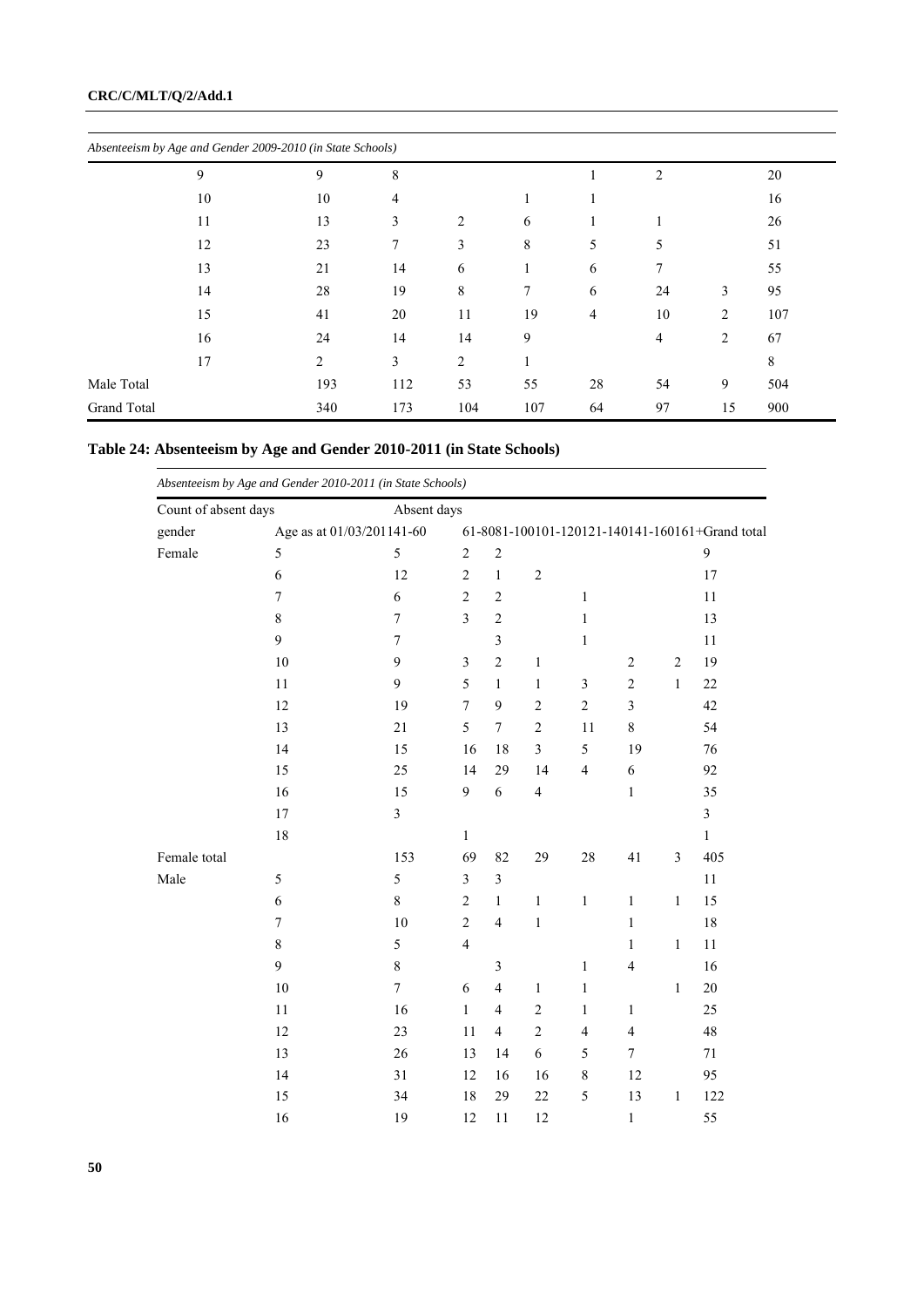| Absenteeism by Age and Gender 2010-2011 (in State Schools) |  |     |  |  |               |             |    |  |       |
|------------------------------------------------------------|--|-----|--|--|---------------|-------------|----|--|-------|
|                                                            |  |     |  |  |               |             |    |  |       |
| Male Total                                                 |  | 193 |  |  |               | 84 93 63 26 | 45 |  | 4 508 |
| Grand Total                                                |  | 346 |  |  | 153 175 92 54 |             | 86 |  | 913   |

# **Table 25: Absenteeism by Age and Gender 2011-2012 (in State Schools)**

| Absenteeism by Age and Gender 2011-2012 (in State Schools) |                      |                  |                          |                         |                |                |                                           |                |                |
|------------------------------------------------------------|----------------------|------------------|--------------------------|-------------------------|----------------|----------------|-------------------------------------------|----------------|----------------|
| Count of ABS days                                          |                      | ABS days         |                          |                         |                |                |                                           |                |                |
| gender                                                     | Age as at 01/03/2012 | $41 - 60$        |                          |                         |                |                | 61-80 81-100 101-120 121-140 141-160 161+ |                | Grand Total    |
| Female                                                     | 5                    | 12               | $\sqrt{6}$               |                         |                | $\overline{c}$ |                                           |                | $20\,$         |
|                                                            | $\boldsymbol{6}$     | $\boldsymbol{9}$ | $\mathfrak{Z}$           | $\mathfrak{Z}$          | $\sqrt{2}$     |                |                                           |                | $17$           |
|                                                            | $\boldsymbol{7}$     | 10               | $\overline{c}$           |                         |                |                |                                           |                | $12\,$         |
|                                                            | $\,$ $\,$            | $\,$ $\,$        | $\mathfrak{Z}$           | $\mathbf{1}$            | $\mathfrak{Z}$ |                |                                           |                | 15             |
|                                                            | 9                    | $\sqrt{6}$       | $\sqrt{2}$               | $\,1$                   | $\mathbf 1$    | $\sqrt{2}$     |                                           |                | $12\,$         |
|                                                            | $10\,$               | $10\,$           | $\epsilon$               | $\overline{c}$          | $\mathbf{1}$   | $\mathbf{1}$   |                                           |                | $20\,$         |
|                                                            | 11                   | 18               | 3                        | 6                       | $\mathbf{1}$   | $\mathfrak{Z}$ | $\,1$                                     |                | 32             |
|                                                            | 12                   | $\mathfrak{g}$   | $\epsilon$               | $\,8\,$                 | $\sqrt{4}$     | $\overline{c}$ | 6                                         |                | 35             |
|                                                            | 13                   | $22\,$           | 5                        | 6                       | 11             | $\mathfrak{Z}$ | 6                                         |                | 53             |
|                                                            | 14                   | 17               | 9                        | 9                       | $\sqrt{6}$     | 13             | 12                                        |                | 66             |
|                                                            | 15                   | $17\,$           | 14                       | 11                      | 17             | $\sqrt{5}$     | 9                                         |                | 73             |
|                                                            | 16                   | $11\,$           | $\boldsymbol{7}$         | 5                       | $\sqrt{6}$     | $\mathfrak{Z}$ | $\,1$                                     |                | 33             |
|                                                            | $17\,$               |                  | $\mathbf{1}$             | $\mathbf{1}$            | $\overline{c}$ |                |                                           |                | $\overline{4}$ |
|                                                            | $18\,$               | $\mathbf{1}$     |                          |                         |                |                |                                           |                | $1\,$          |
| Female Total                                               |                      | 150              | 67                       | 53                      | 54             | 34             | 35                                        |                | 393            |
| Male                                                       | $\sqrt{5}$           | $\,$ $\,$        | $\overline{4}$           | $\mathbf{1}$            |                |                |                                           | $\,1$          | 14             |
|                                                            | $\boldsymbol{6}$     | $11\,$           | $\mathbf{1}$             | $\,1$                   | $\sqrt{2}$     |                |                                           | $\,1$          | 16             |
|                                                            | $\boldsymbol{7}$     | 10               | $\overline{\mathbf{c}}$  | $\overline{4}$          |                | $\mathbf{1}$   |                                           | $\overline{c}$ | 19             |
|                                                            | $\,8\,$              | 10               | $\overline{c}$           | $\mathbf{1}$            | $\mathbf{1}$   | $\mathbf{1}$   |                                           |                | 15             |
|                                                            | 9                    | $\boldsymbol{9}$ | $\,$ 8 $\,$              | 3                       | $\mathfrak{Z}$ |                | 3                                         |                | $26\,$         |
|                                                            | $10\,$               | 14               | $\overline{\mathcal{L}}$ | $\overline{4}$          | $\mathbf 1$    | $\mathbf{1}$   | $\,1$                                     |                | $25\,$         |
|                                                            | $11\,$               | 16               | $\overline{4}$           | $\overline{\mathbf{3}}$ | $\sqrt{2}$     | $\overline{c}$ |                                           |                | $27\,$         |
|                                                            | $12\,$               | 19               | 12                       | 5                       | $\mathbf 1$    | $\mathbf{1}$   | $\mathfrak{Z}$                            |                | $41\,$         |
|                                                            | 13                   | 27               | $\overline{9}$           | 14                      | $\overline{4}$ | $\overline{4}$ | $\overline{\mathbf{4}}$                   |                | 62             |
|                                                            | 14                   | $25\,$           | $1\,8$                   | $11\,$                  | $10\,$         | 16             | 14                                        |                | 94             |
|                                                            | 15                   | 34               | 24                       | $27\,$                  | 13             | $12\,$         | $\overline{\mathbf{4}}$                   | $\,1$          | 115            |
|                                                            | 16                   | 18               | $\,$ 8 $\,$              | $11\,$                  | 15             |                | $\overline{c}$                            |                | 54             |
|                                                            | $17\,$               |                  | $\mathbf{1}$             | $\sqrt{2}$              | $\,1$          |                |                                           |                | $\overline{4}$ |
|                                                            | $18\,$               | $\mathbf{1}$     |                          |                         |                |                |                                           |                | $\mathbf{1}$   |
| Male total                                                 |                      | 202              | 97                       | $87\,$                  | 53             | 38             | 31                                        | 5              | 513            |
| Grand total                                                |                      | 352              | 164                      | 140                     | 107            | $72\,$         | 66                                        | 5              | 906            |